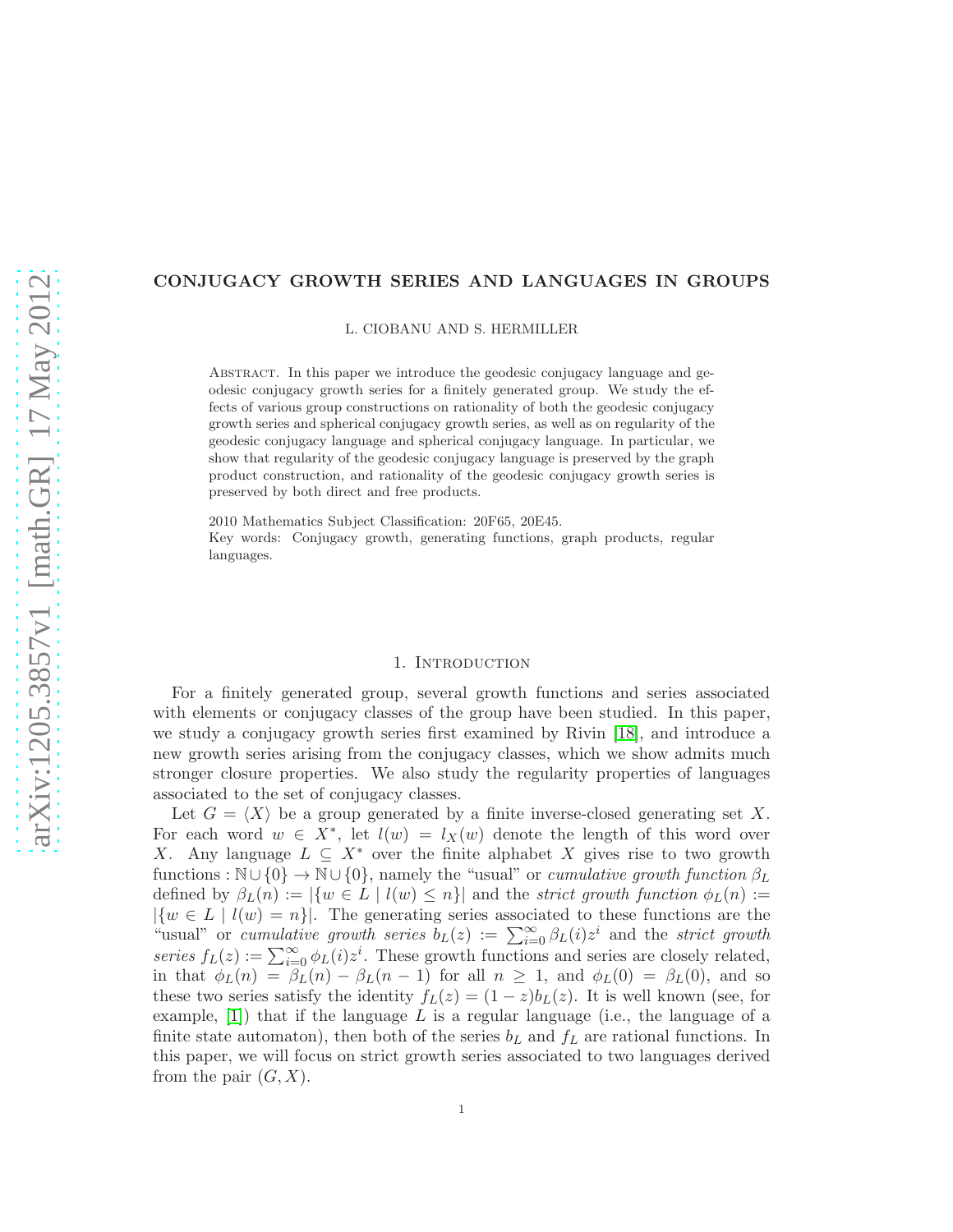Let  $\sim_c$  denote the equivalence relation on G given by conjugacy, with set  $G/\sim_c$  of equivalence classes, and let  $[g]_c$  denote the conjugacy class of  $g \in G$ . Let  $\pi : X^* \to G$ be the natural projection. Fix a total ordering  $\lt$  of the set X, and let  $\lt_{sl}$  be the induced shortlex ordering of  $X^*$ . For each conjugacy class  $c \in G / \sim_c$ , there is a shortlex conjugacy normal form  $z_c$  for c that is the shortlex least word over X representing an element of G lying in c. That is,  $[\pi(z_c)]_c = c$ , and for all  $w \in X^*$ with  $w \neq z_c$  and  $[\pi(w)]_c = c$  we have  $z_c \lt_{sl} w$ . We call the set

$$
\Sigma = \Sigma(G, X) := \{z_c \mid c \in G/\sim_c\}
$$

the *spherical conjugacy language* for  $G$  over  $X$ . Note that if  $L$  is any other language of length-minimal normal forms for the conjugacy classes of G over the generating set  $X$ , then the growth functions (and hence also the corresponding series) for the spherical conjugacy language and  $L$  must coincide; that is, for all natural numbers *n* we have  $\phi_{\tilde{\Sigma}}(n) = \phi_L(n)$ . The strict growth series

$$
\widetilde{\sigma} = \widetilde{\sigma}(G, X) := f_{\widetilde{\Sigma}(G, X)}
$$

is the *spherical conjugacy growth series* for  $G$  over  $X$ . In Section [2](#page-4-0) we study this language and series.

The corresponding cumulative growth function  $\beta_{\widetilde{ \Sigma}(G, X)}$ , known as the "conjugacy" growth function", has been studied by several authors; see the surveys by Guba and Sapir [\[9\]](#page-23-1) and Breuillard and de Cornulier [\[2\]](#page-23-2) for further information on these functions. For the class of torsion-free word hyperbolic groups, Coornaert and Knieper [\[5\]](#page-23-3) have shown bounds on the growth of the conjugacy growth function in terms of the exponential growth rate of the spherical language

$$
\Sigma = \Sigma(G, X) := \{ y_g \mid g \in G \}
$$

of shortlex normal forms for the elements of G; here for each  $g \in G$  the word  $y_g \in X^*$  satisfies  $\pi(y_g) = g$  and whenever  $w \in X^*$  with  $w \neq y_g$  and  $\pi(w) = g$  then  $y_q \leq_{sl} w$ . Analogous to the case of the conjugacy language above, if L is any other language of geodesic normal forms for the elements of G over the generating set X, then the growth functions for the spherical language and L must coincide; that is, for all natural numbers n we have  $\phi_{\Sigma}(n) = \phi_L(n) = \text{the number of elements of}$ G in the sphere of radius n with respect to the word metric on G induced by X. The (usual) growth function of the group  $G$  with respect to  $X$ , i.e. the cumulative growth function  $\beta_{\Sigma(G,X)}$ , is very well known and studied; see the texts by de la Harpe [\[6,](#page-23-4) Chapter VI] and Mann [\[16\]](#page-24-1) for surveys of results and open problems for the cumulative and strict growth functions associated to this spherical language.

Chiswell [\[3,](#page-23-5) Corollary 1] has shown that rationality of the spherical growth series (i.e. the strict growth series of the spherical language  $\Sigma$ ) is preserved by the construction of graph products of groups, and in their proof of [\[10,](#page-23-6) Corollary 5.1], Hermiller and Meier show that regularity of the spherical language is preserved by this construction as well. (The graph product construction includes both direct and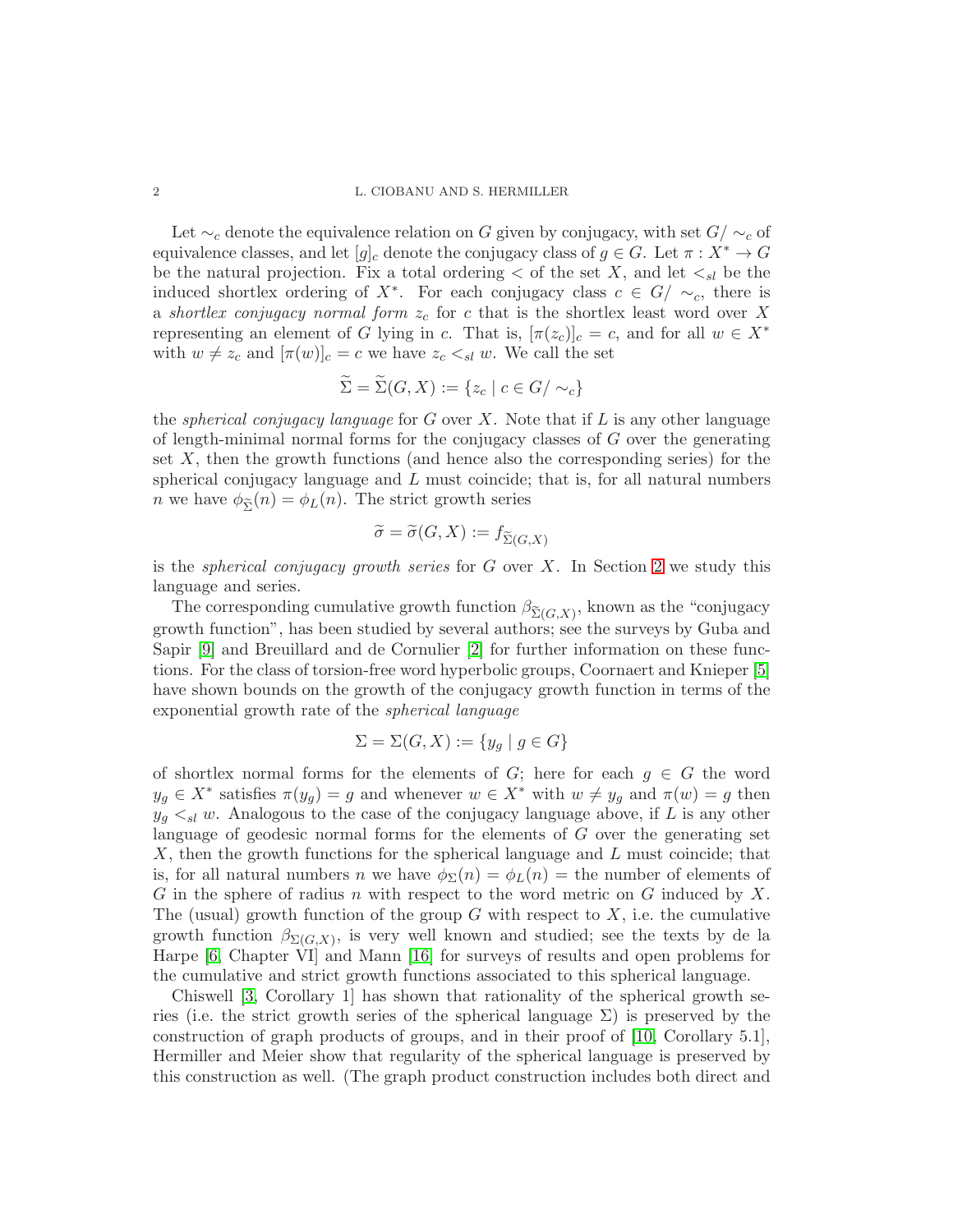free products; see Section [3](#page-9-0) for the definition.) In Proposition [2.1](#page-4-1) we note that regularity of the spherical conjugacy language and rationality of the spherical conjugacy growth series are preserved by direct products. By contrast, in [\[18,](#page-24-0) Theorem 14.6], Rivin has shown that although for the infinite cyclic group  $\mathbb{Z} = \langle a \rangle$  the spherical conjugacy language is a regular language and  $\tilde{\sigma}(\mathbb{Z}, {\{a^{\pm 1}\}}) = \frac{1+z}{1-z}$  is rational, the spherical conjugacy growth series  $\tilde{\sigma}(F_2, \{a^{\pm 1}, b^{\pm 1}\})$  for the free group on two generators  $a, b$  is not a rational function. Combining this with the result above on rationality of the growth of regular languages, this shows that the spherical conjugacy language  $\tilde{\Sigma}(F_2, \{a^{\pm 1}, b^{\pm 1}\})$  is not regular. In Section [2,](#page-4-0) we strengthen this result to the broader class of context-free languages.

**Proposition [2.2.](#page-5-0)** Let  $F = F(a, b)$  be a free group on generators a, b. Then the spherical conjugacy language  $\widetilde{\Sigma}(F, \{a^{\pm 1}, b^{\pm 1}\})$  is not context-free.

Consequently neither regularity of the spherical conjugacy language nor rationality of the spherical conjugacy growth series are preserved by the free product construction. We also give further examples for which these properties of spherical conjugacy languages are not preserved by free products, in the following.

**Theorem [2.4.](#page-6-0)** For finite nontrivial groups A and B with generating sets  $X_A =$  $A \setminus 1_A$  and  $X_B = B \setminus 1_B$ , the free product group  $A * B$  with generating set  $X :=$  $X_A \cup X_B$  has rational spherical conjugacy growth series  $\tilde{\sigma}(A * B, X)$  if and only if  $A = B = \mathbb{Z}/2\mathbb{Z}$ . Moreover, given any ordering of X satisfying  $a < b$  for all  $a \in X_A$ and  $b \in X_B$ , for the induced shortlex ordering the associated spherical conjugacy language  $\Sigma(A * B, X)$  is regular if and only if  $A = B = \mathbb{Z}/2\mathbb{Z}$ .

The property of admitting a rational spherical conjugacy growth series appears to be extremely restrictive; indeed, Rivin [\[18,](#page-24-0) Conjecture 13.1] has conjectured that the only word hyperbolic groups that have a rational spherical conjugacy growth series are the virtually cyclic groups. Theorem [2.4](#page-6-0) gives further evidence for this conjecture.

In [\[11\]](#page-24-2), Holt, Rees, and Röver also connect languages and conjugation in groups, but from a different perspective. They consider the conjugacy problem set associated a group G with finite generating set X, i.e. the set of ordered pairs  $(u, v)$  such that  $u$  and  $v$  are conjugate in  $G$ . They show that various notions of context-freeness of this language can be used to characterize the classes of virtually cyclic and virtually free groups.

It is also natural to consider all of the geodesics instead of a normal form set when studying languages or growth series. For each element g of G, let  $|g| = |g|$   $\chi$ ) denote the length of a shortest representative word for q over X. A geodesic, then, is a word  $w \in X^*$  with  $l(w) = |\pi(w)|$ . The length up to conjugacy of g, denoted by  $|g|_c$ , is defined to be

$$
|g|_c := \min\{|h| \mid h \in [g]_c\},\,
$$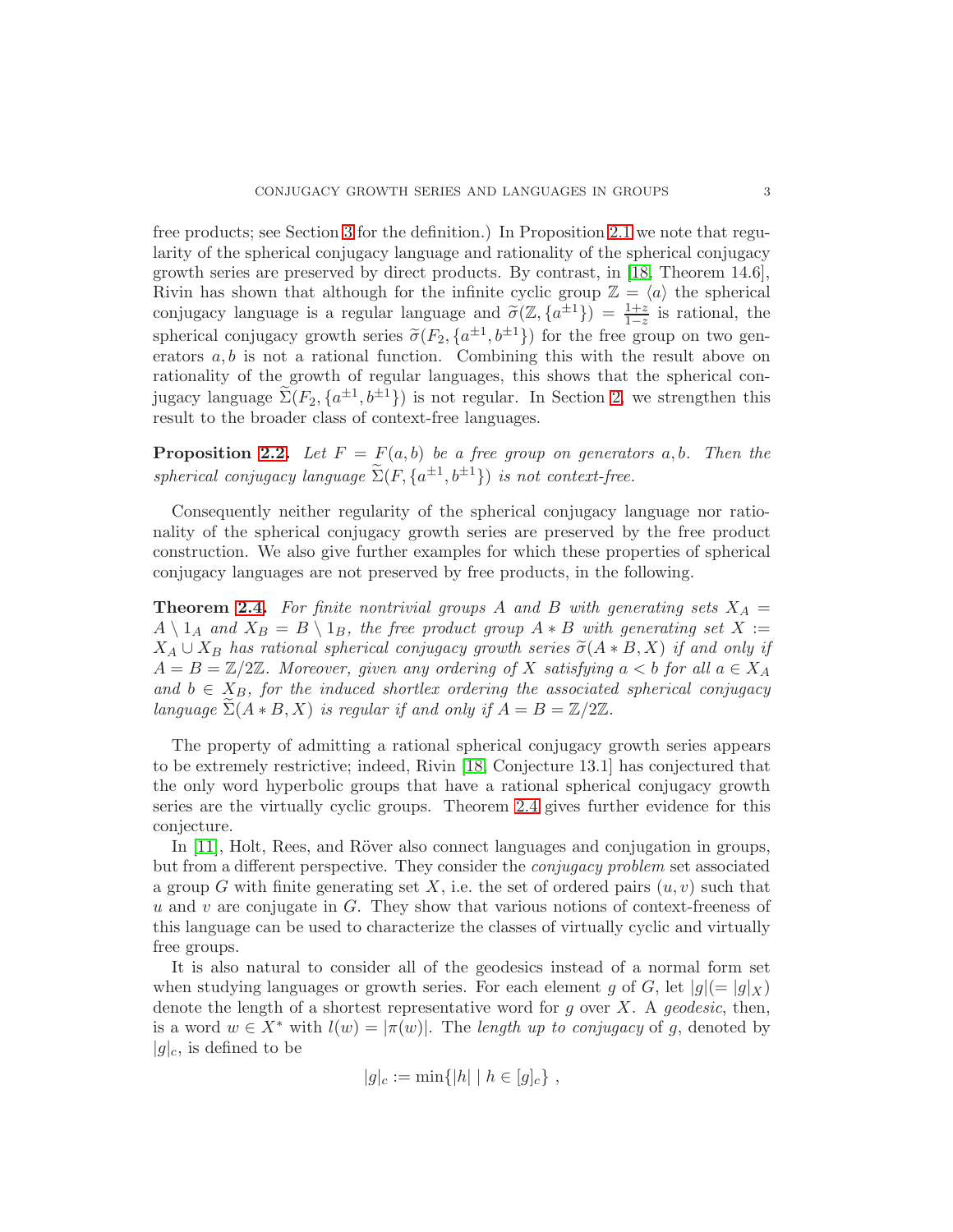and the length of the conjugacy class is denoted by  $||g|_c| := |g|_c$ . An element  $w \in X^*$ satisfying  $l(w) = |\pi(w)|_c|$  will be called a *geodesic* of the pair  $(G, X)$  with respect to conjugacy, or a conjugacy geodesic word. We define a new series for the pair  $(G, X)$ built from these words. The set

$$
\widetilde{\Gamma} = \widetilde{\Gamma}(G, X) := \{ w \in X^* \mid l(w) = |\pi(w)|_c \}
$$

of conjugacy geodesics is the geodesic conjugacy language, and the strict growth series

$$
\widetilde{\gamma} = \widetilde{\gamma}(G, X) := f_{\widetilde{\Gamma}(G, X)}
$$

is the *geodesic conjugacy growth series*, for  $G$  over  $X$ . In Section [3](#page-9-0) we study this language and series.

This geodesic conjugacy language is the canonical analog in the case of conjugacy classes to the set

$$
\Gamma = \Gamma(G, X) := \{ w \in X^* \mid l(w) = |\pi(w)| \}
$$

of geodesic words, which we will call the *geodesic language* of the group  $G$  over  $X$ . The corresponding strict growth series will be called the geodesic growth series, and denoted

$$
\gamma = \gamma(G, X) := f_{\Gamma(G, X)}.
$$

See the paper by Grigorchuk and Nagnibeda [\[8,](#page-23-7) Section 6] for a survey of results on this series. For word hyperbolic groups, Cannon has shown that the geodesic language for every finite generating set is regular [\[7,](#page-23-8) Chapter 3]; that is, the group has finitely many "cone types".

Loeffler, Meier, and Worthington [\[14\]](#page-24-3) have shown that regularity of  $\Gamma$  is preserved by the graph product construction and rationality of  $\gamma$  is preserved by direct and free products. In Section [3](#page-9-0) in Propositions [3.3](#page-12-0) and [3.5](#page-13-0) we give several characterizations of the geodesic words and conjugacy geodesic words for a graph product group in terms of the geodesic languages and geodesic conjugacy languages for the vertex (factor) groups. We use these to show that, unlike the spherical conjugacy case above, regularity of the pair of languages  $\Gamma$ ,  $\Gamma$  is preserved when taking graph products.

**Theorem [3.1.](#page-9-1)** If G is a graph product of groups  $G_i$  with  $1 \leq i \leq n$ , and each  $G_i$ has a finite inverse-closed generating set  $X_i$  such that both  $\Gamma(G_i,X_i)$  and  $\Gamma(G_i,X_i)$ are regular, then both the geodesic language  $\Gamma(G, \cup_{i=1}^{n} X_i)$  and the geodesic conjugacy language  $\widetilde{\Gamma}(G, \cup_{i=1}^{n} X_i)$  are also regular.

A corollary of Theorem [3.1](#page-9-1) is that for every right-angled Artin group, right-angled Coxeter group, and graph product of finite groups, with respect to the "standard" generating set (that is, a union of the generating sets of the vertex groups), the geodesic conjugacy language is regular and hence the geodesic conjugacy growth series is rational.

Rationality of geodesic conjugacy growth series is also preserved by both free and direct products.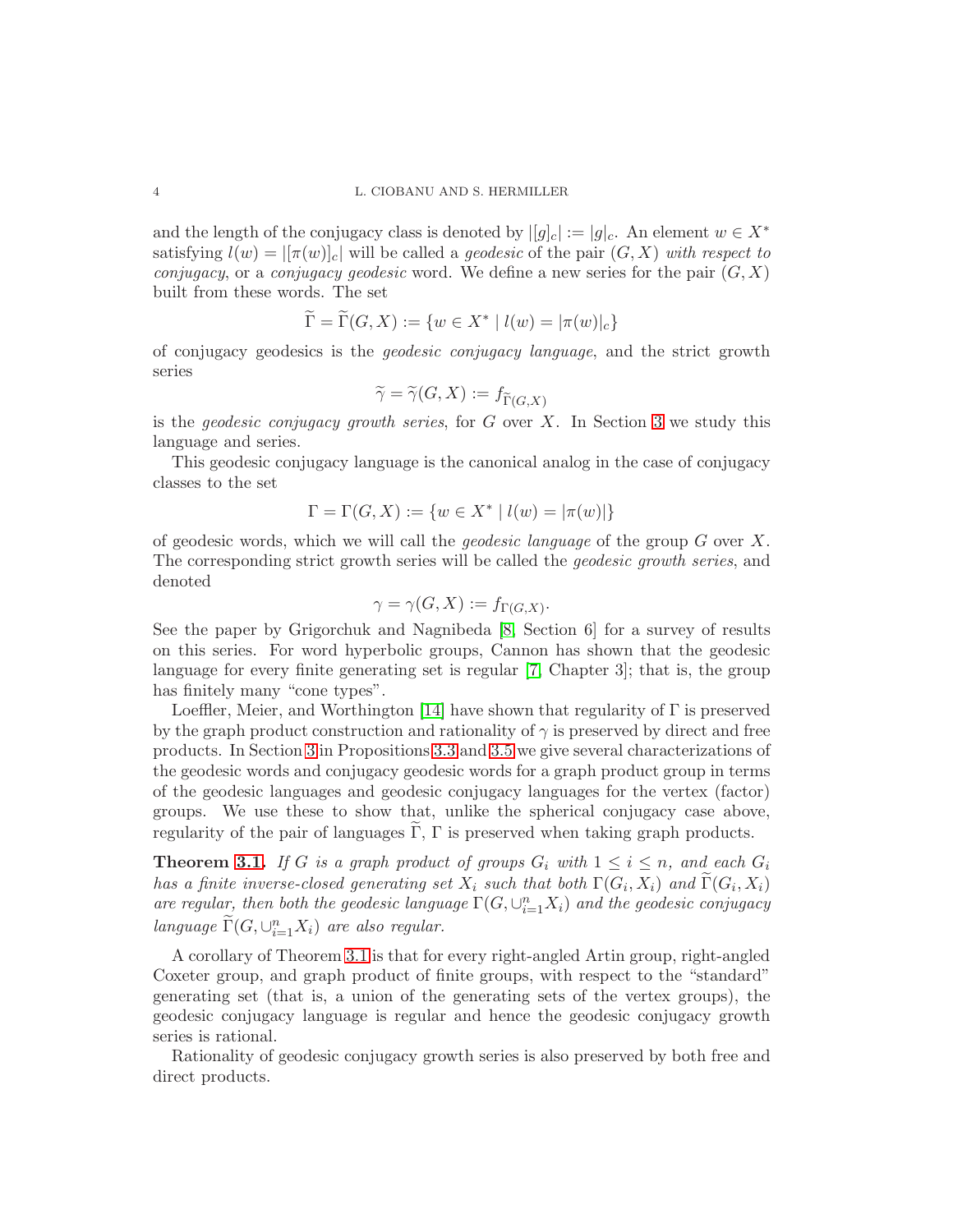Theorem [3.8.](#page-19-0) Let G and H be groups with finite inverse-closed generating sets A and B, respectively. Let  $\widetilde{\gamma}_G(z) := \widetilde{\gamma}(G,A)(z) = \sum_{i=0}^{\infty} r_i z^i$  and  $\widetilde{\gamma}_H(z) := \widetilde{\gamma}(H,B)(z) = \sum_{i=0}^{\infty} r_i z^i$  $\sum_{i=0}^{\infty} s_i z^i$  be the geodesic conjugacy growth series, and let  $\gamma_G := \gamma(G, A)$  and  $\gamma_H :=$  $\gamma(H, B)$  be the geodesic growth series for these pairs.

(i) The geodesic conjugacy growth series  $\widetilde{\gamma}_{\times}$  of the direct product  $G \times H = \langle G, H |$  $[G, H]\rangle$  of groups G and H with respect to the generating set  $A \cup B$  is given by  $\widetilde{\gamma}_{\times} = \sum_{i=0}^{\infty} \delta_i z^i$  where  $\delta_i := \sum_{j=0}^i {i \choose j}$  $j(r_j s_{i-j}).$ 

(ii) The geodesic conjugacy growth series  $\widetilde{\gamma}_*$  of the free product G∗H of the groups G and H with respect to the generating set  $A \cup B$  is given by

$$
\widetilde{\gamma}_* - 1 = (\widetilde{\gamma}_G - 1) + (\widetilde{\gamma}_H - 1) - z \frac{d}{dz} \ln \left[ 1 - (\gamma_G - 1)(\gamma_H - 1) \right].
$$

In our last result of Section [3,](#page-9-0) we show in Proposition [3.11](#page-21-0) that geodesic conjugacy languages and series also behave nicely for a free product with amalgamation of finite groups

**Proposition [3.11.](#page-21-0)** If G and H are finite groups with a common subgroup  $K$ , then the free product  $G \ast_K H$  of G and H amalgamated over K, with respect to the generating set  $X := G \cup H \cup K - \{1\}$ , has regular geodesic conjugacy language  $\widetilde{\Gamma}(G *_{K} H, X)$  and rational geodesic conjugacy growth series  $\widetilde{\gamma}(G *_{K} H, X)$ .

<span id="page-4-0"></span>In Section [4](#page-22-0) we conclude with a few open questions.

### 2. spherical conjugacy series and languages

In this section we collect information about the closure properties of the class of pairs  $(G, X)$  for which the spherical conjugacy language is regular, or for which the spherical conjugacy growth series is rational.

<span id="page-4-1"></span>**Proposition 2.1.** Let G and H be groups with finite inverse-closed generating sets  $X$  and  $Y$ , respectively.

- (i): Let  $\lt$  be a total ordering on  $X \cup Y$  satisfying  $x \lt y$  for all  $x \in X$  and  $y \in Y$ ; we take all shortlex orderings to be defined from  $\lt$  or its restriction to X or Y. If  $\widetilde{\Sigma}(G, X)$  and  $\widetilde{\Sigma}(H, Y)$  are regular, then  $\widetilde{\Sigma}(G \times H, X \cup Y)$  is regular.
- (ii): If  $\tilde{\sigma}(G, X)$  and  $\tilde{\sigma}(H, Y)$  are rational, then  $\tilde{\sigma}(G \times H, X \cup Y)$  is rational.

*Proof.* The spherical conjugacy language for the direct product group  $G \times H$ , viewed as the group generated by G and H (and hence by  $X \cup Y$ ) with relations  $[g, h] = 1$ for all  $g \in G$  and  $h \in H$ , is given by  $\widetilde{\Sigma}(G \times H, X \cup Y) = \widetilde{\Sigma}(G, X)\widetilde{\Sigma}(H, Y)$ . Thus (i) follows from the fact that regular languages are closed under concatenation. For part (ii), the spherical conjugacy growth series are related by the formula  $\tilde{\sigma}(G \times H, X \cup Y) = \tilde{\sigma}(G, X)\tilde{\sigma}(H, Y)$ .  $H, X \cup Y$  =  $\widetilde{\sigma}(G, X) \widetilde{\sigma}(H, Y)$ .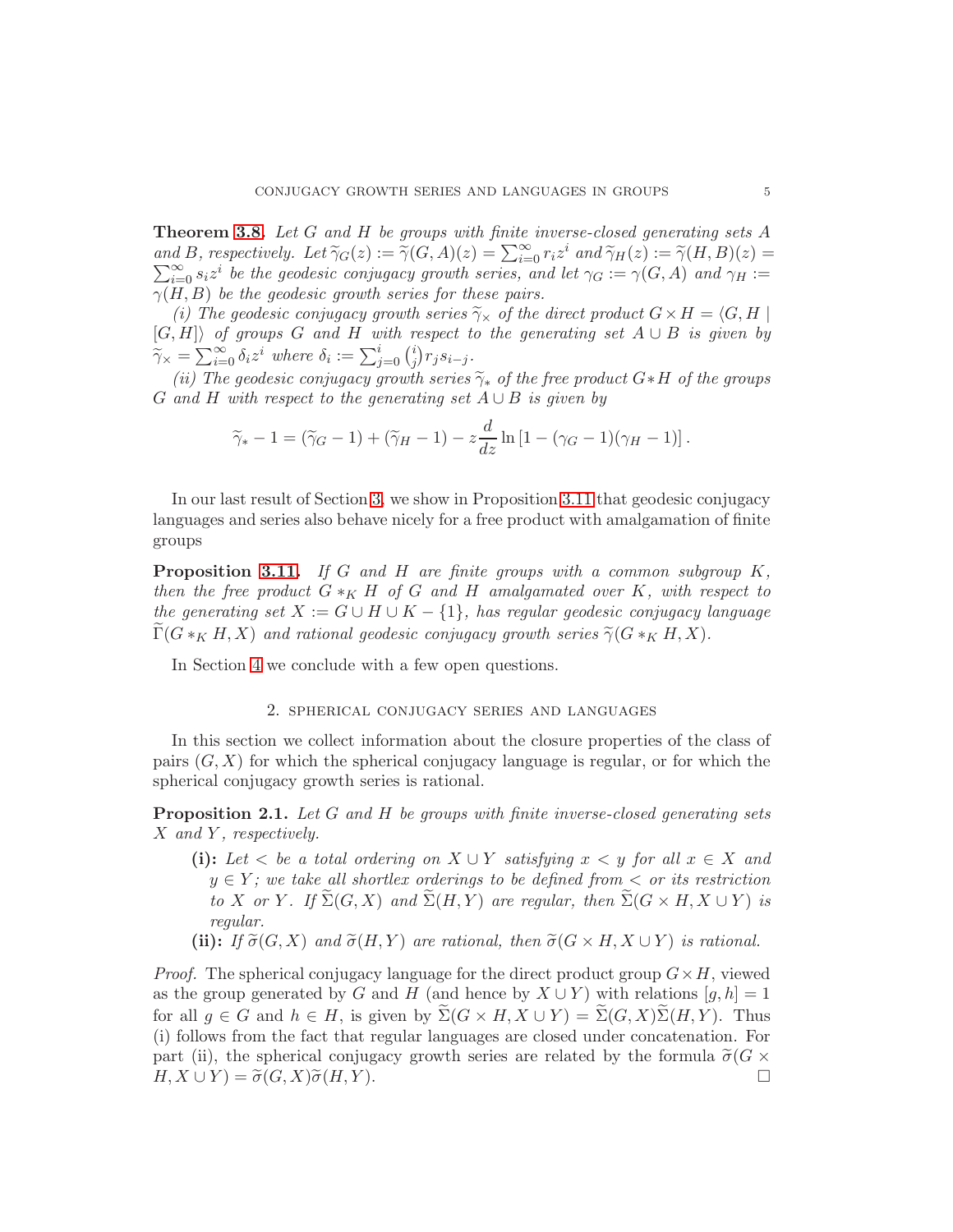Rivin [\[18,](#page-24-0) Theorem 14.6] has shown that the spherical conjugacy growth series of the free group on  $k$  generators, with respect to a free basis, is not a rational function. Combining this with the fact that growth series of regular languages are rational, then the spherical conjugacy language for any free group, again with respect to a free basis, cannot be regular. In Proposition [2.2](#page-5-0) we give a proof that this language is not even context-free for the free group on two generators, which immediately extends to the case of a group with a free factor in Corollary [2.3.](#page-6-1) (See [\[12\]](#page-24-4) for an exposition of the theory of context-free languages.)

<span id="page-5-0"></span>**Proposition 2.2.** Let  $F = F(a, b)$  be a free group on generators a, b. Then the spherical conjugacy language  $\widetilde{\Sigma}(F, \{a^{\pm 1}, b^{\pm 1}\})$  is not context-free.

*Proof.* Suppose that  $\tilde{\Sigma} = \tilde{\Sigma}(F, \{a^{\pm 1}, b^{\pm 1}\})$  is context-free and consider the intersection  $I = \tilde{\Sigma} \cap L$ , where  $L = a^+b^+a^+b^+$ . Since L is a regular language, and the intersection of a context-free language with a regular language is context-free (see [\[12,](#page-24-4) p. 135, Theorem 6.5]), I is context-free. Suppose that  $a < b$ . Then all words in I have the form

$$
(1) \t apblaqbj with p \ge q,
$$

and  $I$  can be written as the union of the two disjoint sets

<span id="page-5-1"></span>
$$
I_1 = \{a^p b^l a^p b^j \mid p, l, j > 0, l \le j\}
$$
  

$$
I_2 = \{a^p b^l a^q b^j \mid p, l, j > 0, p > q > 0\}
$$

Now let k be the constant given by the pumping lemma (stated below; see [\[12,](#page-24-4) Lemma 6.1, p. 125 for details) for context-free languages applied to the set  $I$ , and consider the word  $W = a^n b^n a^n b^n$ , where  $n > k$ . One can see W as composed of four blocks, the first block being  $a^n$ , the second being  $b^n$  etc. Then by the pumping lemma W can be written as  $W = uvwxy$ , where  $l(vx) \geq 1$ ,  $l(vwx) \leq k$ , and  $uv^iwx^iy \in I$  for all  $i \geq 0$ . Since  $l(vwx) \leq k < n$ , vwx cannot be part of more than two consecutive blocks.

In a first case, suppose that *vwx* is just part of one block, i.e. *vwx* is a power of a, or a power of b. If vwx is in the first block, for  $i = 0$  one obtains a word that does not satisfy [\(1\)](#page-5-1). If it is in the second block then for  $i > 2$  one gets a word  $uv^iwx^iy$ of the form  $a^p b^l a^p b^j$ , but  $l > j$ , so this word doesn't belong to either  $I_1$  or  $I_2$ . If *vwx* is in the third block, for  $i > 2$   $uv<sup>i</sup>wx<sup>i</sup>y$  does not have the form [\(1\)](#page-5-1). If *vwx* is in the fourth block, for  $i = 0$  uwy has the form  $a^p b^l a^p b^j$ ,  $j < l$ , and so uwy does not belong to I.

In a second case, suppose  $vwx$  contains both a's and b's. If one of v or x contains both a and b, then for  $i > 2$  the word  $uv^iwx^iy$  contains many blocks alternating between powers of a and b, and so does not lie in  $a^+b^+a^+b^+$ . So v has to be a power of one letter only, and x a power of the other letter. If v is in first block and x in the second block, take  $i = 0$ , and one gets a contradiction to [\(1\)](#page-5-1). If v is in the second block and x in the third, then for  $i > 2$ ,  $uv^iwx^iy$  has the form  $a^pb^l a^qb^j$  with  $p < q$ ,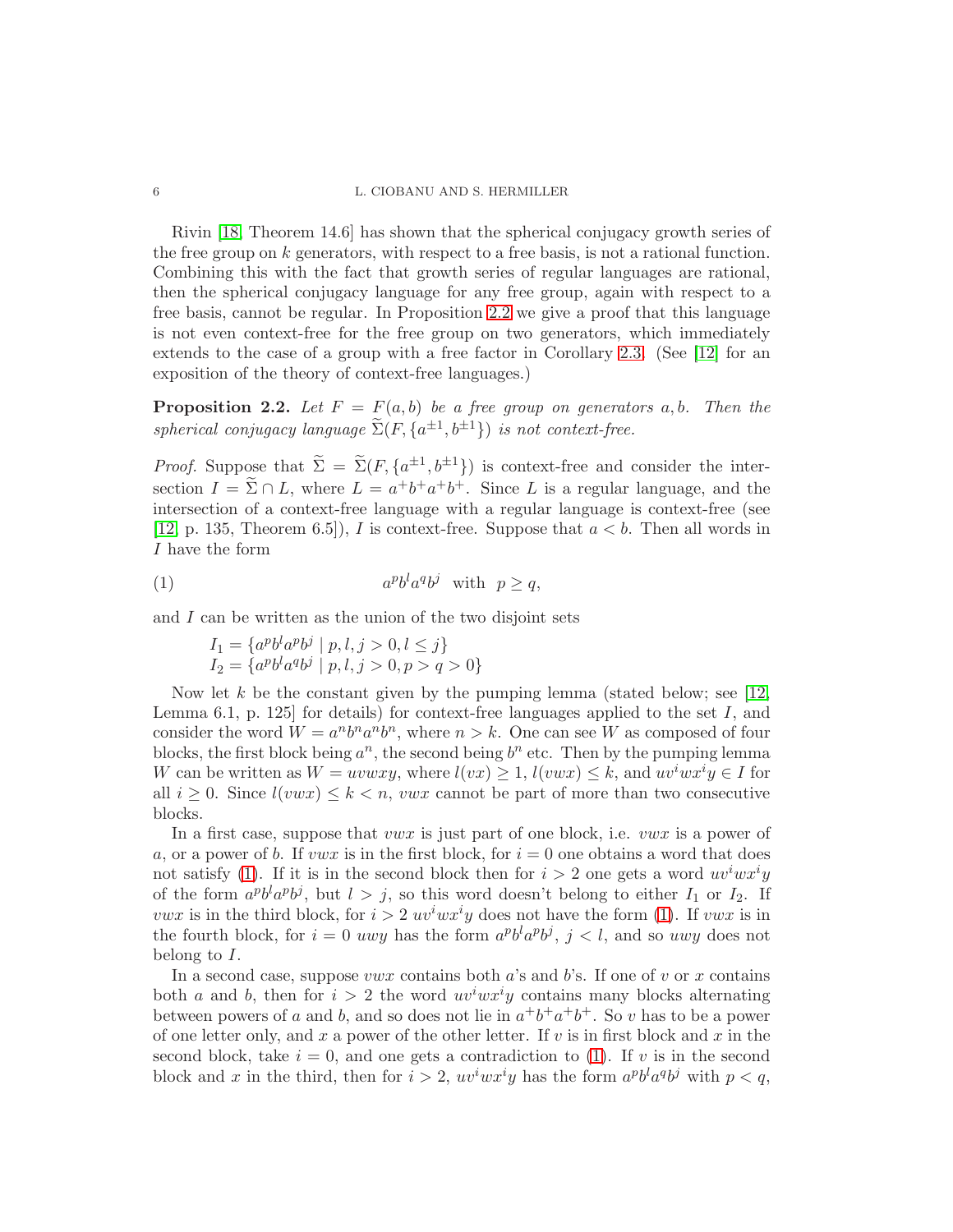which gives a contradiction to  $(1)$ . Finally, if v is in the third and x in fourth block, for  $i > 2$  the word  $uv^iwx^iy$  does not satisfy [\(1\)](#page-5-1).

Hence none of these cases hold, giving the required contradiction.

In fact, whenever a group G with a finite inverse-closed generating set contains a free subgroup F such that there is a free basis  $\{a_1, ..., a_n\}$  of F lying in X and such that all elements of  $\tilde{\Sigma}(F, \{a_i^{\pm 1}\})$  are also shortlex conjugacy normal forms for the pair  $(G, X)$ , the proof above can be applied. As a result, we obtain the following.

<span id="page-6-1"></span>**Corollary 2.3.** Let F be a free group with free basis Z and let H be any group with finite inverse-closed generating set Y .

- (i): For the direct product group  $F \times H$  the spherical conjugacy language  $\widetilde{\Sigma}(F \times$  $H, Z \cup Z^{-1} \cup Y$  is not a context-free language.
- (ii): For the free product group  $F * H$  the spherical conjugacy language  $\widetilde{\Sigma}(F *$  $H, Z \cup Z^{-1} \cup Y$  is not a context-free language.

Since the spherical conjugacy growth series for the free product of two infinite cyclic groups is not rational, it is natural to consider next the free product of two finite groups.

<span id="page-6-0"></span>**Theorem 2.4.** For finite nontrivial groups A and B with generating sets  $X_A =$  $A \setminus 1_A$  and  $X_B = B \setminus 1_B$ , the free product group  $A * B$  with generating set X :=  $X_A \cup X_B$  has rational spherical conjugacy growth series  $\tilde{\sigma}(A * B, X)$  if and only if  $A = B = \mathbb{Z}/2\mathbb{Z}$ . Moreover, given any ordering of X satisfying  $a < b$  for all  $a \in X_A$ and  $b \in X_B$ , for the induced shortlex ordering the associated spherical conjugacy language  $\widetilde{\Sigma}(A * B, X)$  is regular if and only if  $A = B = \mathbb{Z}/2\mathbb{Z}$ .

*Proof.* Let  $G := A * B$  and let us assume that all letters in  $X_A$  come before the letters in  $X_B$  in a fixed ordering of X. Notice that the set  $\Gamma(G, X)$  of geodesics in G are simply the alternating words in  $X_A$  and  $X_B$ . To simplify notation, write  $\Sigma_G := \Sigma(G, X), \Sigma_A := \Sigma(A, X_A),$  and  $\Sigma_B := \Sigma(B, X_B)$ . Then  $\Sigma_A \subseteq X_A \cup \{\lambda\}$  and  $\Sigma_B \subseteq X_B \cup \{\lambda\}$ , where  $\lambda$  denotes the empty word. Since any word alternating over  $X_A$  and  $X_B$  can be cyclically conjugated to a word of the same length starting with a letter in  $X_A$ , we have

$$
\widetilde{\Sigma}_G = \widetilde{\Sigma}_A \cup \widetilde{\Sigma}_B \cup \widetilde{\Sigma}_{AB},
$$

where  $\widetilde{\Sigma}_{AB}$  is defined to be the set of words in  $\widetilde{\Sigma}_{G}$  that alternate between  $X_{A}$  and  $X_B$ , starting with a letter from  $X_A$  and ending with a letter from  $X_B$ .

Suppose first that  $A = B = \mathbb{Z}/2\mathbb{Z}$ . Then  $X_A = \{a\}$  and  $X_B = \{b\}$  are singleton sets, and  $\widetilde{\Sigma}_G = \{\lambda, a, b\} \cup \{(ab)^r | r \in \mathbb{N}\}\$ . Hence  $\widetilde{\Sigma}_G$  is regular, and  $\widetilde{\sigma}_G$  is rational.

For the remainder of this proof we assume that at least one of the groups A or B has order at least 3. In order to analyze the spherical conjugacy growth series of G, we follow the ideas in Theorems 14.2, 14.4 and 14.6 in [\[18\]](#page-24-0). We refer the reader to [\[4\]](#page-23-9) for details of complex analytic techniques used here.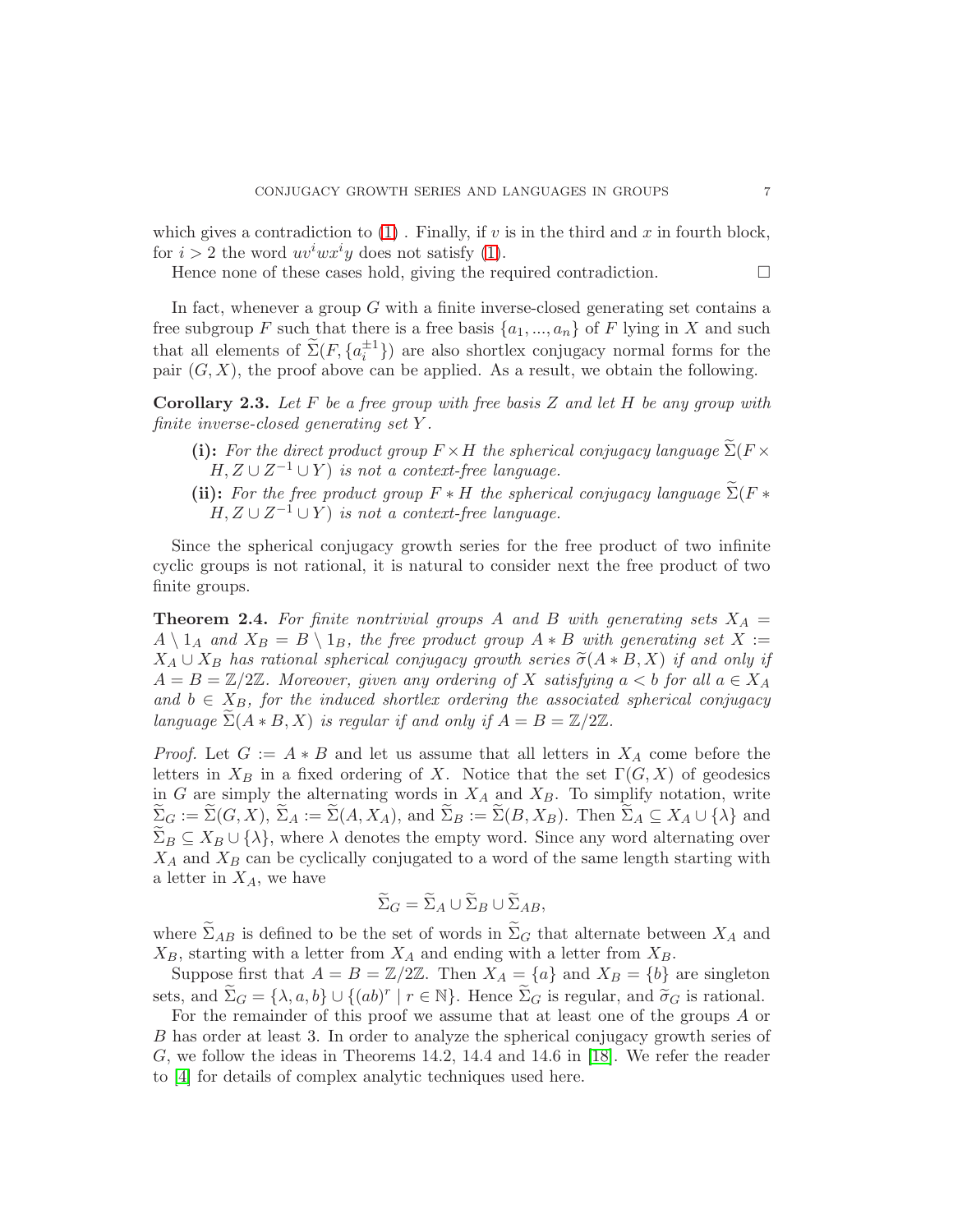#### 8 L. CIOBANU AND S. HERMILLER

Notice that all words in  $\widetilde{\Sigma}_{AB}$  have even length; we denote those words in  $\widetilde{\Sigma}_{AB}$  of length 2r by  $\widetilde{\Sigma}_{AB,2r}$ . Moreover, if we denote the subset of  $\Gamma(G, X)$  of alternating words of length  $2r$  beginning with a letter in  $X_A$  and ending with a letter in  $X_B$ by  $\Gamma_{AB,2r}$ , and similarly for  $\Gamma_{BA,2r}$ , then  $|\Gamma_{AB,2r} \cup \Gamma_{BA,2r}| = 2|X_A|^r |X_B|^r$  and the set  $\widetilde{\Sigma}_{AB,2r}$  is in bijective correspondence with the cyclic conjugacy classes of  $\Gamma_{AB,2r} \cup \Gamma_{BA,2r}$ . That is, if we let  $f(2r) = |\Sigma_{AB,2r}|$ , then  $f(2r)$  is the number of orbits of the group  $\mathbb{Z}/2r\mathbb{Z}$  acting by cyclic conjugation on the set  $\Gamma_{AB,2r} \cup \Gamma_{BA,2r}$ . We can compute  $f(2r)$  by using Burnside's Lemma, which gives

$$
f(2r) = \frac{1}{2r} \sum_{g \in \mathbb{Z}/2r\mathbb{Z}} |Fix(g)|
$$
  
= 
$$
\frac{1}{2r} \sum_{2|d|2r} \sum_{g \in \mathbb{Z}/2r\mathbb{Z}, \gcd(g,2r) = d} |Fix(g)|
$$

where the second equality uses the fact that an odd element of  $\mathbb{Z}/2r\mathbb{Z}$  cannot permute an even length alternating word to itself. Now for any  $g \in \mathbb{Z}/2r\mathbb{Z}$  with  $2|d =$  $gcd(g, 2r)$  and any alternating word  $w \in Fix(g)$ , we have  $w = v^{2r/d}$  for an alternating word  $v \in \Gamma_{AB,d} \cup \Gamma_{BA,d}$ . There are  $2|X_A|^{d/2}|X_B|^{d/2}$  such words. Also using the fact that  $\phi(\frac{2r}{d})$  $\frac{d}{d}f(x) = |\{g \leq 2r \mid \gcd(g, 2r) = d\}|$ , where  $\phi$  is the Euler totient function, yields

$$
f(2r) = \frac{1}{r} \sum_{2|d|2r} \phi(\frac{2r}{d}) |X_A|^{d/2} |X_B|^{d/2}
$$
  
= 
$$
\frac{1}{r} \sum_{e|r} \phi(\frac{r}{e}) |X_A|^e |X_B|^e
$$
  
= 
$$
\frac{1}{r} \sum_{e|r} \phi(e) |X_A|^r|^e |X_B|^{r/e}.
$$

Let  $\widetilde{\sigma}_G := \widetilde{\sigma}(G, X)$ . Now we have

$$
\widetilde{\sigma}_G(z) = 1 + |\widetilde{\Sigma}_A \cup \widetilde{\Sigma}_B \setminus \{\lambda\}|z + \sum_{r=1}^{\infty} |\widetilde{\Sigma}_{AB,2r}| z^{2r}
$$
  
= 1 + |\widetilde{\Sigma}\_A \cup \widetilde{\Sigma}\_B \setminus \{\lambda\}|z + \sum\_{r=1}^{\infty} \frac{1}{r} \sum\_{e|r} \phi(e)(|X\_A||X\_B|)^{r/e} z^{2r}.

To simplify notation, let  $\alpha := |X_A||X_B|$  and  $\beta := |\widetilde{\Sigma}_A \cup \widetilde{\Sigma}_B \setminus {\{\lambda\}}|$ . Formally taking the derivative of this power series and multiplying by z gives

$$
z\widetilde{\sigma}'_G(z) = \beta z + 2 \sum_{r=1}^{\infty} \sum_{e|r} \phi(e) \alpha^{r/e}(z^2)^r.
$$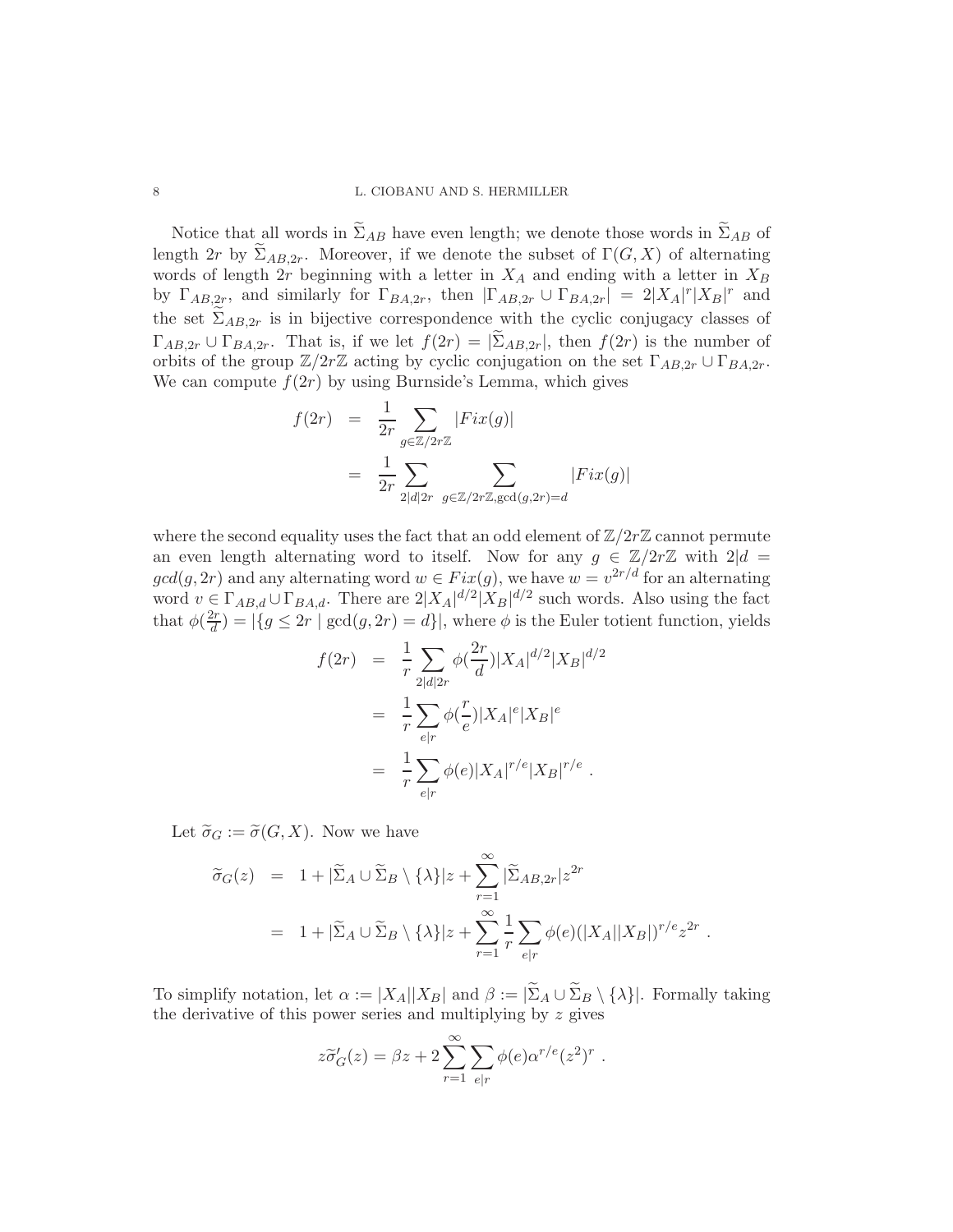Rearrange the terms of this formal power series (e.g. as in [\[18,](#page-24-0) Theorem 14.4] with  $c_n = \phi(n)$  and  $b_n = \alpha^n$ ) to obtain

$$
z\widetilde{\sigma}'_G(z) = \beta z + 2\sum_{d=1}^{\infty} \phi(d) \sum_{n=1}^{\infty} \alpha^n (z^{2d})^n.
$$

Now  $\alpha = |X_A||X_B|$  and at least one of the sets  $X_A, X_B$  contains more than one element. Hence  $\alpha > 1$ . For any real number  $r > 0$  and any point  $p \in \mathbb{C}$ , let  $D_r(p)$ denote the open disk of the complex plane defined by  $D_r(p) := \{z \mid |p - z| < r\}.$ Since  $\sum_{n=1}^{\infty} \alpha^n (z^{2d})^n = \frac{\alpha z^{2d}}{1 - \alpha z^2}$  $\frac{\alpha z^{2d}}{1-\alpha z^{2d}}$  for all z in the disk  $D_{1/\alpha}(0)$ , we have  $z\tilde{\sigma}'_G(z) = h(z)$ in this disk, where

$$
h(z) := \beta z + 2 \sum_{d=1}^{\infty} \phi(d) \frac{\alpha z^{2d}}{1 - \alpha z^{2d}}.
$$

For any  $0 < \epsilon < 1$  there are only finitely many even roots of  $\frac{1}{\alpha}$  in the closed disk  $\overline{D_{1-\epsilon}(0)}$ ; denote these roots by  $z_1, ..., z_k$ . (In particular, all 2d-th roots of  $\frac{1}{\alpha}$  in this closed disk must satisfy  $d \leq -\ln(\alpha)/2\ln(1-\epsilon)$ .) Let

$$
\epsilon' := \frac{\epsilon}{3} \min \left[ \{ 1 - \epsilon - |z_i| \mid 1 \le i \le k \} \cup \{ d(z_i, z_j) \mid i \ne j \} \right],
$$

and let R be the region of the complex plane defined by  $R := \overline{D_{1-\epsilon}(0)} \setminus \cup_{i=1}^k D_{\epsilon'}(z_i)$ . Then for all  $z \in R$  the value of  $|1 - \alpha z^{2d}|$  must be strictly greater than 0. Since R is compact, then there is a  $\delta > 0$  such that for all z in the region R, we have  $|1-\alpha z^{2d}| \geq$ δ. Now  $\phi(d) \frac{\alpha z^{2d}}{1-\alpha z^2}$  $\frac{\alpha z^{2d}}{1-\alpha z^{2d}}\vert \leq d\frac{\alpha}{\delta}$  $\frac{\alpha}{\delta}(1-\epsilon)^{2d}$ . Since the series  $\sum_{d=1}^{\infty} d_{\delta}^{\alpha}$  $\frac{\alpha}{\delta}(1-\epsilon)^{2d}$  converges to a finite number, the Weierstrass M-test [\[4,](#page-23-9) II.6.2] says that the series  $h(z)$  is uniformly convergent on this region R. Since each partial sum in the expression for h is continuous on R, then h is also continuous on this region [\[4,](#page-23-9) II.6.1], and since each partial sum is analytic, the function h is also analytic on  $R$  [\[4,](#page-23-9) VII.2.1]. Allowing  $\epsilon$  to shrink to 0, this shows that h is analytic on the disk  $D_1(0)$  outside of the infinite set of points that are 2d-th roots of  $\frac{1}{\alpha}$ . Moreover, whenever y is a 2d<sub>0</sub>-th root of  $\frac{1}{\alpha}$ , a similar argument shows that the sum  $\sum_{d=1, d\neq d_0}^{\infty} \phi(d) \frac{\alpha y^{2d}}{1-\alpha y^2}$  $\frac{\alpha y}{1-\alpha y^{2d}}$  is analytic, and so the function h has a pole at the point y. That is,  $h(z)$  is analytic on the unit disk except for infinitely many poles.

Now assume that the power series  $z\tilde{\sigma}'_G(z)$  is a rational function  $p(z)$ . Then p must be analytic in the unit disk outside of finitely many poles. Let  $R'$  be the unit disk with all of the poles of both h and p removed. Then we have p and h are analytic on R', and  $p = h$  in an open disk  $D_{1/\alpha}(0)$ ; thus  $p = h$  on R' [\[4,](#page-23-9) IV.3.8]. This shows that infinitely many of the poles of  $h$  must be removable singularities, which is a contradiction.

Thus  $z\tilde{\sigma}'_G(z)$  cannot be a rational function. Therefore the function  $\tilde{\sigma}'_G$  also is not rational. Since the derivative of any rational function is also rational, this shows that  $\tilde{\sigma}_G$  also is not a rational function. Since the growth series of the set  $\Sigma_G$  is not rational in this case, we must also have that this set is not a regular language. rational in this case, we must also have that this set is not a regular language.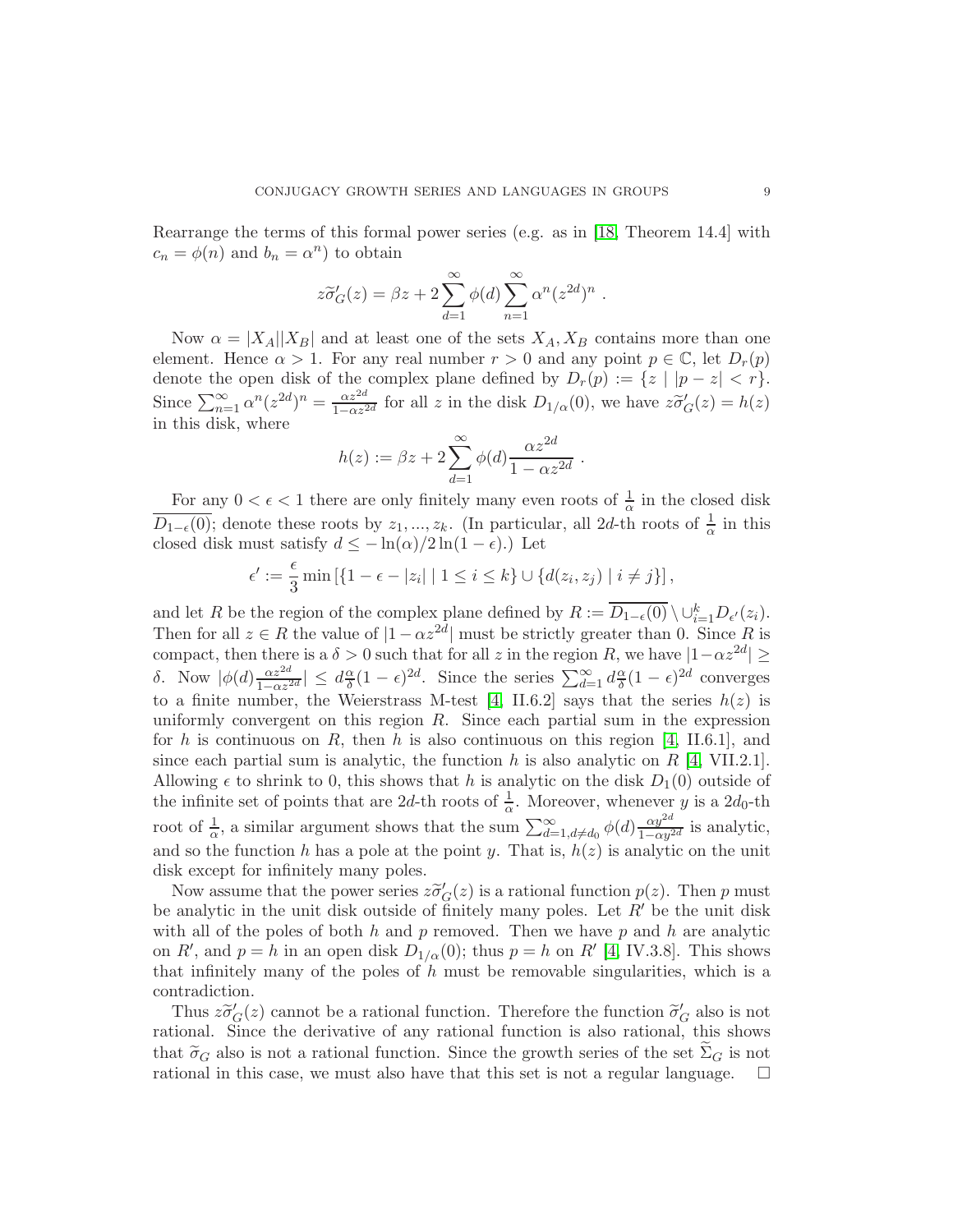#### <span id="page-9-0"></span>10 L. CIOBANU AND S. HERMILLER

#### 3. Geodesic conjugacy series and languages

Given a finite simplicial graph with a group attached to each vertex, the associated graph product is the group generated by the vertex groups with the added relations that elements of distinct adjacent vertex groups commute. This construction often preserves geometric, algebraic or algorithmic properties of groups. In particular Loeffler, Meier, and Worthington [\[14\]](#page-24-3) have shown that regularity of the full language Γ of geodesics (with respect to the union of the generating sets for the vertex groups) is preserved by the graph product construction. Theorem [3.1](#page-9-1) gives a further illustration of this behavior, showing that regularity of the pair of languages  $Γ$  and  $Γ$  is preserved by graph products.

<span id="page-9-1"></span>**Theorem 3.1.** If G is a graph product of groups  $G_i$  with  $1 \leq i \leq n$ , and each  $G_i$ has a finite inverse-closed generating set  $X_i$  such that both  $\Gamma(G_i,X_i)$  and  $\Gamma(G_i,X_i)$ are regular, then both the geodesic language  $\Gamma(G, \cup_{i=1}^{n} X_i)$  and the geodesic conjugacy language  $\widetilde{\Gamma}(G, \cup_{i=1}^{n} X_i)$  are also regular.

Before proceeding with the proof of Theorem [3.1,](#page-9-1) we need some preliminary notation and results. Let  $\Lambda$  be a finite simplicial graph with n vertices  $v_1, ..., v_n$  and suppose that for each  $1 \leq i \leq n$  the vertex  $v_i$  is labeled by a group  $G_i$  that has a finite inverse-closed generating set  $X_i$  with geodesic language  $\Gamma_i := \Gamma(G_i, X_i)$  and geodesic conjugacy language  $\Gamma_i := \Gamma(G_i, X_i)$ . (Note that two vertices of  $\Lambda$  are considered to be adjacent here if the vertices are distinct and joined by an edge.) For two words  $u, w \in X_i^*$ , we write  $u =_{G_i} w$  if u and w represent the same element of  $G_i$ , and  $u \sim_i w$  if u and w represent conjugate elements of  $G_i$ . Let G be the associated graph product with generating set  $X := \bigcup_{i=1}^n X_i$ . For words  $y, z \in X^*$ , write  $y = G z$  if y and z represent the same element of G, and y  $\sim_G z$  if y and z represent conjugate elements of G. Also let  $\Gamma$  and  $\Gamma$  denote the geodesic language and geodesic conjugacy language, respectively, for G over X.

For each i, we define the *centralizing set*  $C_i$  to be the union of the sets  $X_j$  such that the vertices  $v_i$  and  $v_j$  are adjacent in the graph  $\Lambda$ . Given a word  $w = a_1 \cdots a_m$  with each  $a_i \in X$ , the *centralizing set*  $C(w)$  associated to w is defined by  $C(w) := \bigcap_{i=1}^{m} C_{j_i}$ , where for each  $1 \leq i \leq m$ , the letter  $a_i$  lies in the set  $X_{j_i}$ . That is,  $C(w)$  is the subset of  $X$  that commutes with every letter of  $w$  from the graph product construction.

We define several types of rewriting operations on words over X as follows.

- (x0): Local reduction:  $yuz \to ywz$  with  $y, z \in X^*$ ,  $u, w \in X_i^*$ ,  $u =_{G_i} w$ , and  $l(u) > l(w)$ .
- (x1): Local exchange:  $yuz \to ywz$  with  $y, z \in X^*$ ,  $u, w \in X_i^*$ ,  $u =_{G_i} w$ , and  $l(u) = l(w).$
- (x2): Shuffle:  $yuwz \rightarrow ywuz$  with  $y, z \in X^*, u \in X_i^*, w \in X_j^*$ , and  $v_i, v_j$ adjacent in  $\Lambda$ .
- (x3): Cyclic conjugation:  $yz \rightarrow zy$  with  $y, z \in X^*$ .
- (x4): Conjugacy exchange:  $uy \to wy$  with  $y \in X^*$ ,  $u, w \in X_i^*$ ,  $X_i \subseteq C(y)$ ,  $u \sim_i w$ , and  $l(u) = l(w)$ .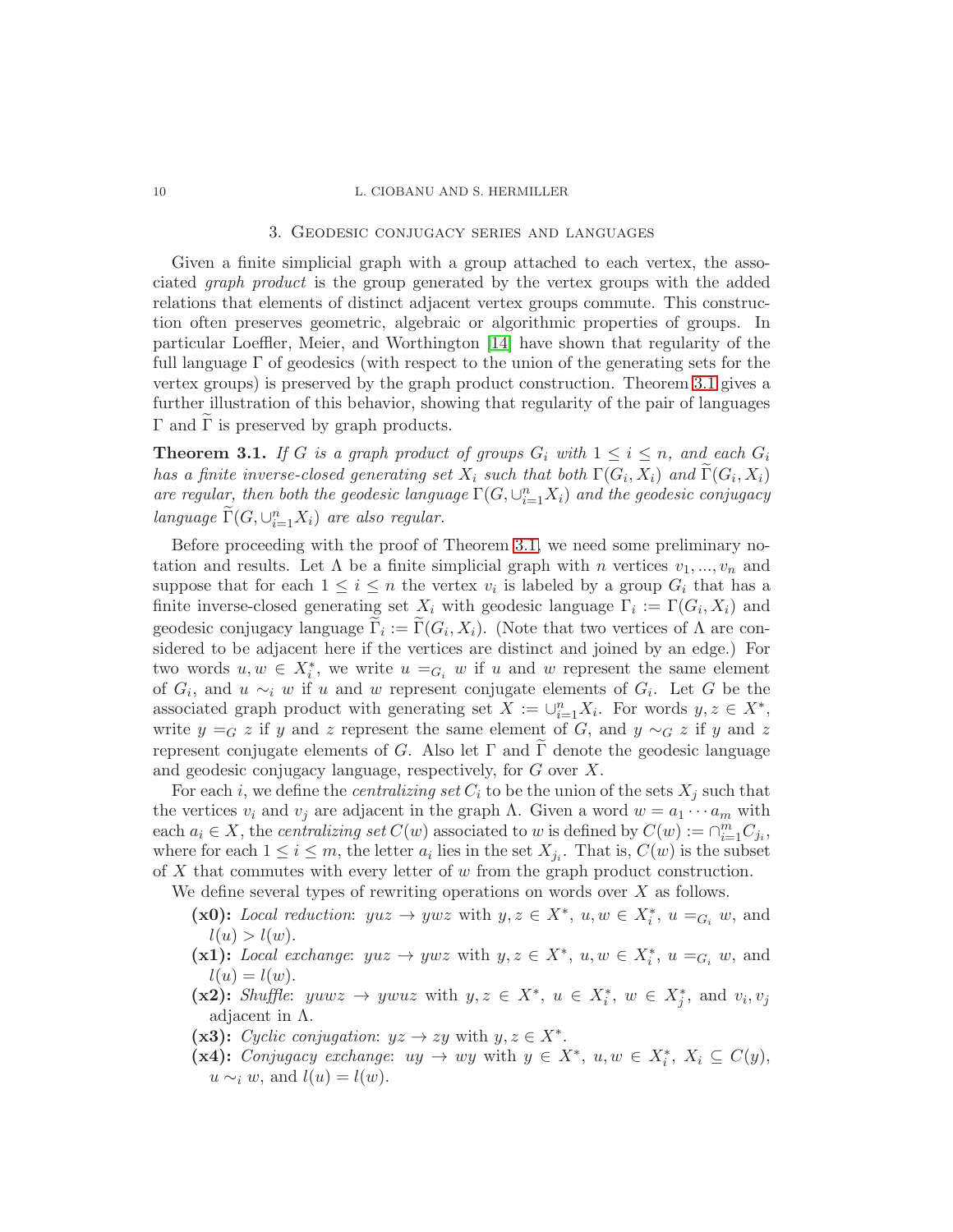(x5): Conjugacy reduction:  $uy \to wy$  with  $y \in X^*$ ,  $u, w \in X_i^*$ ,  $X_i \subseteq C(y)$ ,  $u \sim_i w$ , and  $l(u) > l(w)$ .

For  $0 \leq j \leq 5$ , we write  $y \stackrel{xj}{\rightarrow} z$  if y is rewritten to z with a single application of operation (xj). Given a subset  $\alpha$  of  $0-5$ , we write  $y \stackrel{x\alpha*}{\rightarrow} z$  if z can obtained from y by a finite (possibly zero) number of rewritings of the types  $(xj)$  with j in the set  $\alpha$ . Note that rewriting operations (x1)-(x4) preserve word length, and (x0), (x5) decrease word length.

A word  $y \in X^*$  is trimmed if whenever  $y \stackrel{x_0-2*}{\rightarrow} z$ , no operation of type (x0) can ever occur. The word y is *conjugationally trimmed* if whenever  $y \stackrel{x0-5*}{\rightarrow} z$ , no operation of type  $(x0)$  or  $(x5)$  can occur.

For each *i*, we define a monoid homomorphism  $\pi_i : X^* \to (X_i \cup \{\$\})^*$ , where \$ denotes a letter not in  $X$ , by defining

$$
\pi_i(a) := \begin{cases} a & \text{if } a \in X_i \\ \$ & \text{if } a \in X \setminus (X_i \cup C_i) \\ 1 & \text{if } a \in C_i \end{cases}
$$

Given any subset t of X, we define the *support* supp(t) of t to be the set of all vertices  $v_i$  of  $\Lambda$  such that t contains an element of  $X_i$ . Let T be the set of all nonempty subsets t of X satisfying the properties that  $supp(t)$  is a clique of  $\Lambda$ , and for each  $v_i \in supp(t)$ , the intersection  $t \cap X_i$  is a single element of  $X_i$ . Note that for each  $t = \{a_1, ..., a_k\} \in T$ , whenever  $a_{i_1}, ..., a_{i_k}$  is another arrangement of the letters in t, then  $a_1 \cdots a_k =_G a_{i_1} \cdots a_{i_k}$ . Hence t denotes a well-defined element of G. Also note that for each  $a \in X$ , we have  $\{a\} \in T$ , and a is the element of G associated to  ${a}$ . By slight abuse of notation, we will consider  $X \subseteq T \subseteq G$ . Now T is another inverse-closed generating set for G.

**Example 3.2.** For the graph product of three infinite cyclic groups  $G_i = \langle a_i \rangle$  $(1 \leq i \leq 3)$ , if the only adjacent pair of vertices is  $v_2, v_3$ , then the graph product group  $G = G\Lambda = G_1 * (G_2 \times G_3)$  has generating sets  $X = \{a_1, a_1^{-1}, a_2, a_2^{-1}, a_3, a_3^{-1}, \}$  and  $T = \{ \{a_1\}, \{a_1^{-1}\}, \{a_2\}, \{a_2^{-1}\}, \{a_3\}, \{a_3^{-1}\}, \{a_2a_3\}, \{a_2^{-1}a_3\}, \{a_2a_3^{-1}\}, \{a_2^{-1}a_3^{-1}\} \}.$ 

Analogous to the operations above on words over  $X$ , we define three sets of rewriting rules on words over  $T$  as follows. For each index  $i$  fix a total ordering on  $X_i$ , and let  $\lt_i$  denote the corresponding shortlex ordering on  $X_i^*$ . To ease notation, we let the empty set  $\{\}\$  denote the empty word over T. Whenever  $t \in T \cup \{\emptyset\},\$  $a \in X$ ,  $t \cup \{a\} \in T$ , and  $t \cap \{a\} = \emptyset$ , we let  $\{a, t\}$  denote the set  $t \cup \{a\}$ .

(R0):  ${a_1, t_1} \cdots {a_m, t_m} \rightarrow {b_1, t_1} \cdots {b_k, t_k} t_{k+1} \cdots t_m$  whenever there is an index  $1 \leq i \leq n$  such that for each  $1 \leq j \leq m$ ,  $a_j, b_j \in X_i$ ,  $t_j \in T \cup \{\emptyset\}$ , and  $\{a_j, t_j\} \in T; k < m;$  and  $a_1 \cdots a_m =_{G_i} b_1 \cdots b_k$ .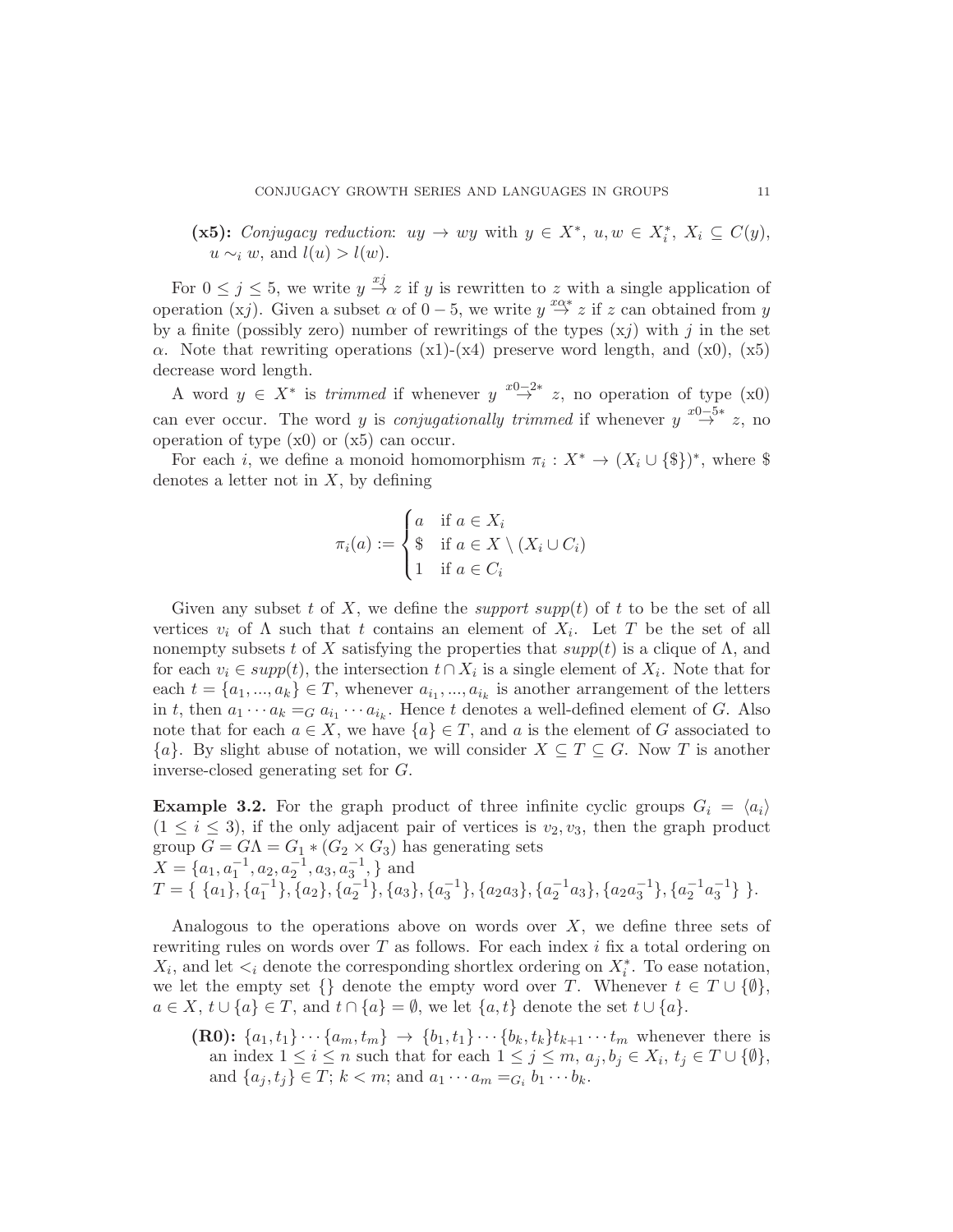#### 12 L. CIOBANU AND S. HERMILLER

(R1): 
$$
\{a_1, t_1\} \cdots \{a_m, t_m\} \rightarrow \{b_1, t_1\} \cdots \{b_m, t_m\}
$$
 whenever there is an index  $1 \leq i \leq n$  such that for each  $1 \leq j \leq m$ ,  $a_j, b_j \in X_i$ ,  $t_j \in T \cup \{\emptyset\}$ ,  $\{a_j, t_j\} \in T$ ;  $a_1 \cdots a_m =_{G_i} b_1 \cdots b_m$ ; and  $a_1 \cdots a_m >_{i} b_1 \cdots b_m$ . **(R2):**  $t\{a, t'\} \rightarrow \{a, t\} t'$  whenever  $a \in X$ ,  $t \in T$ ,  $t' \in T \cup \{\emptyset\}$ , and  $\{a, t\}$ ,  $\{a, t'\} \in T$ .

Also in analogy with the operations above on  $X^*$ , whenever  $0 \leq j \leq 2$ ,  $\alpha \subseteq \{0,1,2\}$ and  $w, x \in T^*$ , we write  $w \stackrel{Rj}{\rightarrow} x$  if w rewrites to x via exactly one application of rule  $(Rj)$ , and  $w \stackrel{R\alpha*}{\rightarrow} x$  if x can be obtained from w by a finite (possibly zero) number of rewritings using rules of the type  $(Rj)$  for  $j \in \alpha$ .

Let R denote the set of all rewriting rules of the form  $(R0)$ ,  $(R1)$ , and  $(R2)$ . Note that the generating set T of G together with the relations given by the rules of  $R$ form a monoid presentation of  $G$ ; hence,  $(T, R)$  is a rewriting system for the graph product group  $G$ . We refer the reader to Sims' text [\[19\]](#page-24-5) for definitions and details on rewriting systems for groups which we use in this section.

Define a partial ordering on T by  $\{a, t\} > \{b, t\}$  whenever  $a, b \in X_i$  for some i,  $t \in T \cup \emptyset$ ,  $\{a, t\} \in T$ , and  $a >i b$ ; and by  $\{a, t\} < t$  whenever  $a \in X$  and  $t, \{a, t\} \in T$ . For each t in T, define the *weight*  $wt(t)$  of t to be the number of elements of t as a subset of X (equivalently,  $wt(t)$  is the number of vertices in  $supp(t)$ ). Then all of the rules in the rewriting system R decrease the associated weightlex ordering on T ∗ . Since the weightlex ordering is compatible with concatenation and well-founded, no word  $w \in T^*$  can be rewritten infinitely many times; that is, the system R is terminating. One can check via the Knuth-Bendix algorithm [\[19,](#page-24-5) Chapter 2] that this system is also *confluent*, i.e., that whenever a word w rewrites two words  $w \to w'$ and  $w \to w''$  using these rules, then there is a word  $w'''$  such that  $w' \stackrel{R0-2*}{\to} w'''$  and  $w' \stackrel{R0-2*}{\rightarrow} w''$ ; this proof is provided in Appendix [A.](#page-25-0) (An alternative proof of this can be found in [\[10,](#page-23-6) Theorem C]. See Example [3.6](#page-17-0) below for details of this rewriting system for an example of a right-angled Coxeter group.)

Hence for each word  $w \in X^*$  there is a unique word  $irr(w)$  in  $T^*$  that is irreducible (i.e. cannot be rewritten) such that  $w \stackrel{R0-2*}{\rightarrow} irr(w)$ , and each element  $g \in G$  is represented by a unique word  $irr(g)$  in  $T^*$  that is irreducible with respect to the rewriting rules in  $R$  [\[19,](#page-24-5) Prop. 2.4, p. 54]. That is, the set

$$
irr(R) := \{irr(g) \mid g \in G\}
$$

is a set of weightlex normal forms for  $G$  over  $T$ .

For each  $t \in T$ , let  $a_1, ..., a_k$  be a choice of an ordered listing of the elements of the set t, and let  $h(t) := a_1 \cdots a_k$ . Then h determines a monoid homomorphism  $h: T^* \to X^*$ . For each  $w \in X^*$ , let  $\Theta(w) := h(irr(w))$ . Then the set

$$
h(irr(R)) = \{ \Theta(w) \mid w \in X^* \}
$$

is a set of normal forms for  $G$  over the original alphabet  $X$ .

In Proposition [3.3](#page-12-0) below, we show that the geodesic words for the graph product group  $G$  over  $X$  are exactly the trimmed words, and can be characterized as an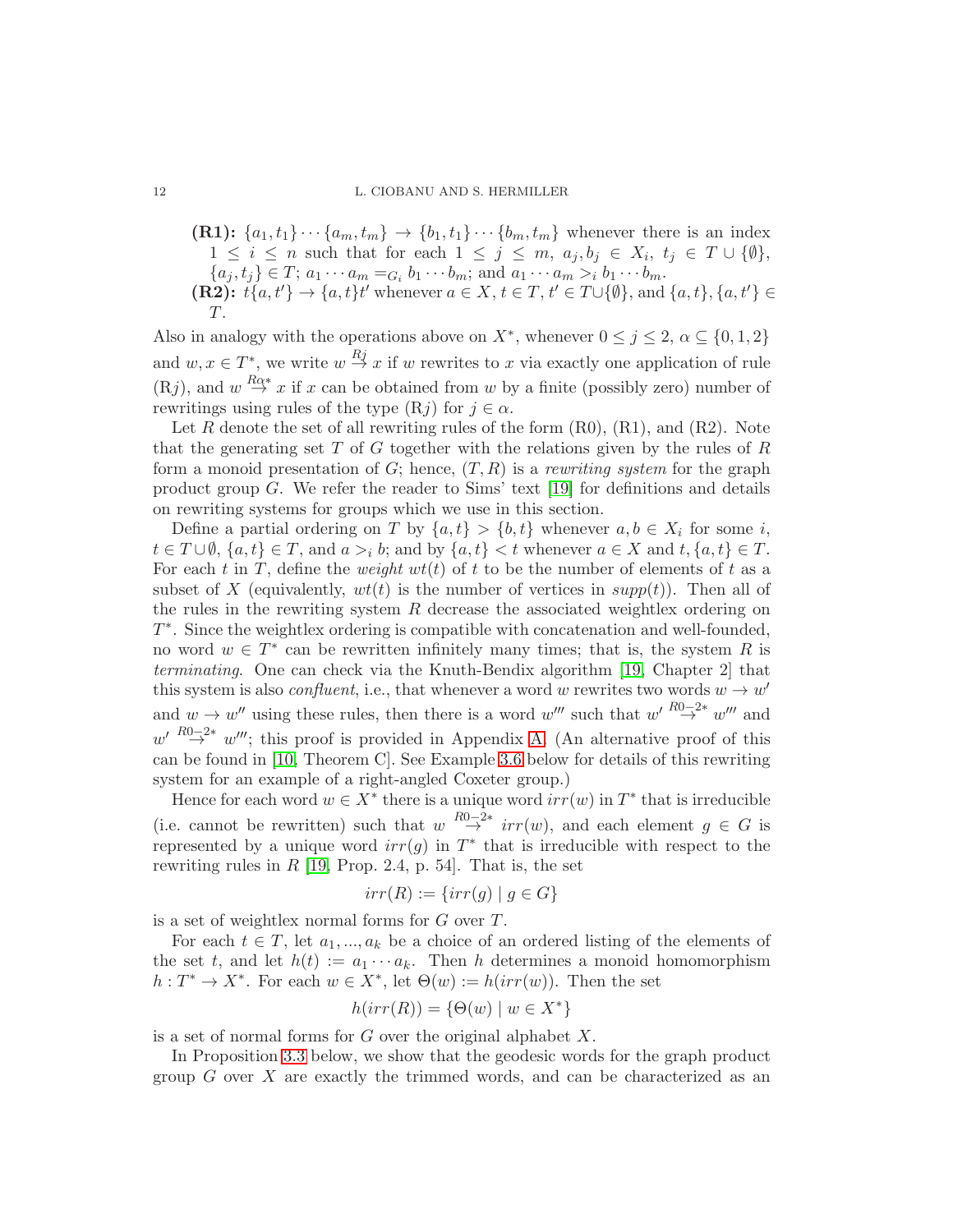intersection of homomorphic inverse images via these  $\pi_i$  maps. Although the equivalence of (i), (ii), and (iii) of this Proposition follows from results in [\[10\]](#page-23-6) and [\[14\]](#page-24-3), we include some details here for a condensed exposition and because the further equivalence with (iv) will be needed for our proof of Proposition [3.5](#page-13-0) below.

<span id="page-12-0"></span>**Proposition 3.3.** Let G be a graph product of the groups  $G_i$  for  $1 \le i \le n$ , Let  $X =$  $\cup_{i=1}^n X_i$  where  $X_i$  is a finite inverse-closed generating set for  $G_i$  and  $\Gamma_i := \Gamma(G_i, X_i)$ for each i, and let  $y \in X^*$ . The following are equivalent.

(i):  $y$  is a geodesic word for G with respect to X. (ii):  $y$  is a trimmed word over  $X$ . (iii):  $y \in \bigcap_{i=1}^{n} \pi_i^{-1} (\Gamma_i(\$\Gamma_i)^*).$ (iv):  $y \stackrel{x_1-2*}{\rightarrow} \Theta(y)$ .

*Proof.* (i)  $\Rightarrow$  (ii): If y is not trimmed, then y can be rewritten using length-preserving operations  $y \stackrel{x-2*}{\rightarrow} z$  to a word  $z$  that can be further rewritten using a length-reducing operation of type  $(x0)$ . Hence y cannot be a geodesic.

(ii)  $\Rightarrow$  (iii): Suppose that  $\pi_i(y) \in (X_i \cup \{\$\})^* \setminus (\Gamma_i(\mathcal{T}_i)^*)$  for some *i*. Then  $\pi_i(y) =$  $y_0 \$y_1 \cdots \$y_k$  for some  $k \geq 0$  and each  $y_j \in X_i^*$ , where for some j we have  $y_j \notin \Gamma_i$ . Then  $y \stackrel{x2*}{\rightarrow} y' y_j y''$ , and a local reduction (operation of type (x0)) may be applied to the latter. Hence  $y$  is not trimmed.

(iii)  $\Rightarrow$  (iv): Suppose that  $y \in \bigcap_{i=1}^n \pi_i^{-1}(\Gamma_i(\mathbb{S}\Gamma_i)^*)$ .

Each rule  $(Rj)$  of the rewriting system R gives rise to a commutative diagram via the map  $h$  with a sequence of operations on words over  $X$ . In particular, for any words  $w, x \in T^*$  with  $w \stackrel{R0-2}{\rightarrow} x$ , we have

$$
\begin{array}{ccccccc}\nw & \xrightarrow{R0} & x & w & \xrightarrow{R1} & x & w & \xrightarrow{R2} & x \\
h \downarrow & & \downarrow h & & h \downarrow & & \downarrow h & & h \downarrow & & \downarrow h \\
h(w) & \xrightarrow{x2*x0x2*} & h(x) & & h(w) & \xrightarrow{x2*x1x2*} & h(x) & & h(w) & \xrightarrow{x2*} & h(x)\n\end{array}
$$

For  $1 \leq i \leq n$  and  $0 \leq j \leq 1$  we can refine the operation  $(xj)$  by defining the rewriting operation  $(xji)$  to denote an operation of type  $(xj)$  in which a subword over  $X_i$  is rewritten, and similarly we let rewriting rule  $(Rji)$  denote a rule of type (Rj) in which effectively an  $X_i^*$  subword is rewritten.

Using these refined operations and the maps  $\pi_i$ , we can extend the above diagrams to words over  $X_i \cup \{\$\}$  as follows. We say that a rewriting operation  $yuz \to yuz$ , for  $y, z \in (X_i \cup \{\$\})^*$  and  $u, v \in X_i$  with  $u =_{G_i} v$ , is of type  $(\textbf{s0i})$  if  $l(u) > l(v)$  and of type (s1i) if  $l(u) = l(v)$ . Then for any words  $w, x \in X^*$  with  $w \stackrel{x_0-2}{\rightarrow} x$ , and any  $j \in \{0, 1\}$  and  $1 \leq i, k \leq n$  with  $i \neq k$ , we have

$$
\begin{array}{ccccccccc}\nw & \xrightarrow{xji} & x & w & \xrightarrow{x1k} & x & w & \xrightarrow{x2} & x \\
\pi_i \downarrow & & \downarrow \pi_i & & \pi_i \downarrow & & \downarrow \pi_i & & \pi_i \downarrow & & \downarrow \pi_i \\
\pi_i(w) & \xrightarrow{sji} & \pi_i(x) & & \pi_i(w) & \xrightarrow{id} & \pi_i(x) & & \pi_i(w) & \xrightarrow{id} & \pi_i(x)\n\end{array}
$$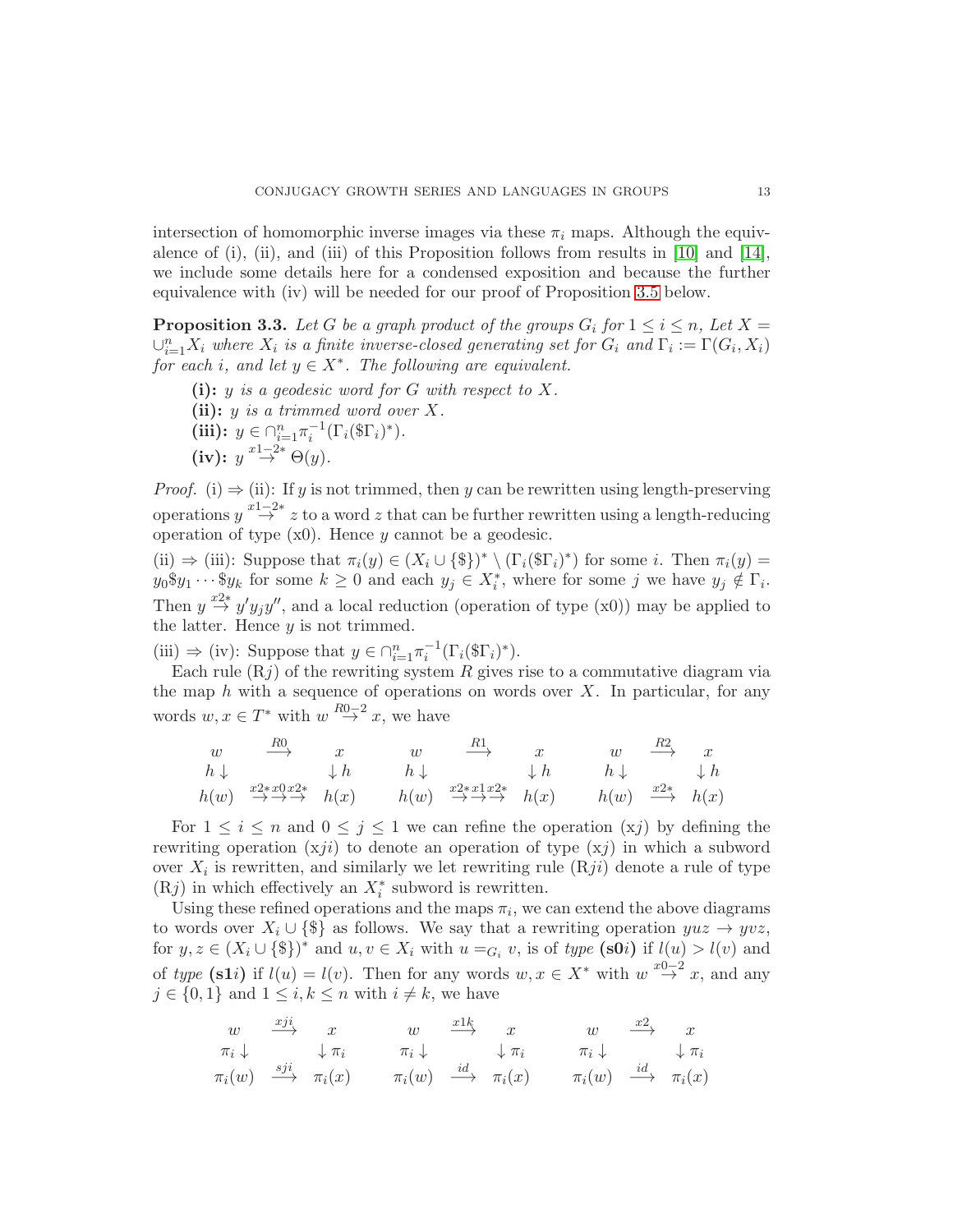where id denotes the identity map on  $(X_i \cup \{\$\})^*$ . Hence for any words  $w, x \in T^*$ with  $w \stackrel{R0-2}{\rightarrow} x$  and any  $j \in \{0,1\}$  and  $1 \leq i, k \leq n$  with  $i \neq k$ , we have

$$
\begin{array}{ccccccc}\nw & \stackrel{Rji} \longrightarrow & x & w & \stackrel{R1k} \longrightarrow & x & w & \stackrel{R2} \longrightarrow & x\\
\pi_i \circ h \downarrow & & \downarrow \pi_i \circ h & & \pi_i \circ h \downarrow & & \downarrow \pi_i \circ h & & \pi_i \circ h \downarrow & & \downarrow \pi_i \circ h\\
\pi_i(h(w)) & \stackrel{sji} \longrightarrow & \pi_i(h(x)) & & \pi_i(h(w)) & \stackrel{id} \longrightarrow & \pi_i(h(x)) & & \pi_i(h(w)) & \stackrel{id} \longrightarrow & \pi_i(h(x))\n\end{array}
$$

For our word  $y \in \bigcap_{i=1}^n \pi_i^{-1}(\Gamma_i(\mathbb{S}\Gamma_i)^*)$ , the inclusion map  $\iota: X^* \to T^*$  allows us to consider  $y = \iota(y)$  as a word over the alphabet T, where  $h(\iota(y)) = h(y) = y$ . Since R is a terminating and confluent rewriting system, we have  $y \stackrel{R0-2*}{\rightarrow} irr(y)$ , and so by the commutative diagrams above,  $y \stackrel{x_0-2*}{\rightarrow} \Theta(y)$ .

Suppose that an operation of type  $(x0)$  appears in this sequence of rewritings. Then  $y \stackrel{x_1-2*}{\rightarrow} y' \stackrel{x_0}{\rightarrow} z \stackrel{x_0-2*}{\rightarrow} \Theta(y)$  for some  $y', z \in X^*$  and some  $1 \leq i \leq n$ . Again applying the commutative diagrams above, then  $\pi_i(y) \stackrel{s1i*}{\rightarrow} \pi_i(y') \stackrel{s0i}{\rightarrow} \pi_i(z)$ . However, operations of type (s1*i*) map elements of  $\Gamma_i(\mathcal{T}_i)^*$  to  $\Gamma_i(\mathcal{T}_i)^*$ , so  $\pi_i(y') = \in \Gamma_i(\mathcal{T}_i)^*$ and no operation of type (s0*i*) can be applied to  $\pi_i(y')$ , giving a contradiction.

(iv)  $\Rightarrow$  (i): Suppose that  $y \stackrel{x_1-2*}{\rightarrow} \Theta(y)$ . Then  $l_X(y) = l_X(\Theta(y))$ . If z is the shortlex least representative over X of the same element of G as y, then since the set  $\{\Theta(w)\}\$ is a set of normal forms, we have  $\Theta(z) = \Theta(y)$ . Now  $z = \iota(z) \stackrel{R0-2*}{\rightarrow} irr(z)$ , and so by the argument above we have  $z = h(z) \stackrel{x_0-2*}{\rightarrow} h(irr(z)) = \Theta(z)$ . However, since z is geodesic, no length-decreasing operations can apply, so we have  $l_X(z) = l_X(\Theta(z)) =$  $l_X(y)$ . Therefore y is also geodesic.

In the next Corollary we collect for later use two other results that follow from the proof of Proposition [3.3.](#page-12-0)

<span id="page-13-1"></span>Corollary 3.4. Using the notation above:

- (1) The subset  $h(irr(R)) = {\Theta(w) | w \in X^* } \subseteq X^*$  is a set of geodesic normal forms for G over X.
- (2) For any word  $w \in X^*$  there is a sequence of rewriting operations  $w \stackrel{x_0}{\rightarrow}^x$  $\Theta(w)$ .

*Proof.* Statement (1) is shown in the proof of (iv)  $\Rightarrow$  (i) above. For (2), let w be any element of  $X^*$ . Using the inclusion map  $\iota: X^* \to T^*$ , we have  $w = \iota(w) \stackrel{R0-2*}{\to}$  $irr(w)$ , and so from the first set of commutative diagrams in the proof of (iii)  $\Rightarrow$ (iv) in Proposition [3.3](#page-12-0) above, we have  $w = h(\iota(w)) \stackrel{x_0-2*}{\rightarrow} \Theta(w)$ .

In the following Proposition we show that a result similar to Proposition [3.3](#page-12-0) holds for conjugacy geodesics.

<span id="page-13-0"></span>**Proposition 3.5.** Let G be a graph product of the groups  $G_i$  for  $1 \leq i \leq n$  and let  $X = \bigcup_{i=1}^n X_i$  where  $X_i$  is a finite inverse-closed generating set for  $G_i$  for each i.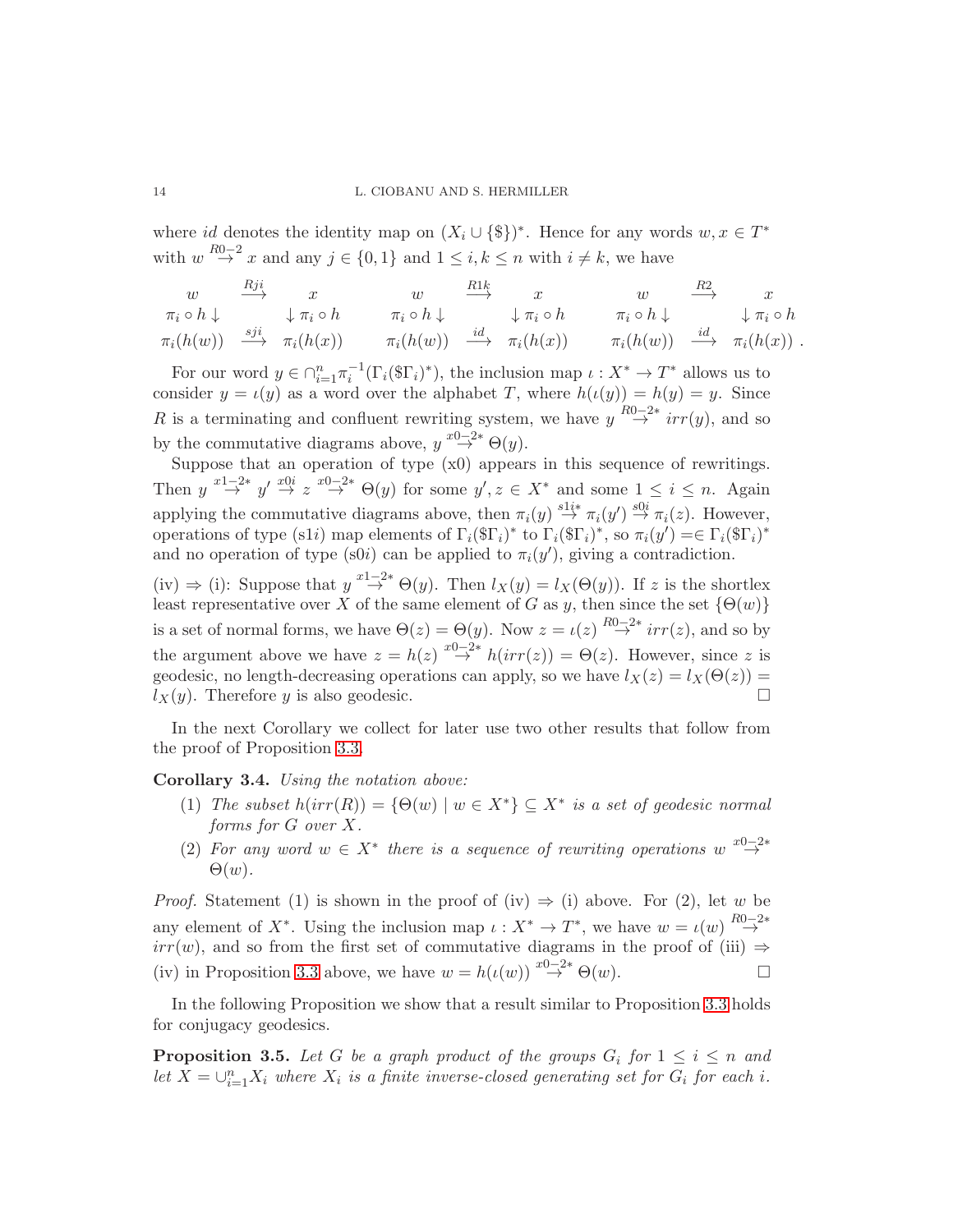Also for each i let  $\Gamma_i := \Gamma(G_i, X_i)$ ,  $\Gamma_i := \Gamma(G_i, X_i)$ , and

 $U_i := \{u_0\$_{u_1}\cdots\$_{u_m}\mid m\geq 1\ \text{and}\ u_1,...,u_{m-1},u_mu_0\in\Gamma_i\},\$ 

and let  $y \in X^*$ . The following are equivalent.

(i):  $y$  is a conjugacy geodesic for G with respect to X.

(ii):  $y$  is a conjugationally trimmed word over  $X$ .

(iii):  $y \in \bigcap_{i=1}^n \pi_i^{-1}(\widetilde{\Gamma}_i \cup \widetilde{U}_i).$ 

*Proof.* (i)  $\Rightarrow$  (ii): Suppose that  $y \in X^*$  is not conjugationally trimmed. Then  $y \stackrel{x-1-4*}{\rightarrow} z$  for some word z that can be rewritten using a length-reducing operation of type  $(x0)$  or  $(x5)$  to a word representing an element of the same conjugacy class. Since  $l(y) = l(z)$ , then y cannot be a conjugacy geodesic.

(ii)  $\Rightarrow$  (iii): Suppose that  $y \notin \bigcap_{i=1}^n \pi_i^{-1}(\widetilde{\Gamma}_i \cup \widetilde{U}_i)$ . Then there is an index i such that  $\pi_i(y) \in (X_i \cup \{\$\})^* \setminus (\Gamma_i \cup U_i)$ . If  $\pi_i(y) \in X_i^*$ , then all letters of y lie in  $X_i \cup C_i$ , and so  $y \stackrel{x2*}{\rightarrow} \pi_i(y)y'$  for some  $y' \in C_i^*$ . Now  $\pi_i(y) \notin \widetilde{\Gamma}_i$  implies that a conjugacy reduction (x5) can be applied to the word  $\pi_i(y)y'$ , and so y cannot be conjugationally trimmed in this case. On the other hand, if  $\pi_i(y) \notin X_i^*$ , then  $\pi_i(y) = u_0 \$ \cdots \$ u_m$  such that  $m \geq 1$ , each  $u_i \in X_i^*$ , and at least one of  $u_1, ..., u_{m-1}$ , or  $u_m u_0$  does not lie in  $\Gamma_i$ . A similar argument shows that in this case  $y \stackrel{x^2-3*}{\rightarrow} z$  for a word z to which a local reduction  $(x0)$  can be applied, implying again that y cannot be conjugationally trimmed.

(iii)  $\Rightarrow$  (i): Suppose that  $y \in \bigcap_{i=1}^n \pi_i^{-1}(\widetilde{\Gamma}_i \cup \widetilde{U}_i)$ , but that y is not a conjugacy geodesic. (Note that since  $\tilde{\Gamma}_i \subseteq \Gamma_i$  and  $\tilde{U}_i \subseteq \Gamma_i(\$\Gamma_i]^*$ , Proposition [3.3](#page-12-0) implies that the word y is a geodesic for G over X.) Then there is a geodesic word  $w \in X^*$  such that the element  $www^{-1}$  of G is represented by a word over X that is shorter than y. In particular, the result in Corollary  $3.4(1)$  that the  $\Theta$  normal forms are geodesics shows that the word  $\Theta(wyw^{-1})$  must then be shorter than y. Choose such a pair of words  $y \in \bigcap_{i=1}^n \pi_i^{-1}(\widetilde{\Gamma}_i \cup \widetilde{U}_i)$  and  $w \in \Gamma = \Gamma(G, X)$  with  $l_X(\Theta(wyw^{-1})) < l_X(y)$ such that  $l_X(y) + 2l_X(w)$  is least possible among all pairs with these properties.

Using Corollary [3.4\(](#page-13-1)2) we have  $wyw^{-1} \stackrel{x_0-2*}{\rightarrow} \Theta(wyw^{-1})$  (where  $w^{-1}$  is the symbolic inverse of w over X). Since  $l_X(\Theta(wyw^{-1})) < l_X(y)$ , at least one operation of type (x0) must apply in this sequence of rewriting operations.

Since property (iii) of Proposition [3.5](#page-13-0) holds for y, for each  $1 \leq i \leq n$  we can write  $\pi_i(y) = y_i u_i y'_i$  with either  $y_i \in \tilde{\Gamma}_i$  and  $u_i = y'_i = \lambda$  (where  $\lambda$  denotes the empty word), or  $u_i \in \mathcal{F}(\Gamma_i \mathcal{F})^*$  and  $y_i' y_i \in \Gamma_i$ . Since w is a geodesic, then for each  $1 \leq i \leq n$ , using Proposition [3.3](#page-12-0) we can write  $\pi_i(w) = v_i w_i$  with  $v_i \in (\Gamma_i \mathbb{S})^*$  and  $w_i \in \Gamma_i$ . Then  $\pi_i(wyw^{-1}) = v_iw_iy_iu_iy_i'w_i^{-1}v_i^{-1}$  (where the formal inverse of a word  $b_1\$ s $\cdots$   $b_k\$  with each  $b_j \in X_i^*$  is defined to be  $$b_k^{-1}$  $\frac{-1}{k} \cdots \$b_1^{-1}$ ).

In our commutative diagrams in the proof above, we did not consider the interaction of rewriting operations of type (x0i) with the map  $\pi_k$  when  $k \neq i$ , but we need to do so now. For any word  $s \in (X_j \cup \S)^*$ , we write  $s \stackrel{t*}{\to} s'$  if  $s'$  can be obtained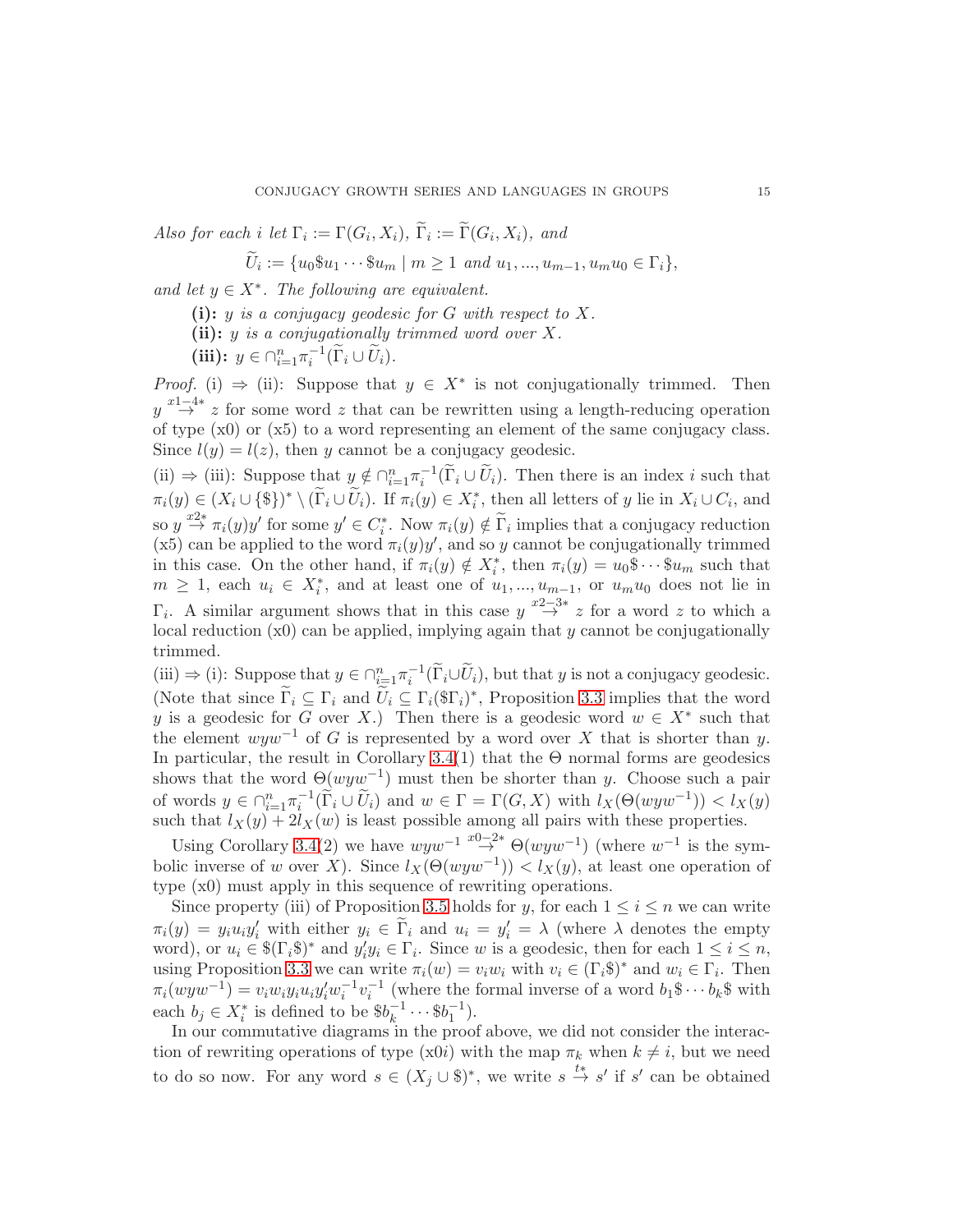from s by finitely many (possibly zero) replacements  $\$\rightarrow\$ ; i.e. by shortening but not eliminating subwords that are strings of \$ signs. Suppose that  $z \in X^*$  and  $\pi_i(z) = abc$  with  $a \in (X_i^*)^*$ ,  $b \in X_i^*$ , and  $c \in (\$X_i^*)^*$ . Suppose that the operation  $b \stackrel{x0i}{\rightarrow} b'$  induces the operation  $z \stackrel{x0i}{\rightarrow} z' := ab'c$ , and that  $\lambda \neq b' \in X_i^*$ . If the vertex  $v_j$ is adjacent to  $v_i$  in the graph  $\Lambda$ , and the vertex  $v_k$  is not adjacent to  $v_i$ , then

$$
\begin{array}{ccccccc}\nz & \xrightarrow{x0i} & z' & z & \xrightarrow{x0i} & z' \\
\pi_j \downarrow & & \downarrow \pi_j & & \pi_k \downarrow & & \downarrow \pi_k \\
\pi_j(z) & \xrightarrow{id} & \pi_j(z') & & \pi_k(z) & \xrightarrow{t*} & \pi_k(z')\n\end{array}
$$

In the following claim, we use these commutative diagrams to show that in the process of rewriting  $wyw^{-1} \stackrel{x_0-2*}{\rightarrow} \Theta(wyw^{-1})$ , each time an  $(x0i)$  rewriting operation is applied, then on the level of images under the  $\pi_j$  maps, when  $j \neq i$  the effect is the application of a  $\stackrel{t*}{\rightarrow}$  operation, and when  $j = i$ , effectively either a rewrite of the  $w_i y_i w_i^{-1}$  subword of  $wyw^{-1}$  is replaced by a word of length at least  $l(y_i)$  (in the case that  $\pi_i(y) \in \widetilde{\Gamma}_i$  or rewrites of the  $w_i y_i$  and  $y'_i w_i^{-1}$  subwords of  $wyw^{-1}$  are replaced by words of length at least  $l(y_i) + l(y'_i)$  (otherwise).

*Claim:* Suppose that  $wyw^{-1} \stackrel{x_0-2*}{\rightarrow} z \stackrel{x_0}{\rightarrow} x \stackrel{x_0-2*}{\rightarrow} \Theta(wyw^{-1})$  and for each  $1 \leq j \leq n$ the word  $z \in X^*$  satisfies either:

(a): In the case that 
$$
\pi_j(y) = y_j \in \Gamma_j
$$
:  
\n $\pi_j(z) = \tilde{v}_j z_j \tilde{v}'_j$  for some  
\n $\tilde{v}_j \in (\Gamma_j \S)^*$ ,  $\tilde{v}'_j \in (\S \Gamma_j)^*$ , and  $z_j \in X_j^*$  such that  
\n $v_j \stackrel{t*}{\rightarrow} \tilde{v}_j, v_j^{-1} \stackrel{t*}{\rightarrow} \tilde{v}'_j, z_j =_{G_j} w_j y_j w_j^{-1}$  and  
\n $l(y_j) \le l(z_j) \le l(y_j) + 2l(w_j)$ ,  
\nor  
\n(b): In the case that  $\pi_j(y) \in \tilde{U}_j$ :  
\n $\pi_j(z) = \tilde{v}_j z_j \tilde{u}_j z'_j \tilde{v}'_j$  for some  
\n $\tilde{u}_j \in \S(\Gamma_j \S)^*$ ,  $\tilde{v}_j \in (\Gamma_j \S)^*$ ,  $\tilde{v}'_j \in (\S \Gamma_j)^*$ , and  $z_j, z'_j \in X_j^*$  such that  
\n $u_j \stackrel{t*}{\rightarrow} \tilde{u}_j, v_j \stackrel{t*}{\rightarrow} \tilde{v}_j, v_j^{-1} \stackrel{t*}{\rightarrow} \tilde{v}'_j, z_j =_{G_j} w_j y_j, z'_j =_{G_j} y'_j w_j^{-1}$ , and  $l(y_j) + l(y'_j) \le l(z_j) + l(z'_j) \le l(y_j) + l(y'_j) + 2l(w_j)$ .

Then for each  $1 \leq j \leq n$  the word  $x \in X^*$  also satisfies either:

\n- (a'): In the case that 
$$
\pi_j(y) = y_j \in \Gamma_j
$$
:  $\pi_j(x) = \hat{v}_j x_j \hat{v}'_j$  for some  $\hat{v}_j \in (\Gamma_j \S)^*$ ,  $\hat{v}'_j \in (\S \Gamma_j)^*$ , and  $x_j \in X_j^*$  such that  $v_j \xrightarrow{t*} \hat{v}_j, v_j^{-1} \xrightarrow{t*} \hat{v}'_j, x_j = c_j w_j y_j w_j^{-1}$  and  $l(y_j) \leq l(x_j) \leq l(y_j) + 2l(w_j)$ , or
\n- (b'): In the case that  $\pi_j(y) \in \tilde{U}_j$ :  $\pi_j(x) = \hat{v}_j x_j \hat{u}_j x'_j \hat{v}'_j$  for some  $\hat{u}_j \in \S(\Gamma_j \S)^*$ ,  $\hat{v}_j \in (\Gamma_j \S)^*$ ,  $\hat{v}'_j \in (\S \Gamma_j)^*$ , and  $x_j, x'_j \in X_j^*$  such that
\n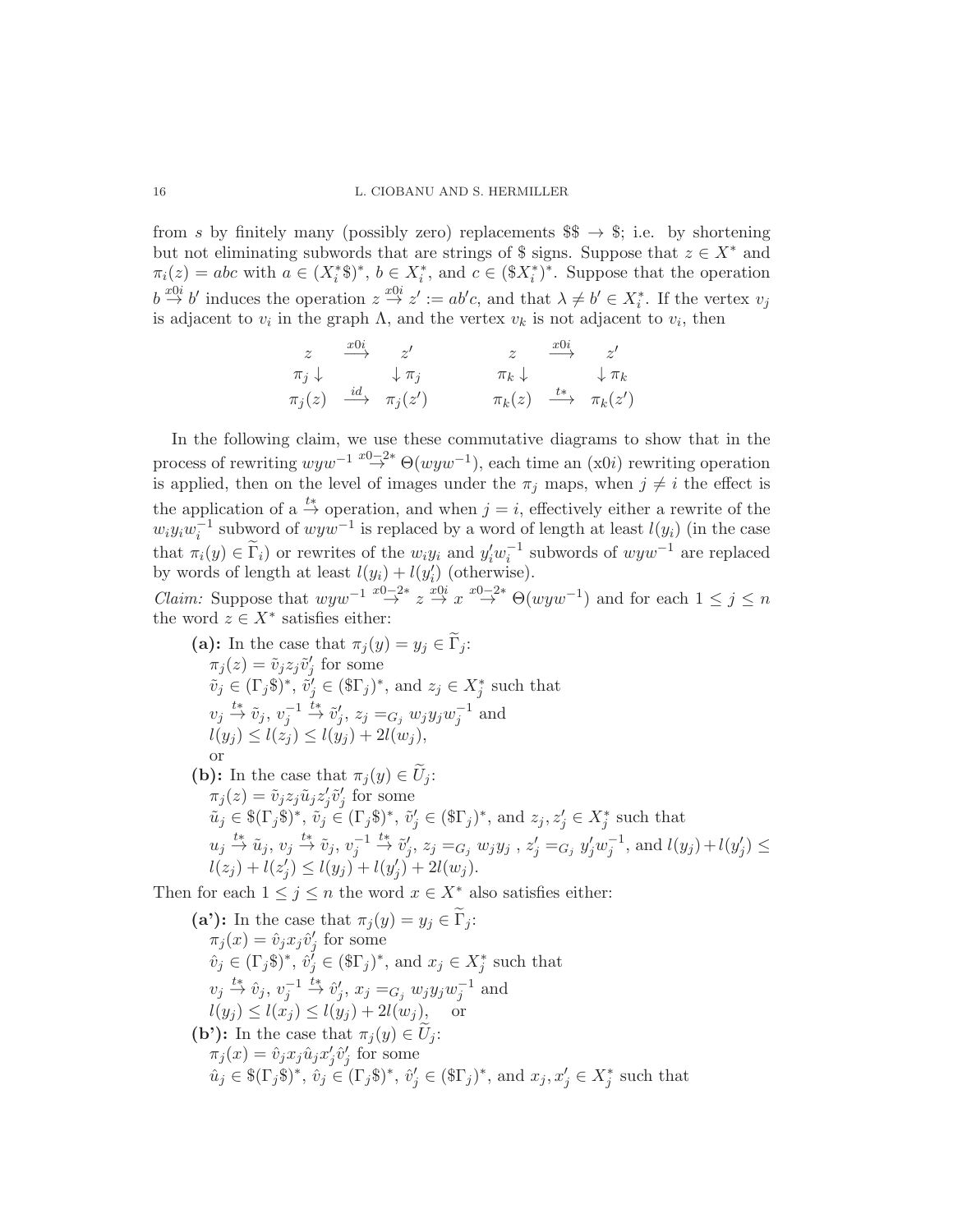$$
u_j \stackrel{t*}{\to} \hat{u}_j, v_j \stackrel{t*}{\to} \hat{v}_j, v_j^{-1} \stackrel{t*}{\to} \hat{v}'_j, x_j =_{G_j} w_j y_j
$$
,  $x'_j =_{G_j} y'_j w_j^{-1}$ , and  $l(y_j) + l(y'_j) \leq l(x_j) + l(x'_j) \leq l(y_j) + l(y'_j) + 2l(w_j)$ .

*Proof of claim.* Since no length reducing operation  $z \stackrel{x0i}{\rightarrow} x$  can be performed on a subword a of z satisfying  $\pi_i(a) \in \Gamma_i(\mathcal{T}_i)^*$ , the associated operation  $\pi_i(z) \stackrel{s0i}{\rightarrow} \pi_i(x)$  must apply to a subword of  $\pi_i(z)$  disjoint from the  $\tilde{v}_i$ ,  $\tilde{v}_i^{-1}$ , and  $\tilde{u}_i$  subwords.

Case 1. Suppose that  $\pi_i(y) = y_i \in \Gamma_i$ . Then the associated (s0i) operation must have the form  $\tilde{v}_i z_i \tilde{v}'_i \to \hat{v}_i x_i \hat{v}'_i$  for some  $x_i \in X_i^*$  where  $\hat{v}_i = \tilde{v}_i$ ,  $\hat{v}'_i = \tilde{v}'_i$ ,  $x_i =_{G_i} z_i =_{G_i} w_i y_i w_i^{-1}$ , and  $l(x_i) < l(z_i) \le l(y_i) + 2l(w_i)$ . Now since  $x_i \sim_i y_i$ and the word  $y_i = \pi_i(y) \in \Gamma_i$  is a conjugacy geodesic for the group  $G_i$  over the generating set  $X_i$  in this case, we must have  $l(y_i) \leq l(x_i)$ .

If  $x_i$  were the empty word  $\lambda$ , then since  $x_i \sim_i y_i$  and  $y_i \in \Gamma_i$ , we have  $y_i = \lambda$ as well. Then  $w_i w_i^{-1} \stackrel{s0-1}{\rightarrow} z_i \stackrel{s0i}{\rightarrow} x_i$ , so we have  $l(w_i) > 0$ . Now  $w \stackrel{x2*}{\rightarrow} \tilde{w} w_i$  for a word  $\tilde{w} \in X^*$ ,  $wyw^{-1} =_G \tilde{w}y\tilde{w}^{-1}$ , and  $l_X(w) > l_X(\tilde{w})$ . But then replacing w with  $\tilde{w}$  contradicts our choice of words  $y \in \bigcap_{i=1}^n \pi_i^{-1}(\tilde{\Gamma}_i \cup \tilde{U}_i)$  and  $w \in \Gamma$ with  $l_X(\Theta(wyw^{-1})) < l_X(y)$  and  $l_X(y) + 2l_X(w)$  minimal with respect to this property. Hence  $l(x_i) \geq 1$ .

Then the commutative diagrams above the Claim show that for all  $j \neq i$ ,  $\pi_j(z) \stackrel{t*}{\rightarrow} \pi_j(x)$ . Hence  $v_j \stackrel{t*}{\rightarrow} \tilde{v}_j \stackrel{t*}{\rightarrow} \hat{v}_j$  and since  $v_j, \tilde{v}_j \in (\Gamma_i \S)^*$ , then  $\hat{v}_j \in (\Gamma_i \S)^*$ . The proofs that  $u_j \stackrel{t*}{\to} \hat{u}_j \in \frac{\mathcal{E}(\Gamma_i \mathcal{E})^*}{\to}$  and  $v'_j \stackrel{t*}{\to} \hat{v}'_j \in (\mathcal{E}(\Gamma_i))^*$  are identical. Since the subwords  $z_j$  and  $z'_j$  of  $\pi_j(z)$  lie in  $X_j^*$ , the operation  $\pi_j(z) \stackrel{t*}{\to} \pi_j(x)$  can't affect these subwords, and so  $z_j = x_j$  and  $z'_j = x'_j$  for all indices  $j \neq i$ . Therefore for the word x, conditions (a') or (b') hold for all indices j, completing Case 1.

Case 2. Suppose that  $\pi_i(y) \in U_i$ . Similar to the argument in the previous case, the (s0*i*) operation associated to the rewriting operation  $z \stackrel{x0i}{\rightarrow} x$  has the form  $\pi_i(z) = \tilde{v}_i z_i \tilde{u}_i z'_i \tilde{v}'_i \rightarrow \hat{v}_i x_i \hat{u}_i x'_i \tilde{v}'_i = \pi_i(x)$  where  $\tilde{v}_i = \hat{v}_i$ ,  $\tilde{u}_i = \hat{u}_i$ ,  $\hat{v}'_i = \tilde{v}'_i$ , and either  $x_i =_{G_i} z_i$  with  $l(x_i) < l(z_i)$  and  $x'_i = z'_i$ , or else  $x_i = z_i$  and  $x'_i =_{G_i} z'_i$  with  $l(x'_i) < l(z'_i)$ . We consider the first of these two forms of the rewriting operation; the proof in Case 2 for the second form is similar. Now  $x_i =_{G_i} z_i =_{G_i} w_i y_i$ and  $x'_{i} = z'_{i} = G_{i} y'_{i} w_{i}^{-1}$  with  $l(x_{i}) + l(x'_{i}) < l(z_{i}) + l(z'_{i}) \leq l(y_{i}) + l(y'_{i}) + 2l(w_{i}).$ Moreover,  $x'_i x_i =_{G_i} y'_i w_i^{-1} w_i y_i =_{G_i} y'_i y_i$ . The fact that  $y_i u_i y'_i = \pi_i(y) \in \widetilde{U}_i$  in this case implies that  $y'_i y_i \in \Gamma_i$ , i.e.,  $y'_i y_i$  is a geodesic word. Hence  $l(y_i) + l(y'_i) \leq$  $l(x_i) + l(x'_i).$ 

If  $x_i$  were the empty word, then since  $x_i =_{G_i} w_i y_i$  and  $w_i \in \Gamma_i$ , the word  $w_i^{-1}$ is another geodesic representative of  $y_i$ , and so  $y'_i w_i^{-1}$  is also geodesic. As in the previous case,  $w \stackrel{x2*}{\rightarrow} w'w_i$  and  $y \stackrel{x2*}{\rightarrow} y_iy''y'_i$ . But then replacing w with  $w'$  and y with  $y''y'_i w_i^{-1}$  again contradicts our choice of words  $y \in \bigcap_{i=1}^n \pi_i^{-1}(\widetilde{\Gamma}_i \cup \widetilde{U}_i)$  and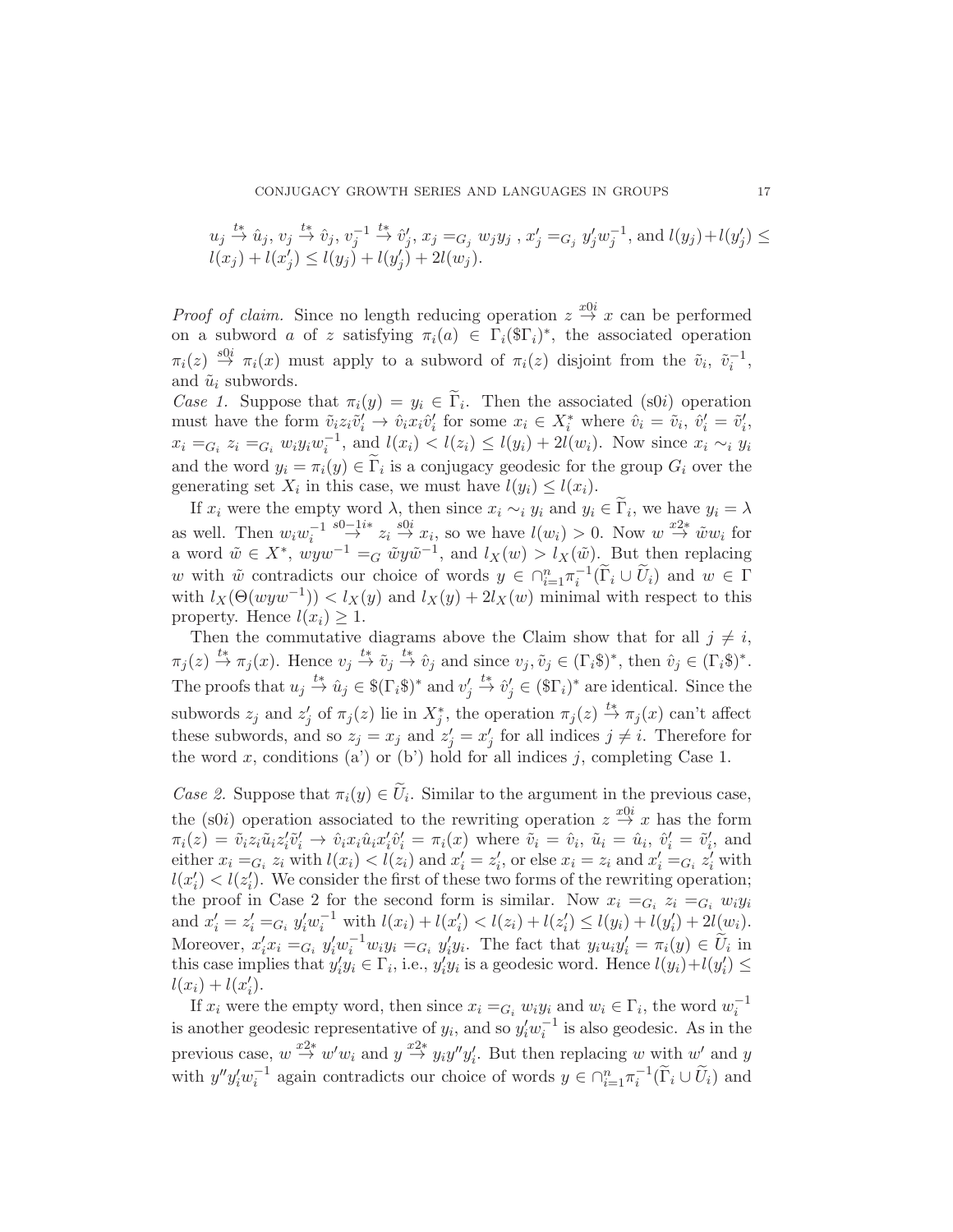$w \in \Gamma$  with  $l_X(\Theta(wyw^{-1})) < l_X(y)$  and  $l_X(y) + 2l_X(w)$  minimal with respect to this property. Hence  $l(x_i) \geq 1$ . Similarly  $l(x'_i) \geq 1$ .

Then for all  $j \neq i$ ,  $\pi_j (z) \stackrel{t*}{\rightarrow} \pi_j (x)$ . Therefore as in the prior case, for the word x, condition (a') or (b') holds for all indices j, completing Case 2 and the proof of the Claim.

Since the word  $wyw^{-1}$  satisfies the property that one of (a) or (b) holds for all 1 ≤  $j \leq n$ , iteratively applying this claim shows that for each j, one of (a') or (b') must hold for the normal form word  $x := \Theta(w y w^{-1})$ . Denoting the number of occurrences of  $X_i$  letters in a word u over  $X_i \cup \$$  by  $l_i(u)$ , then whenever  $u \stackrel{t*}{\rightarrow} \tilde{u}$  we have  $l_i(u) = l_i(\tilde{u})$ . Therefore  $l_X(\Theta(wyw^{-1})) = \sum_{i=1}^n l_i(\pi_i(\Theta(wyw^{-1}))) \ge \sum_{i=1}^n l(y_i) +$  $l_i(u_i) + l(y'_i) = l_X(y)$ . But our initial assumption on the pair y, w included the inequality  $l_X(\Theta(wyw^{-1})) < l_X(y)$ , resulting in the required contradiction.  $\Box$ 

We are now ready to prove Theorem [3.1.](#page-9-1)

Proof. The class of regular languages is closed under finitely many operations of union, intersection, concatenation, and Kleene star (i.e. ()<sup>∗</sup> ), and is closed under inverse images of monoid homomorphisms (see, for example, [\[12,](#page-24-4) Chapter 3]).

Proposition [3.3](#page-12-0) shows that  $\Gamma = \cap_{i=1}^n \pi_i^{-1} (\Gamma_i(\mathbb{S} \Gamma_i)^*)$ . Then applying these closure properties yields a new proof of the result of Loeffler, Meier, and Worthington [\[14,](#page-24-3) Theorem 1 that whenever the sets  $\Gamma_i$  of geodesics for the vertex groups  $G_i$  are regular languages, then the language  $\Gamma$  of geodesics for the graph product group G over  $X$  is also regular.

From Proposition [3.5](#page-13-0) we have that the language of conjugacy geodesics for the graph product group G over the generating set X satisfies  $\widetilde{\Gamma} = \cap_{i=1}^n \pi_i^{-1}(\widetilde{\Gamma}_i \cup \widetilde{U}_i)$ . By hypothesis the language  $\Gamma_i$  is regular for each i, and so the closure properties above imply that it suffices to show that the language  $U_i$  over  $X_i \cup \{\$\}$  is regular, given that the language  $\Gamma_i$  over the alphabet  $X_i$  is regular. The set  $\Gamma_i$  is recognized by a finite state automaton with a set  $Q = \{q_0, \ldots q_m\}$  of  $m + 1$  states, where  $q_0$  is the start state, and with transition function  $\delta: Q \times X_i \to Q$ . Then  $\Gamma_i$  can be written as  $\Gamma_i = L_0 \overline{L_0} \cup \cdots \cup L_m \overline{L_m}$ , where for each  $0 \leq j \leq m$ , the set  $L_j$  is the language of all the words w over  $X_i$  such that  $\delta(q_0, w) = q_j$  and  $\overline{L_j}$  is the set of all words z such that  $\delta(q_i, z)$  is an accept state. Then  $L_i$  and  $L_j$  are regular languages. Now  $\widetilde{U}_i = \bigcup_{j=0}^m \overline{L_j} \$(\Gamma_i \$)^* L_j$ , and therefore  $\widetilde{U}_i$  is also a regular language.

<span id="page-17-0"></span>Example 3.6. A right-angled Coxeter group is a graph product of cyclic groups  $G_i = \langle a_i | a_i^2 = 1 \rangle$  of order 2. Then the graph product group  $G = G\Lambda$  has generating set  $X = \{a_i\}$ , and there is a bijection between T and the set of cliques of the graph  $\Lambda$ . Theorem [3.1](#page-9-1) shows that the geodesic language  $\Gamma(G, X)$  and the geodesic conjugacy language  $\Gamma(G, X)$  are both regular, and so the geodesic growth series  $\gamma(G, X)$  and geodesic conjugacy growth series  $\tilde{\gamma}(G, X)$  are both rational functions.

In this example we provide the details for both spherical and geodesic languages and series for a specific right-angled Coxeter group, namely a graph product  $G =$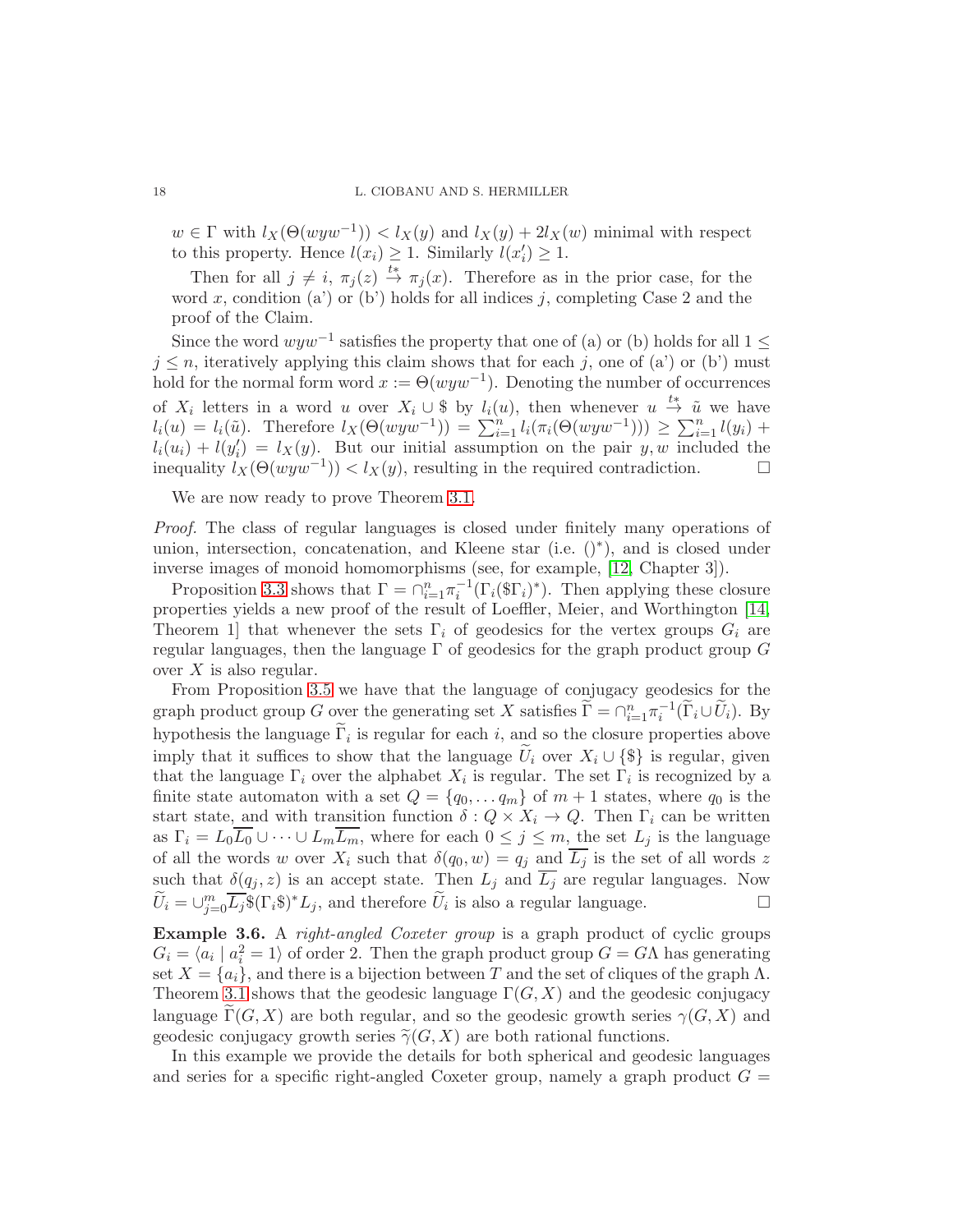$G\Lambda$  of three groups  $G_i = \langle a_i | a_i^2 = 1 \rangle$   $(1 \leq i \leq 3)$  such that in the graph  $\Lambda$ the vertex pairs  $v_1, v_2$  and  $v_2, v_3$  are adjacent, but the vertices  $v_2$  and  $v_3$  are not adjacent. That is,  $G = G_1 \times (G_2 * G_3) = \mathbb{Z}_2 \times (\mathbb{Z}_2 * \mathbb{Z}_2)$ . Here  $X = \{a_1, a_2, a_3\}$  and  $T = \{\{a_1\}, \{a_2\}, \{a_3\}, \{a_1, a_2\}, \{a_1, a_3\}\}\.$  The rewriting system

$$
R := \{ \begin{array}{ll}\n\{a_1\}^2 \xrightarrow{R0} 1, & \{a_1\} \{a_1, a_2\} \xrightarrow{R0} \{a_2\}, & \{a_1\} \{a_1, a_3\} \xrightarrow{R0} \{a_3\}, \\
\{a_2\}^2 \xrightarrow{R0} 1, & \{a_2\} \{a_1, a_2\} \xrightarrow{R0} \{a_1\}, \\
\{a_1, a_2\} \{a_1\} \xrightarrow{R1} \xrightarrow{R2} \{a_1\}, \\
\{a_1, a_2\} \{a_1\} \xrightarrow{R0} \{a_2\}, & \{a_1, a_2\} \{a_2\} \xrightarrow{R0} \{a_1\}, \\
\{a_1, a_2\}^2 \xrightarrow{R0} \{a_2\}, & \{a_1, a_2\} \{a_1, a_3\} \xrightarrow{R0} \{a_2\} \{a_3\}, \\
\{a_1, a_3\} \{a_1\} \xrightarrow{R0} \{a_3\}, & \{a_1, a_3\} \{a_3\} \xrightarrow{R0} \{a_1\}, \\
\{a_1, a_3\}^2 \xrightarrow{R0} \{a_3\}, & \{a_1, a_3\} \{a_1, a_2\} \xrightarrow{R0} \{a_3\}, \\
\{a_1\} \{a_2\} \xrightarrow{R2} \{a_1, a_2\}, & \{a_1\} \{a_3\} \xrightarrow{R2} \{a_1, a_3\}, \\
\{a_2\} \{a_1\} \xrightarrow{R2} \{a_1, a_2\}, & \{a_2\} \{a_1, a_3\} \xrightarrow{R2} \{a_1, a_2\} \{a_3\}, \\
\{a_3\} \{a_1\} \xrightarrow{R2} \{a_1, a_3\}, & \{a_2\} \{a_1, a_3\} \xrightarrow{R2} \{a_1, a_3\} \{a_2\} \end{array} \}
$$

is a subset of the set of all rewriting rules of types  $(R0)-(R2)$ , but is already sufficient to be a complete rewriting system for G (see Proposition [A.2\)](#page-26-0). Then the set  $irr(R)$  $T^* \setminus T^*LT^*$ , where L is the finite set of words on the left hand sides of the rules in  $R$ , is a regular language of normal forms for  $G$  over  $T$ . Since the class of regular languages is closed under images of monoid homomorphisms([\[12,](#page-24-4) Chapter 3]), then the language  $h(irr(R))$  is also regular. Since the language  $H := h(irr(R))$  is a set of geodesic normal forms for G over X, then the strict growth series satisfies  $f_H =$  $\sigma(G, X)$ ; hence the spherical growth series  $\sigma(G, X)$  is rational. The combination of Theorem [2.4](#page-6-0) and Proposition [2.1](#page-4-1) shows that the spherical conjugacy language  $\Sigma(G, X)$  is regular and the spherical conjugacy growth series  $\tilde{\sigma}(G, X)$  is rational as well.

The homomorphisms  $\pi_i: X^* \to (X_i \cup {\{\$\})^*}$  are defined by  $\pi_1(a_1) = a_1, \pi_1(a_2) =$  $\lambda, \pi_1(a_3) = \lambda, \pi_2(a_1) = \lambda, \pi_2(a_2) = a_2, \pi_2(a_3) = \text{\$}, \pi_3(a_1) = \lambda, \pi_3(a_2) = \text{\$}, \text{ and}$  $\pi_3(a_3) = a_3$ . Proposition [3.3](#page-12-0) implies that the geodesic language  $\Gamma := \Gamma(G, X) =$  $\bigcap_{i=1}^3 \pi_i^{-1}(\{\lambda, a_i\}(\mathcal{F}\{\lambda, a_i\})^*)$ . Since the symbol \$ does not appear in the image of the map  $\pi_1$ , then a geodesic word contains at most one occurrence of the letter  $a_1$ . Moreover, the preimage sets under  $\pi_2$  and  $\pi_3$  imply that any two occurrences of  $a_2$ must have an  $a_3$  between them, and vice-versa. Then

 $\Gamma = {\lambda, a_3}(a_2a_3)^* {\lambda, a_1}(a_2a_3)^* {\lambda, a_2} \cup {\lambda, a_2}(a_3a_2)^* {\lambda, a_1}(a_3a_2)^* {\lambda, a_3}.$ 

The strict growth function for this language satisfies  $\phi_{\Gamma}(0) = 1$ ,  $\phi_{\Gamma}(1) = 3$ , and  $\phi_{\Gamma}(n) = 2n + 2$  for all  $n \geq 2$ . The geodesic growth series for this group satisfies  $\gamma(G,X)(z) = (1 + z + z^2 - z^3)/(1-z)^2.$ 

Applying Proposition [3.5,](#page-13-0) the geodesic conjugacy language is  $\Gamma := \Gamma(G, X) =$  $\bigcap_{i=1}^3 \pi_i^{-1}(\{\lambda, a_i\} \cup \{\lambda, a_i\}(\{\{\lambda, a_i\})^*\})$ <sup>\*</sup>\$ ∪ (\$ $\{\lambda, a_i\}$ )<sup>\*</sup>\$ $a_i$ ). Analyzing this in the same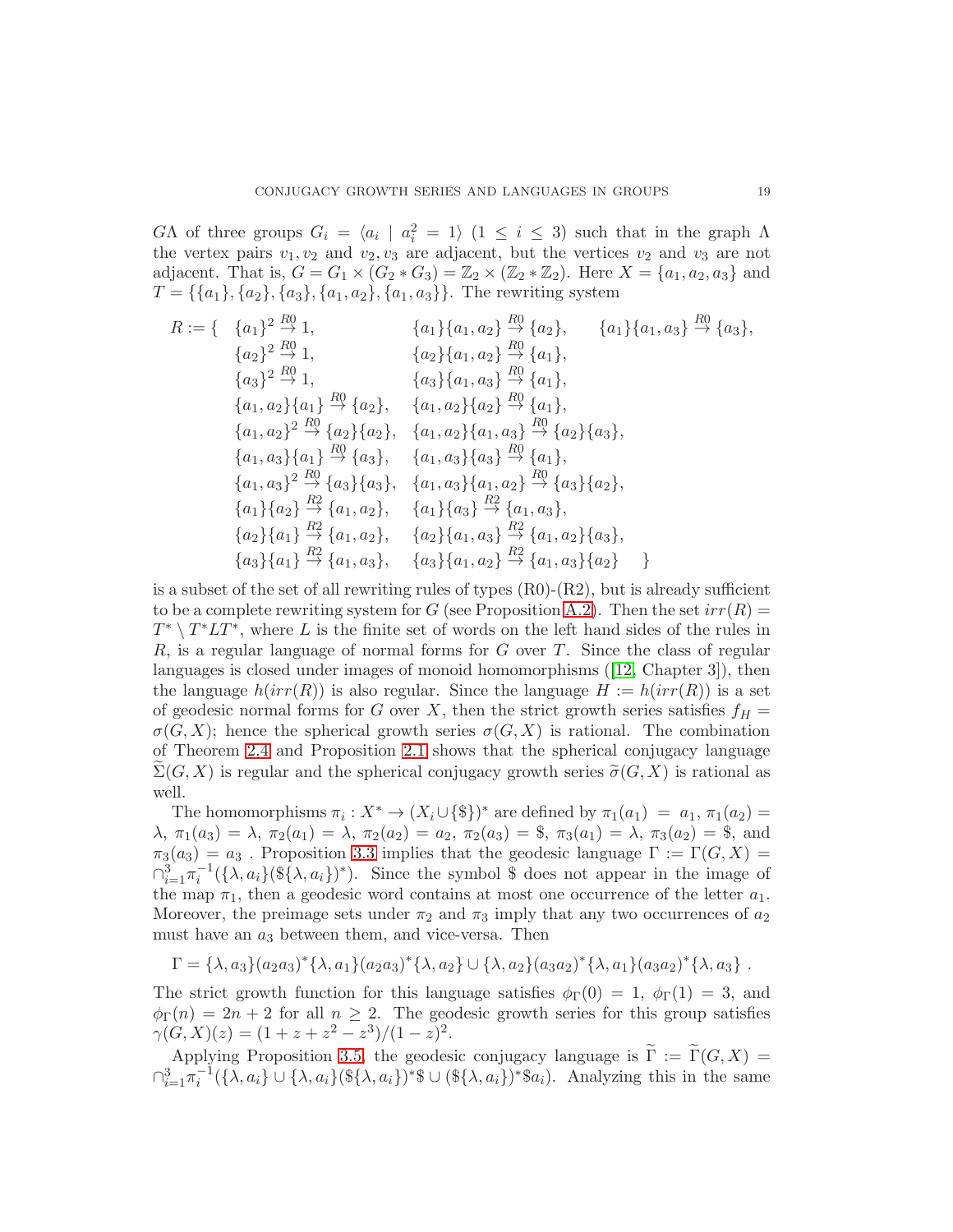way, then

$$
\widetilde{\Gamma} = \{a_2, a_3, a_1 a_2, a_1 a_3, a_2 a_1, a_3 a_1\} \cup (a_2 a_3)^{*} \{\lambda, a_1, a_2 a_1 a_3\} (a_2 a_3)^{*}
$$
  

$$
\cup (a_3 a_2)^{*} \{\lambda, a_1, a_3 a_1 a_2\} (a_3 a_2)^{*}.
$$

The strict growth function for this language satisfies  $\phi_{\tilde{\Gamma}}(0) = 1$ ,  $\phi_{\tilde{\Gamma}}(1) = 3$ ,  $\phi_{\tilde{\Gamma}}(2) =$ 6,  $\phi_{\widetilde{\Gamma}}(3) = 6$ ,  $\phi_{\widetilde{\Gamma}}(2k) = 2$ , and  $\phi_{\widetilde{\Gamma}}(2k+1) = 4k+2$  for all  $k \geq 2$ . Then the geodesic conjugacy growth series is given by  $\widetilde{\gamma}(G, X)(z) = (1 + 3z + 4z^2 - 9z^4 + z^5 + 4z^6)/(1 - 1)$  $(z^2)^2$ .

<span id="page-19-1"></span>**Example 3.7.** Let G be the projective special linear group  $G := PSL_2(\mathbb{Z}) =$  $\mathbb{Z}_2 * \mathbb{Z}_3 = \langle a, b, c \mid a^2 = 1, b^2 = c, bc = 1 \rangle$  with the generating set  $X = \{a, b, c\}.$ Theorem [2.4](#page-6-0) shows that the spherical conjugacy language  $\Sigma(G, X)$  is not regular and the corresponding spherical conjugacy growth series is not rational. However, from Theorem [3.1](#page-9-1) we have that the geodesic conjugacy language  $\Gamma(G, X)$  is regular and the geodesic conjugacy growth series  $\tilde{\gamma}(G, X)$  is a rational function. Indeed, it follows from Theorem [3.1](#page-9-1) that for any graph product of finite groups, the geodesic conjugacy language is regular and the geodesic conjugacy growth series is rational, with respect to a union of finite generating sets of the vertex groups.

<span id="page-19-0"></span>**Theorem 3.8.** Let G and H be groups with finite inverse-closed generating sets A and B, respectively. Let  $\widetilde{\gamma}_G(z) := \widetilde{\gamma}(G, A)(z) = \sum_{i=0}^{\infty} r_i z^i$  and  $\widetilde{\gamma}_H(z) := \widetilde{\gamma}(H, B)(z) = \sum_{i=0}^{\infty} r_i z^i$  $\sum_{i=0}^{\infty} s_i z^i$  be the geodesic conjugacy growth series, and let  $\gamma_G := \gamma(G,A)$  and  $\gamma_H :=$  $\gamma(H, B)$  be the geodesic growth series for these pairs.

(i) The geodesic conjugacy growth series  $\widetilde{\gamma}_{\times}$  of the direct product  $G \times H = \langle G, H |$  $[G, H]\rangle$  of groups G and H with respect to the generating set  $A \cup B$  is given by  $\widetilde{\gamma}_{\times} = \sum_{i=0}^{\infty} \delta_i z^i$  where  $\delta_i := \sum_{j=0}^i {i \choose j}$  $j(r_j s_{i-j}).$ 

(ii) The geodesic conjugacy growth series  $\widetilde{\gamma}_*$  of the free product G∗H of the groups G and H with respect to the generating set  $A \cup B$  is given by

$$
\widetilde{\gamma}_* - 1 = (\widetilde{\gamma}_G - 1) + (\widetilde{\gamma}_H - 1) - z \frac{d}{dz} \ln \left[ 1 - (\gamma_G - 1)(\gamma_H - 1) \right].
$$

*Proof.* Denote the geodesic languages by  $\widetilde{\Gamma}_G := \widetilde{\Gamma}(G, A)$ ,  $\widetilde{\Gamma}_H := \widetilde{\Gamma}(H, B)$ ,  $\Gamma_G :=$  $\Gamma(G, A)$ , and  $\Gamma_H := \Gamma(H, B)$ .

(i) The proof in this case follows the same argument as the proof of the formula for the geodesic growth series of  $G \times H$  in terms of the geodesic growth series of G and H in [\[14,](#page-24-3) Proposition 1]. In particular, in  $G \times H$  each conjugacy geodesic word w of length i can be obtained by taking a word y in  $\Gamma_G$  of length  $0 \leq j \leq i$  and a word z in  $\Gamma_H$  of length  $i - j$ , and "shuffling" the letters so that the letters of y and  $z$  appear in the same order, but not necessarily contiguously, in  $w$ .

(ii) The geodesic conjugacy language  $\widetilde{\Gamma}_* := \widetilde{\Gamma}(G * H, A \cup B)$  can be written as a disjoint union

$$
\widetilde{\Gamma}_* = \{\lambda\} \cup (\widetilde{\Gamma}_G \setminus \{\lambda\}) \cup (\widetilde{\Gamma}_H \setminus \{\lambda\}) \cup \widetilde{\Gamma}_{A\bullet} \cup \widetilde{\Gamma}_{B\bullet}
$$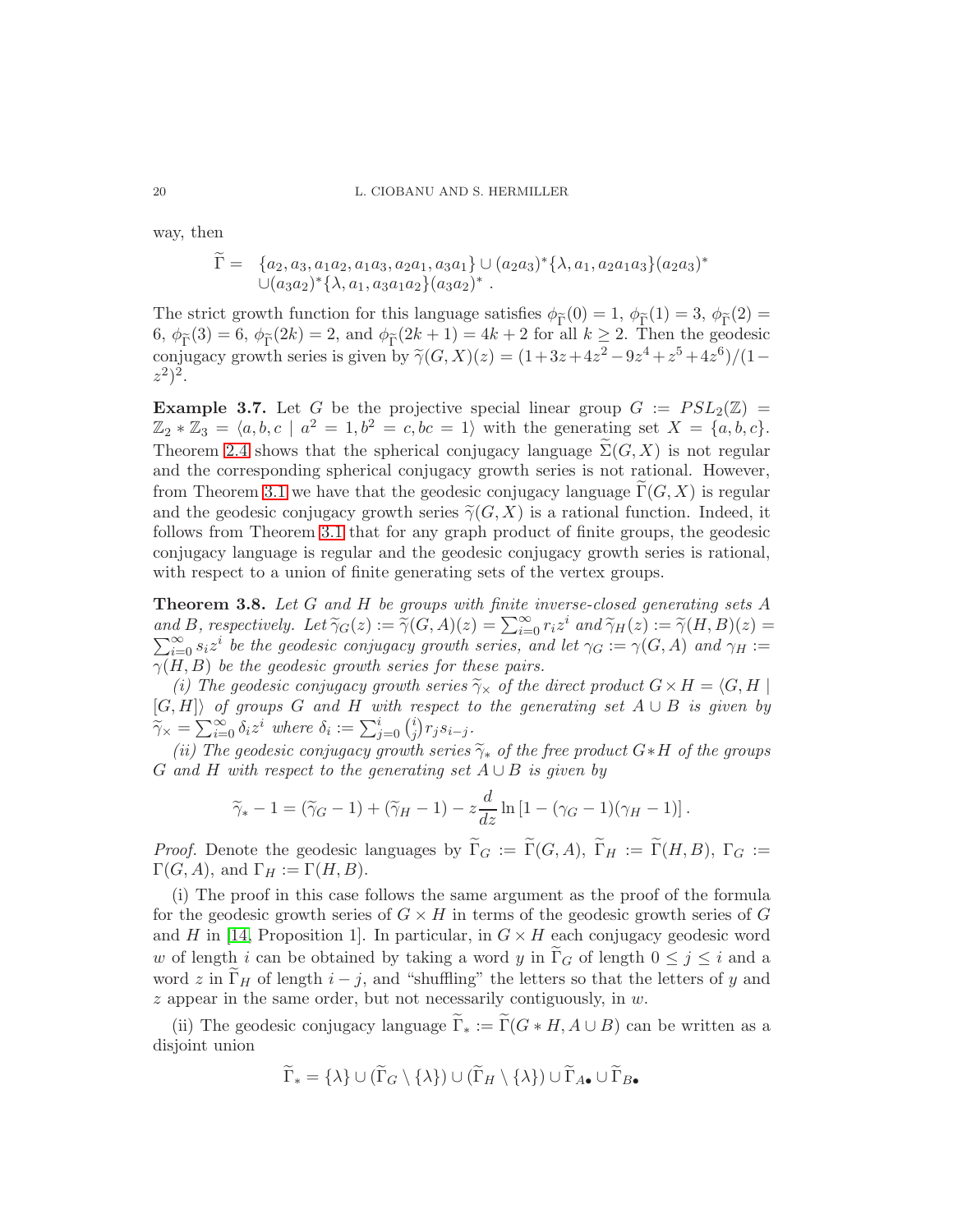where  $\lambda$  is the empty word,  $\widetilde{\Gamma}_{A\bullet}$  is the set of all conjugacy geodesic words beginning with a letter in A and containing at least one letter in B, and similarly  $\Gamma_{B\bullet}$  is the set of all conjugacy geodesic words beginning with a letter in  $B$  and containing at least one letter in A. As a consequence,

$$
\widetilde{\gamma}_* = 1 + (\widetilde{\gamma}_G - 1) + (\widetilde{\gamma}_H - 1) + f_{\widetilde{\Gamma}_{A\bullet}} + f_{\widetilde{\Gamma}_{B\bullet}},
$$

where as usual  $f_L$  denotes the strict growth series of the language L. Now  $\widetilde{\Gamma}_{A\bullet}$  can also be decomposed as a disjoint union

$$
\widetilde{\Gamma}_{A\bullet} = \cup_{n=1}^{\infty} \{ y_1 z_1 \cdots y_n z_n y_{n+1} \mid y_2, \ldots, y_n, y_{n+1} y_1 \in \Gamma_G \setminus \{\lambda\}, y_1 \in A^+, z_1, \ldots, z_n \in \Gamma_H \setminus \{\lambda\} \}.
$$

As a consequence, the growth series of this language is

$$
f_{\widetilde{\Gamma}_{A\bullet}} = \sum_{n=1}^{\infty} (\gamma_H - 1) [(\gamma_G - 1)(\gamma_H - 1)]^{n-1} \left( z \frac{d}{dz} \gamma_G \right),
$$

where the *i*-th coefficient in the series  $z \frac{d}{dz} \gamma_G = \sum_{i=0}^{\infty} \alpha_i z^i$ , given by

 $\alpha_i = i \cdot (\# \text{ of geodesics in } (G, A) \text{ of length } i),$ 

counts the number of pairs of words  $y_1, y_n$  with  $y_1 \in A^+$ ,  $y_n \in A^*$ , and  $y_n y_1$  a geodesic for the pair  $(G, A)$  of length i. The formula for  $f_{\widetilde{\Gamma}_{B\bullet}}$  is obtained in the same way. Putting these together, then

$$
\tilde{\gamma}_{*} = 1 + (\tilde{\gamma}_{G} - 1) + (\tilde{\gamma}_{H} - 1) + \sum_{n=1}^{\infty} (\gamma_{H} - 1)[(\gamma_{G} - 1)(\gamma_{H} - 1)]^{n-1} \left(z \frac{d}{dz} \gamma_{G}\right) + \sum_{n=1}^{\infty} (\gamma_{G} - 1)[(\gamma_{H} - 1)(\gamma_{G} - 1)]^{n-1} \left(z \frac{d}{dz} \gamma_{H}\right)
$$
  
\n
$$
= \tilde{\gamma}_{G} + \tilde{\gamma}_{H} - 1 + z \left(\frac{d}{dz} \gamma_{G}\right) (\gamma_{H} - 1) \frac{1}{1 - (\gamma_{G} - 1)(\gamma_{H} - 1)} + z \left(\frac{d}{dz} \gamma_{H}\right) (\gamma_{G} - 1) \frac{1}{1 - (\gamma_{G} - 1)(\gamma_{H} - 1)}
$$
  
\n
$$
= \tilde{\gamma}_{G} + \tilde{\gamma}_{H} - 1 + z \frac{\left(\frac{d}{dz} \gamma_{G}\right) (\gamma_{H} - 1) + \left(\frac{d}{dz} \gamma_{H}\right) (\gamma_{G} - 1)}{1 - (\gamma_{G} - 1)(\gamma_{H} - 1)},
$$

resulting in the required formula.

<span id="page-20-0"></span>**Example 3.9.** In the free group  $F_2 = \mathbb{Z} * \mathbb{Z}$ , associate  $G = \langle a | \rangle$  with the first copy of the integers and  $H = \langle b | \rangle$  with the second, and let  $A = \{a, a^{-1}\}, B = \{b, b^{-1}\}.$ We have

$$
\widetilde{\gamma}_G = \widetilde{\gamma}_H = \gamma_G = \gamma_H = \frac{1+z}{1-z},
$$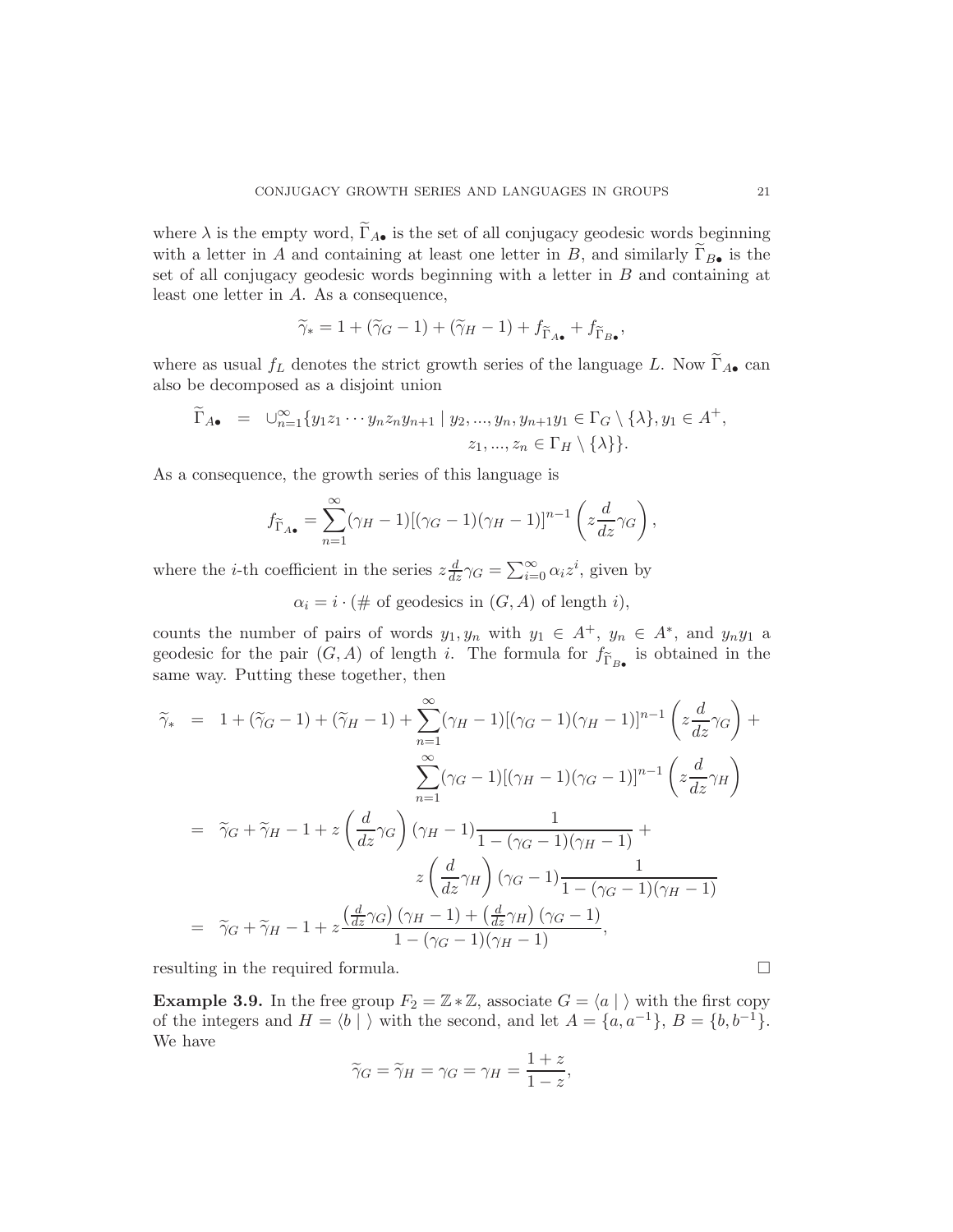and so  $1 - (1 - \gamma_G)(1 - \gamma_H) = \frac{1 - 2z - 3z^2}{(1 - z)^2}$  $\frac{-2z-3z^2}{(1-z)^2}$ . Plugging these into the formula in Theorem [3.8\(](#page-19-0)ii), we obtain

$$
\widetilde{\gamma}(F_2, \{a^{\pm 1}, b^{\pm 1}\}) = \widetilde{\gamma}_* = \frac{1 + z - z^2 - 9z^3}{1 - 3z - z^2 + 3z^3}.
$$

(We note that in [\[18,](#page-24-0) Corollary 14.1] Rivin has computed the equality conjugacy growth series for this group (see Section [4](#page-22-0) for the definition of the equality conjugacy language and equality conjugacy growth series), and that in this example, the equality conjugacy language and the geodesic conjugacy language are the same set, and so the corresponding growth series are also equal. The rational function above differs from Rivin's formula by adding 1, because Rivin's growth series does not count the constant term corresponding to the empty word  $\lambda$  in the equality conjugacy language.)

**Example 3.10.** Let G and H be finite groups with generating sets  $A := G \setminus \{1_G\}$ and  $B := H \setminus \{1_H\}$ , and let  $m := |A| = |G| - 1$  and  $n := |B| = |H| - 1$ . The corresponding languages are  $\Gamma_G = \Gamma(G, Y) = A \cup \{\lambda\}$  and  $\Gamma_H = \Gamma(H, B) = Z \cup \{\lambda\},$ where  $\lambda$  is the empty word, and hence we have growth series  $\tilde{\gamma}_G = \gamma(G, A) = mz + 1$ and  $\widetilde{\gamma}_H = \gamma(H, B) = nz + 1$ . For the free product  $G * H$ , with generating set  $A \cup B$ , the formula in Theorem [3.8](#page-19-0) shows that the geodesic conjugacy growth series is

$$
\widetilde{\gamma}_*(z) = \widetilde{\gamma}(G * H, A \cup B)(z) = \frac{1 + (m+n)z + mnz^2 - mn(m+n)z^3}{1 - mnz^2}
$$

.

In particular, for the group  $P := PSL_2(\mathbb{Z})$  with the generating set X from Example [3.7,](#page-19-1) the geodesic conjugacy growth series is given by the rational function

$$
\widetilde{\gamma}(P,X)(z) = \frac{1 + 3z + 2z^2 - 6z^3}{1 - 2z^2}.
$$

<span id="page-21-0"></span>**Proposition 3.11.** If G and H are finite groups with a common subgroup  $K$ , then the free product  $G *_{K} H$  of G and H amalgamated over K, with respect to the generating set  $X := G \cup H \cup K - \{1\}$ , has regular geodesic conjugacy language  $\Gamma(G *_{K} H, X)$  and rational geodesic conjugacy growth series  $\widetilde{\gamma}(G *_{K} H, X)$ .

*Proof.* Let  $X_G := G\backslash K$ ,  $X_H := H\backslash K$ , and  $X_K := K\backslash\{1\}$ ; then  $X = X_K \cup X_G \cup X_H$ . Given a sequence  $x_1, ..., x_n$  of elements of X, this sequence is called *cyclically reduced* if either  $n = 1$  and  $x_1 \in X$  or else  $n > 1$  and for each  $1 \leq i \leq n$  the elements  $x_i$ and  $x_{i+1 \pmod{n}}$  lie in  $X_G \cup X_H$  and are from different factors (i.e. if  $x_i \in X_G$  then  $x_{i+1} \in X_H$  and vice versa), and the product  $x_1 \cdots x_n$  in  $G *_{K} H$  is the associated cyclically reduced product. Every element of  $G *_{K} H$  is conjugate to a cyclically reduced product. Moreover, by [\[15,](#page-24-6) Theorem IV.2.8], given any cyclically reduced sequence  $x_1, ..., x_n$  with  $n \geq 2$  and any  $g \in G *_K H$ , every product of a cyclically reduced sequence  $x'_1, ..., x'_k$  satisfying  $gx_1 \cdots x_k g^{-1} =_{G^*KH} x'_1 \cdots x'_k$  can be obtained by cyclically permuting the original sequence  $x_1, ..., x_n$  and conjugating the resulting product by an element of  $K$ . Now every conjugacy geodesic word over  $X$  must be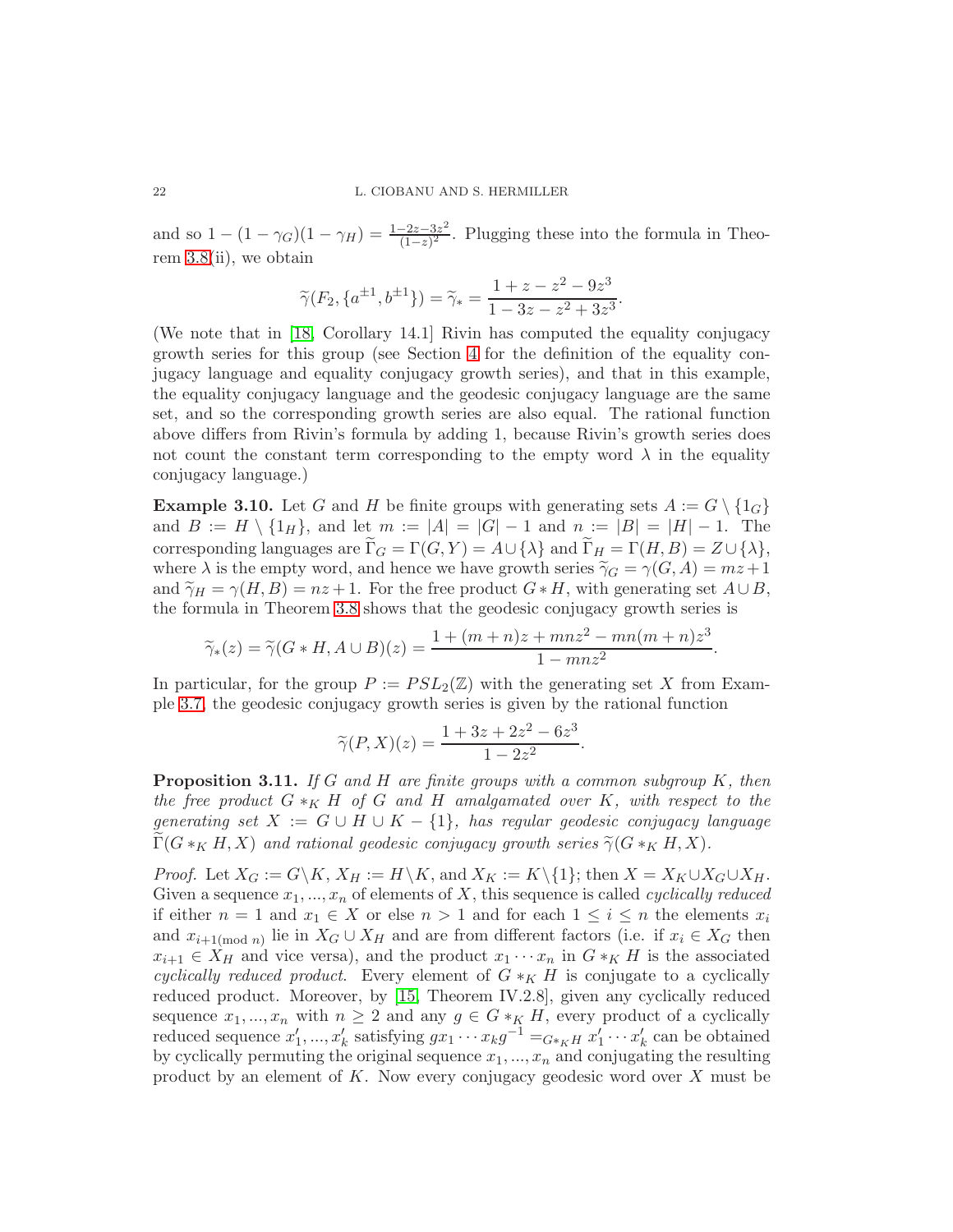a cyclically reduced product, and this theorem implies also that every cyclically reduced product is a conjugacy geodesic. That is,

$$
\widetilde{\Gamma}(G *_{K} H, X) = \{\lambda\} \cup X \cup (X_{G} X_{H})^{*} \cup (X_{G} X_{H})^{*},
$$

<span id="page-22-0"></span>giving a regular expression for the language  $\Gamma(G *_{K} H, X)$ .

### 4. Open questions

We remark that intermediate between the two conjugacy languages defined in Section [1](#page-0-0) is a third set of words given by the subset of  $\Sigma(G, X)$  defined by

$$
\widetilde{\mathcal{E}} = \widetilde{\mathcal{E}}(G, X) := \{ y_g \mid g \in G, |g| = |g|_c \},
$$

which we refer to as the *equality conjugacy language* for  $G$  over  $X$ . It is immediate from the definitions that  $\sum \subseteq \mathcal{E} \subseteq \Gamma$ . We denote the strict growth series for this language by

$$
\widetilde{\epsilon} = \widetilde{\epsilon}(G, X) := f_{\widetilde{\mathcal{E}}(G, X)},
$$

called the equality conjugacy growth series. In [\[18,](#page-24-0) Corollary 14.1] Rivin gives a rational function formula for the equality conjugacy growth series (which he denotes by  $\mathcal{F}[C_{F_k}](z)$ ) for a finitely generated free group with respect to a free basis (see also Example [3.9](#page-20-0) for the rank 2 case), and so in this case the free group does not give an obstruction to rationality being preserved by free products.

Question 4.1. If G is a graph product of finitely many groups  $G_i$  and each group  $G_i$ has a finite inverse-closed generating set  $X_i$  such that  $\mathcal{E}(G_i,X_i)$  is a regular language, is the language  $\mathcal{E}(G,\cup_i X_i)$  regular? Is rationality of the equality conjugacy growth series  $\tilde{\epsilon}(G, X)$  preserved by direct and free products?

In some cases, regularity of languages and rationality of growth series associated to groups are known to depend upon the generating set chosen. For example, Stoll [\[20\]](#page-24-7) has shown that rationality of the usual (cumulative) growth series  $b_{\Sigma(G,X)}$  (and hence also of the spherical growth series  $\sigma(G, X) = f_{\Sigma(G, X)}$  depends upon the generating set for the higher Heisenberg groups, and Cannon [\[17,](#page-24-8) p. 268] has shown that regularity of the geodesic language  $\Gamma(\mathbb{Z}^2 \rtimes \mathbb{Z}_2, X)$  depends on the generating set X for a semidirect product of  $\mathbb{Z}^2$  by the cyclic group of order 2. In the case of conjugacy growth, Hull and Osin [\[13,](#page-24-9) Theorem 1.3] have shown an example of a finitely generated group G with a finite index subgroup  $H$  such that the conjugacy growth function  $\beta_{\widetilde{ \Sigma }(G,X)}$  grows exponentially, but H has only two conjugacy classes. Then the spherical and geodesic conjugacy growth series for G are both infinite series, but these two series for H are both polynomials.

**Question 4.2.** Does there exist a finite inverse-closed generating set  $X$  for the free group F on two generators such that  $\Sigma(F, X)$  is regular?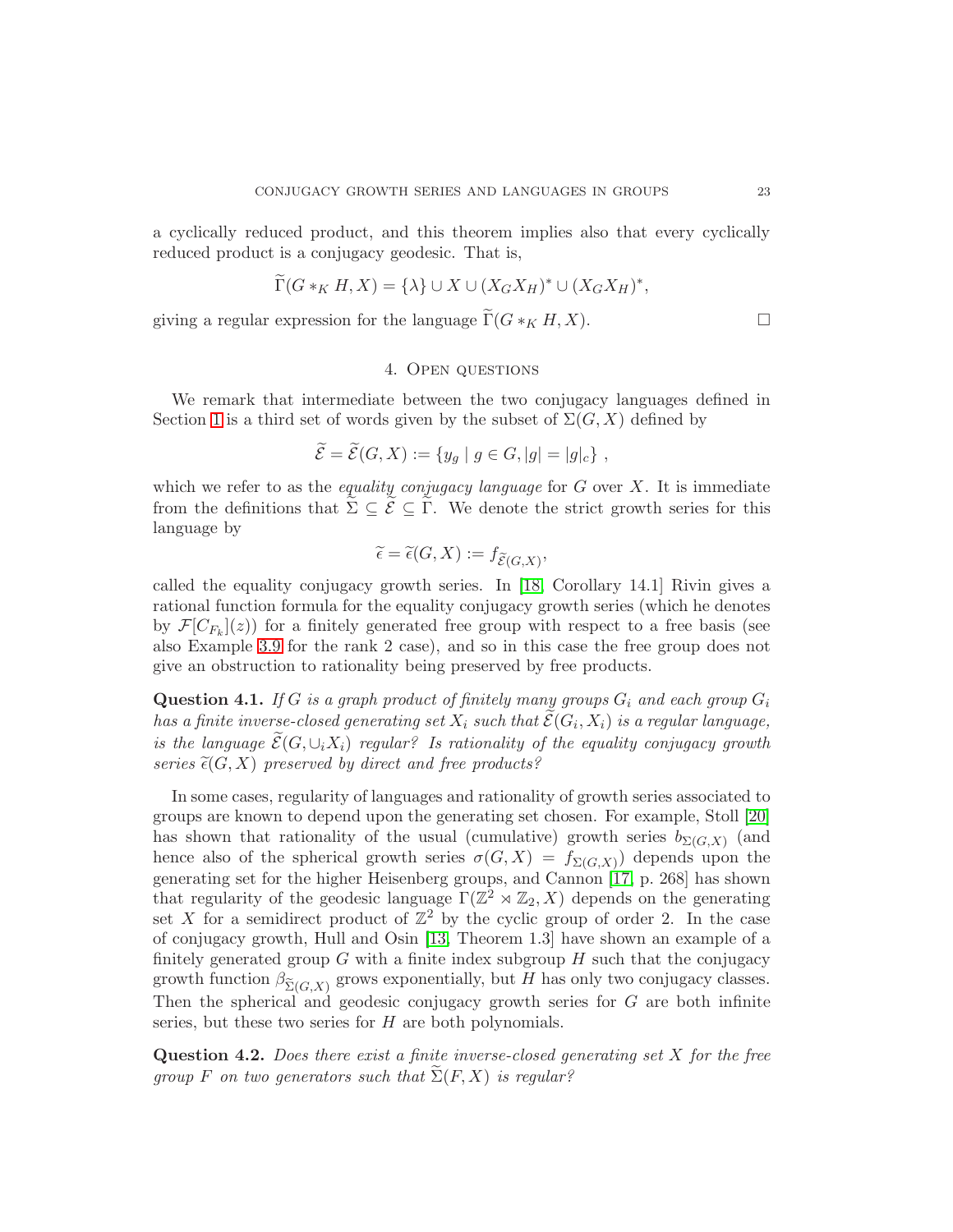For the free basis which gives a non-regular spherical conjugacy language (Proposition [2.2\)](#page-5-0), we also consider formal language theoretic classes that are less restrictive than context-free languages.

Question 4.3. Let  $F = F(a, b)$  be the free group on generators a and b. Is  $\widetilde{\Sigma}(F,\{a^{\pm 1},b^{\pm 1}\})$  an indexed language? A context-sensitive language?

In Corollary [2.3](#page-6-1) we show that the spherical conjugacy language cannot be regular (or indeed context-free) in any group that contains a free subgroup as a direct or free factor, with respect to a generating set that is the union of the free basis and the generators of the other factor. This leads us to wonder whether free groups are "poison subgroups" from the viewpoint of regular spherical conjugacy languages.

Question 4.4. Let G be a group with  $F = F(a, b)$  as subgroup, and let X be an inverse-closed generating set for G. Can  $\widetilde{\Sigma}(G, X)$  be a regular language?

As we remarked in Section [1,](#page-0-0) Cannon has shown that for word hyperbolic groups, the geodesic language for every finite generating set is regular [\[7,](#page-23-8) Chapter 3].

**Question 4.5.** Let G be a word hyperbolic group and let X be a finite generating set for G. Is the geodesic conjugacy language  $\Gamma(G, X)$  necessarily regular?

#### **ACKNOWLEDGMENTS**

The authors were partially supported by the Marie Curie Reintegration Grant 230889. The authors thank Mark Brittenham for helpful discussions.

#### **REFERENCES**

- <span id="page-23-0"></span>[1] Brazil, M., Calculating growth functions for groups using automata, Computational algebra and number theory (Sydney, 1992), 1–18, Math. Appl. 325, Kluwer Acad. Publ., Dordrecht, 1995.
- <span id="page-23-2"></span>[2] Breuillard, E. and de Cornulier, Y., On conjugacy growth for solvable groups, Illinois J. Math. 54 (2010), 389–395.
- <span id="page-23-9"></span><span id="page-23-5"></span>[3] Chiswell, I.M., *The growth series of a graph product*, Bull. London Math. Soc. 26 (1994), 268– 272.
- [4] Conway, J.B., Functions of one complex variable, Second edition, Graduate Texts in Mathematics 11, Springer-Verlag, New York-Berlin, 1978.
- <span id="page-23-3"></span>[5] Coornaert, M. and Knieper, G., An upper bound for the growth of conjugacy classes in torsionfree word hyperbolic groups, Internat. J. Algebra Comput. 14 (2004), 395–401.
- <span id="page-23-4"></span>[6] De la Harpe, P., Topics in geometric group theory, Chicago Lectures in Mathematics, University of Chicago Press, Chicago, IL, 2000.
- <span id="page-23-8"></span>[7] Epstein, D.B.A., Cannon, J., Holt, D., Levy, S., Paterson, M., and Thurston, W., Word Processing in Groups, Jones and Bartlett, Boston, 1992.
- <span id="page-23-7"></span>[8] Grigorchuk, R. and Nagnibeda, T., Complete growth functions of hyperbolic groups, Invent. Math. 130 (1997), 159–188.
- <span id="page-23-1"></span>[9] Guba, V. and Sapir, M., On the conjugacy growth functions of groups, Illinois J. Math. 54 (2010), 301–313.
- <span id="page-23-6"></span>[10] Hermiller, S. and Meier, J., Algorithms and geometry for graph products of groups, J. Algebra 171 (1995), 230–257.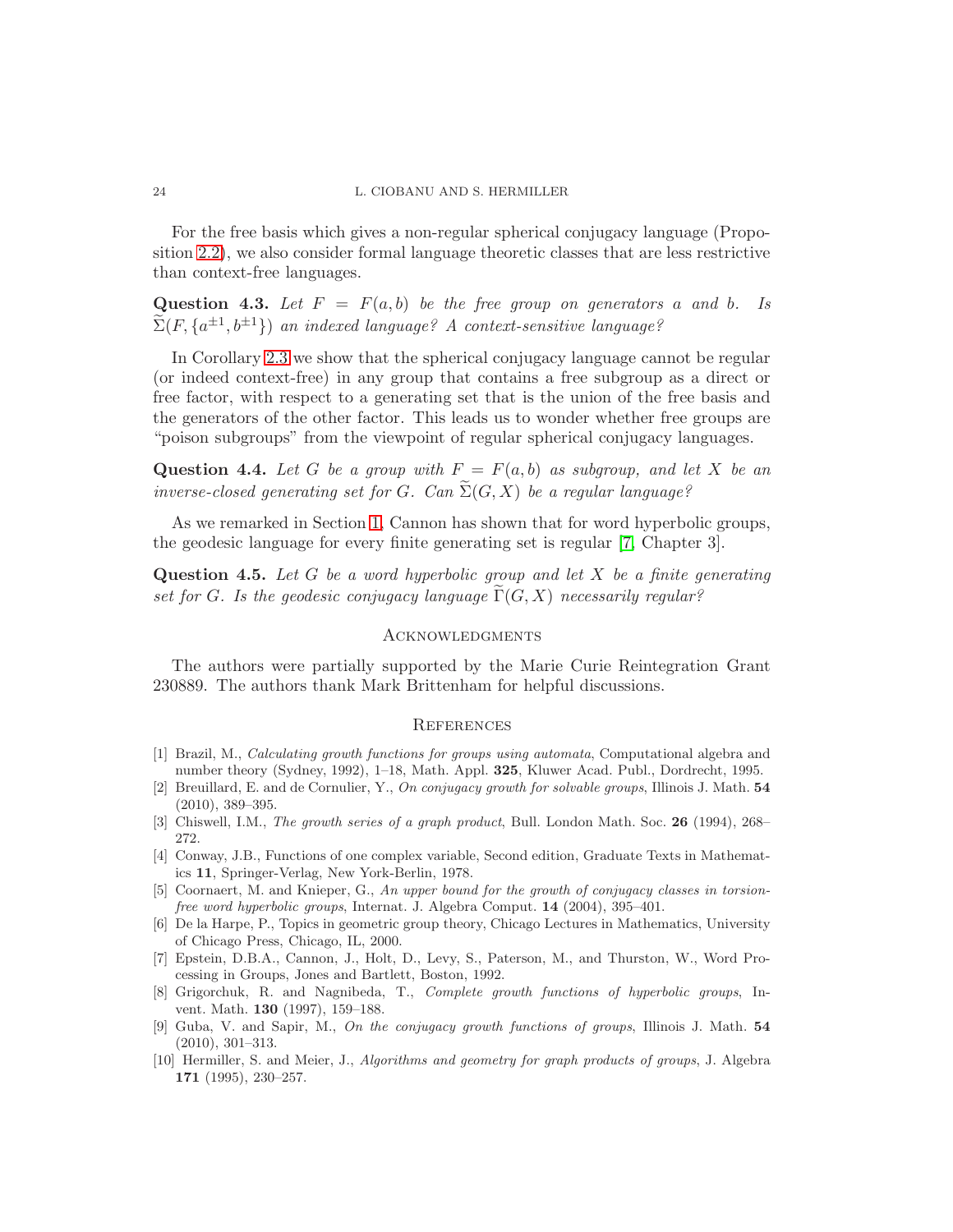- <span id="page-24-4"></span><span id="page-24-2"></span>[11] Holt, D.F., and Rees, S. and Röver, C., Groups with Context-Free Conjugacy Problems, Int. J. Alg. Comput. 21 (2011), 193–216.
- [12] Hopcroft, J. and Ullman, J.D., Introduction to automata theory, languages, and computation, Addison-Wesley Series in Computer Science, Addison-Wesley Publishing Co., Reading, Mass., 1979.
- <span id="page-24-9"></span><span id="page-24-3"></span>[13] Hull, M. and Osin, D., Conjugacy growth of finitely generated groups, [arXiv:1107.1826v](http://arxiv.org/abs/1107.1826)2.
- <span id="page-24-6"></span>[14] Loeffler, J., Meier, J., and Worthington, J., Graph products and Cannon pairs, Internat. J. Algebra Comput. 12 (2002), 747–754.
- [15] Lyndon, R.C. and Schupp, P.E., Combinatorial group theory, Reprint of the 1977 edition, Classics in Mathematics, Springer-Verlag, Berlin, 2001.
- <span id="page-24-1"></span>[16] Mann, A., How groups grow, London Mathematical Society Lecture Note Series 395, Cambridge University Press, Cambridge, 2012.
- <span id="page-24-8"></span>[17] Neumann, W. and Shapiro, M., Automatic structures, rational growth, and geometrically finite hyperbolic groups, Invent. Math. 120 (1995), 259–287.
- <span id="page-24-0"></span>[18] Rivin, I., Growth in free groups (and other stories) - twelve years later, Illinois J. Math. 54 (2010), 327–370.
- <span id="page-24-5"></span>[19] Sims, C.C., Computation with finitely presented groups, Encyclopedia of Mathematics and its Applications 48, Cambridge University Press, Cambridge, 1994.
- <span id="page-24-7"></span>[20] Stoll, M., Rational and transcendental growth series for the higher Heisenberg groups, Invent. Math. 126 (1996), 85–109.

L. Ciobanu, Mathematics Department, University of Fribourg, Chemin du Muse´e 23, CH-1700 Fribourg, Switzerland E-mail address: laura.ciobanu@unifr.ch

S. Hermiller, Department of Mathematics, University of Nebraska, Lincoln, NE 68588-0130 USA

E-mail address: smh@math.unl.edu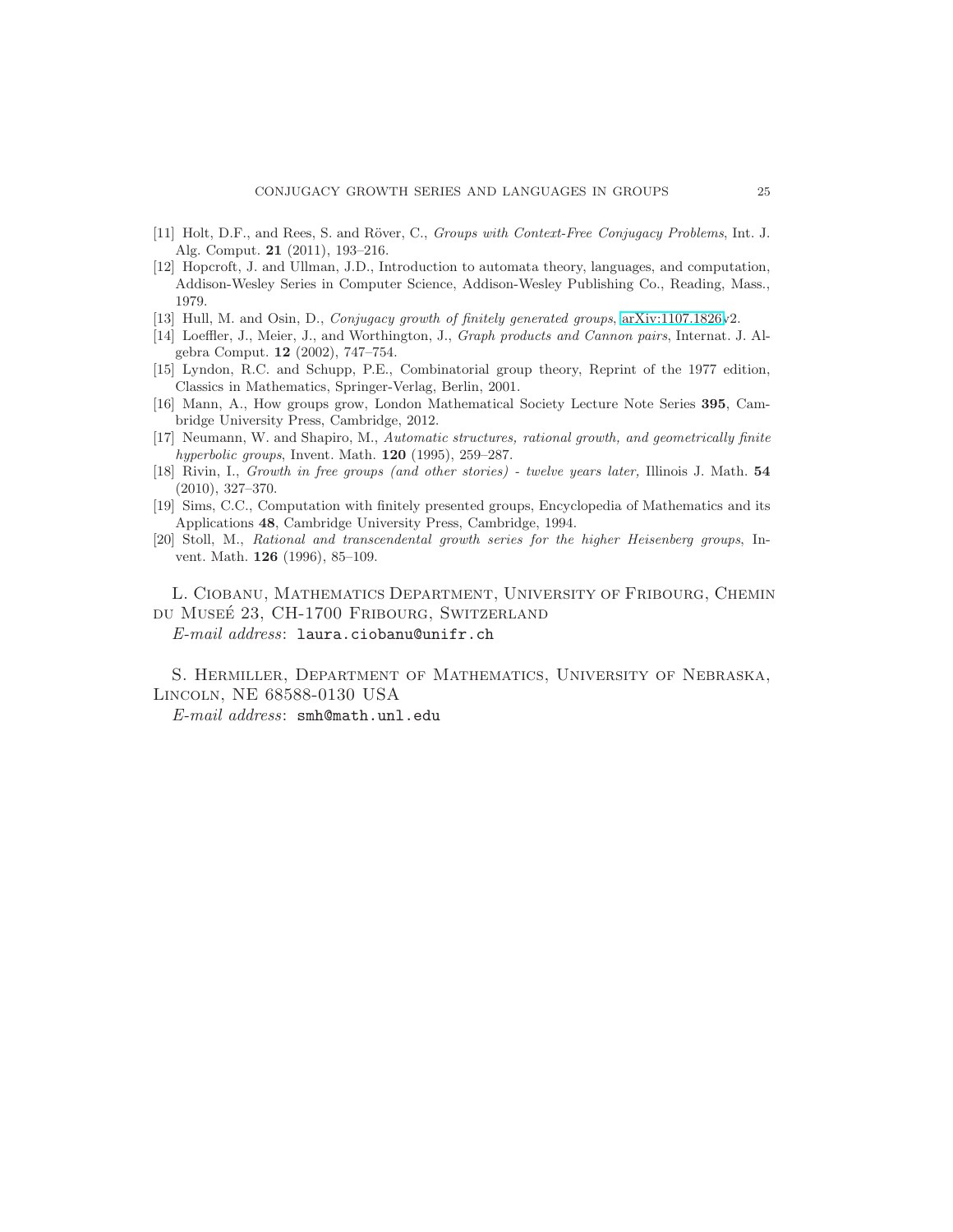#### <span id="page-25-0"></span>26 L. CIOBANU AND S. HERMILLER

Appendix A. Knuth-Bendix algorithm for graph products

The goal of this appendix is to prove the following theorem.

<span id="page-25-1"></span>**Theorem A.1.** A graph product of finitely many groups admits a weightlex complete rewriting system that is compatible with shortlex complete rewriting systems on the vertex groups.

Let  $\Lambda$  be a finite simplicial graph with n vertices  $v_1, ..., v_n$  and suppose that for each  $1 \leq i \leq n$  the vertex  $v_i$  is labeled by a group  $G_i$  that has a finite inverse-closed generating set  $X_i$ . For two words  $u, w \in X_i^*$ , we write  $u =_{G_i} w$  if u and w represent the same element of  $G_i$ . Let G be the associated graph product with generating set  $X := \bigcup_{i=1}^n X_i$ . For words  $y, z \in X^*$ , write  $y =_G z$  if y and z represent the same element of G.

As in Section [3,](#page-9-0) given any subset t of X, we define the support supp(t) of t to be the set of all vertices  $v_i$  of  $\Lambda$  such that t contains an element of  $X_i$ . Let T be the set of all nonempty subsets t of X satisfying the properties that  $supp(t)$  is a clique of  $\Lambda$ , and for each  $v_i \in supp(t)$ , the intersection  $t \cap X_i$  is a single element of  $X_i$ . Each  $t = \{a_1, ..., a_k\} \in T$  determines a well-defined element  $a_1 \cdots a_k$  of G, and each  $a \in X$  is the element of G associated to  $\{a\} \in T$ . By slight abuse of notation, we will consider  $X \subseteq T \subseteq G$ , so that T is another inverse-closed generating set for G.

For each index *i* fix a total ordering on  $X_i$ , and let  $\lt_i$  denote the corresponding shortlex ordering on  $X_i^*$ . To ease notation, we let the empty set  $\{\}$  denote the empty word over T. Whenever  $t \in T \cup \{\emptyset\}$ ,  $a \in X$ ,  $t \cup \{a\} \in T$ , and  $t \cap \{a\} = \emptyset$ , we let  $\{a, t\}$  denote the set  $t \cup \{a\}.$ 

For each  $1 \leq i \leq n$ , let  $(X_i, S_i)$  be a complete rewriting system for  $G_i$  that is compatible with respect to the shortlex ordering  $\geq_i$ . That is,  $S_i \subseteq X_i^* \times X_i^*$  satisfies the properties that for each  $(u, v) \in S_i$  the inequality  $u >_i v$  holds; the rewriting rules  $xuy \rightarrow_i xvy$  whenever  $x, y \in X_i^*$  and  $(u, v) \in S_i$  are *confluent*, in that whenever a word w rewrites two words  $w \rightarrow_i w'$  and  $w \rightarrow_i w''$  using these rules, then there is a word w''' such that  $w' \stackrel{*}{\rightarrow}_i w'''$  and  $w' \stackrel{*}{\rightarrow}_i w'''$ ; and the group  $G_i$  is presented as a monoid by  $Mon\langle X_i | \{u = v | (u, v) \in S_i\}\rangle.$ 

We define two sets of rewriting rules on words over T as follows.

(R1):  ${a_1, t_1} \cdots {a_m, t_m} \rightarrow {b_1, t_1} \cdots {b_k, t_k} t_{k+1} \cdots t_m$  whenever there exists an index  $1 \leq i \leq n$  such that for all  $1 \leq j \leq m$ , each  $a_j, b_j \in X_i$ ,  $t_i \in T \cup \{\emptyset\}, \{a_j, t_j\} \in T;$  and  $a_1 \cdots a_m \rightarrow_i b_1 \cdots b_k$ . (R2):  $t\{a,t'\}\rightarrow\{a,t\}t'$  whenever  $a\in X, t\in T, t'\in T\cup\{\emptyset\}$ , and  $\{a,t\},\{a,t'\}\in$ T.

(In the case that for each  $1 \leq i \leq n$  the complete rewriting system  $S_i$  includes all rules  $w \rightarrow_i z$  for all  $w, z \in X_i^*$  satisfying  $w =_{G_i} z$  and  $w >_i z$ , then the rules (R1) above are exactly the rules (R0),(R1) defined in Section [3.](#page-9-0))

Whenever  $1 \leq j \leq 2$ ,  $\alpha \subseteq \{1,2\}$  and  $w, x \in T^*$ , we write  $w \stackrel{Rj}{\rightarrow} x$  if w rewrites to x via exactly one application of rule  $(Rj)$ , and  $w \stackrel{R\alpha*}{\rightarrow} x$  if x can be obtained from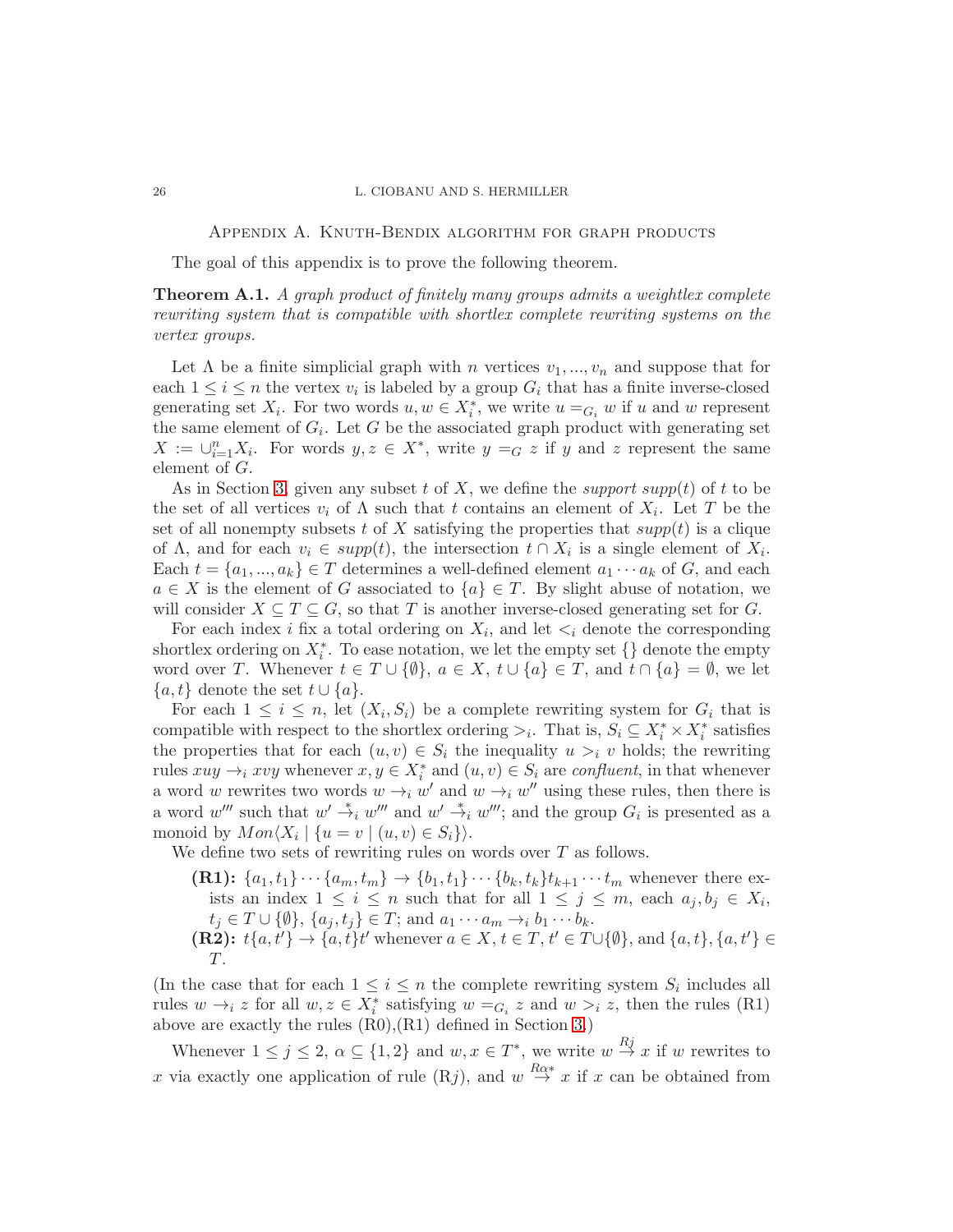w by a finite (possibly zero) number of rewritings using rules of the type  $(R<sub>i</sub>)$  for  $j \in \alpha$ .

Let R denote the set of all rewriting rules of the form  $(R1)$  and  $(R2)$ . Note that the generating set  $T$  of  $G$  together with the relations given by the rules of  $R$  form a monoid presentation of G; hence,  $(T, R)$  is a *rewriting system* for the graph product group  $G$ .

<span id="page-26-0"></span>**Proposition A.2.** The rewriting system  $(T, R)$  for G is complete. That is, R is terminating (no word  $w \in T^*$  can be rewritten infinitely many times) and R is confluent (whenever a word w rewrites two words  $w \to w'$  and  $w \to w''$  using these rules, then there is a word w''' such that  $w' \stackrel{R0-2*}{\rightarrow} w'''$  and  $w' \stackrel{R0-2*}{\rightarrow} w'''$ .

*Proof.* Define a partial ordering on T by  $\{a, t\} > \{b, t\}$  whenever  $a, b \in X_i$  for some i,  $a >i b, t \in T \cup \emptyset$ , and  $\{a, t\} \in T$ ; and by  $\{a, t\} < t$  whenever  $a \in X$  and  $t, \{a, t\} \in T$ . For each t in T, define the weight  $wt(t)$  of t to be the number of elements of t as a subset of X (equivalently,  $wt(t)$  is the number of vertices in  $supp(t)$ ). Then all of the rules in the rewriting system  $R$  decrease the associated weightlex ordering on T ∗ . Since the weightlex ordering is compatible with concatenation and well-founded, no word  $w \in T^*$  can be rewritten infinitely many times; that is, the system R is terminating.

Next we check via the Knuth-Bendix algorithm that this system is also *confluent*. There are two types of overlapping rules, or *critical pairs*, we need to check:

External:  $rs \to u, st \to v \in R$  with  $s \neq \lambda$ . Internal:  $rst \rightarrow u, s \rightarrow v \in R$ .

We denote a critical pair between an  $(Rk)$  rule and an  $(Rl)$  rule  $(1 \leq k, l \leq 2)$ that is of external type by klext, etc. For any rewriting rule  $a_1 \cdots a_m \rightarrow_i b_1 \cdots b_k$  in  $S_i$  with each  $a_j, b_j \in X_i^*$  and  $k < m$ , we let  $b_{k+1} = \cdots = b_m = \emptyset$ . Checking critical pairs:

#### 22ext:

If 
$$
t' \neq \emptyset
$$
:  
\n
$$
\frac{t\{a, t'\}\{b, t''\}}{t\{a, t'\}\{b, t''\}} \stackrel{R^2}{\rightarrow} \{a, t\} \frac{t'}{\{b, t''\}} \stackrel{R^2}{\rightarrow} \{a, t\}\{b, t'\} t'' \quad \text{and}
$$
\n
$$
\frac{t\{a, t'\}\{b, t''\}}{t^2} \stackrel{R^2}{\rightarrow} \frac{t\{a, b, t'\} t''}{t^2} \stackrel{R^2}{\rightarrow} \{a, t\}\{b, t'\} t''.
$$

If  $t' = \emptyset$ :  $t\{a\}\{b, t''\} \stackrel{R2}{\rightarrow} \{a, t\}\{b, t''\}$  and  $t\{a\}\{b, t''\} \stackrel{R2}{\rightarrow} t\{a, b\}t'' \stackrel{R2}{\rightarrow} \{a, t\}\underline{bt''} \stackrel{R2*}{\rightarrow} \{a, t\}\{b, t''\}.$ 

22int:

 $t\{a,b,t'\}\stackrel{R2}{\rightarrow} \{a,t\}\{b,t'\}\stackrel{R2}{\rightarrow} \{a,b,t\}t$ ′ and  $t\{a,b,t'\} \stackrel{R2}{\rightarrow} \{b,t\}\{a,t'\} \stackrel{R2}{\rightarrow} \{a,b,t\}t'.$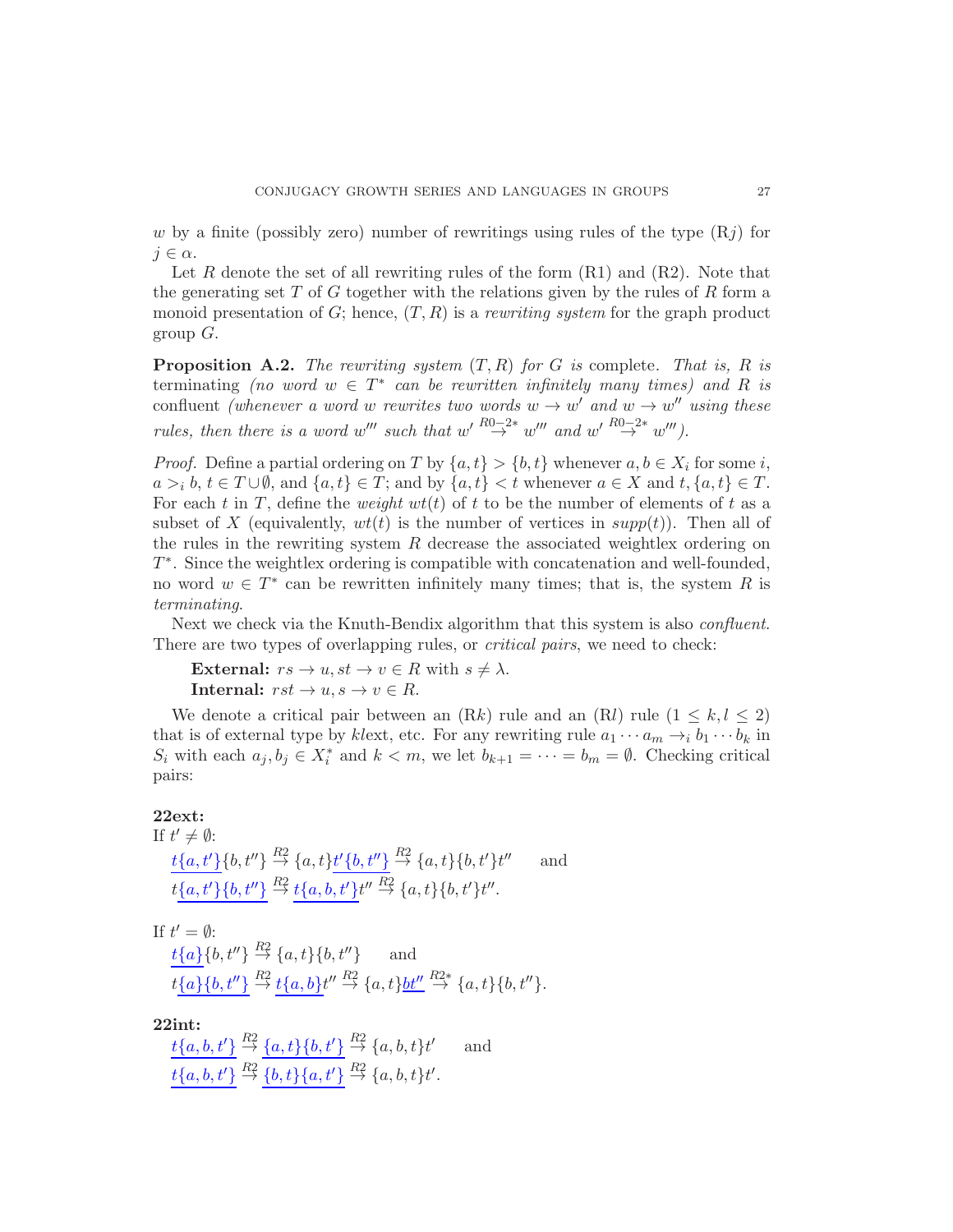28 L. CIOBANU AND S. HERMILLER

**12ext:**  
\nIf 
$$
\{b_m, t_m\} \neq \emptyset
$$
:  
\n
$$
\frac{\{a_1, t_1\} \cdots \{a_m, t_m\}}{\text{and}} \{c, t'\} \stackrel{R1}{\rightarrow} \{b_1, t_1\} \cdots \underbrace{\{b_m, t_m\} \{c, t'\}}_{\text{and}} \stackrel{R2}{\rightarrow} \{b_1, t_1\} \cdots \{c, b_m, t_m\} t'}_{\text{and}}
$$
\n
$$
\{a_1, t_1\} \cdots \underbrace{\{a_m, t_m\} \{c, t'\}}_{\text{and}} \stackrel{R2}{\rightarrow} \{a_1, t_1\} \cdots \{c, a_m, t_m\} t'}_{\text{and}}
$$

If 
$$
\{b_m, t_m\} = \emptyset
$$
:  
\n
$$
\frac{\{a_1, t_1\} \cdots \{a_m, t_m\}}{\text{and}} \{c, t'\} \stackrel{R_1}{\rightarrow} \{b_1, t_1\} \cdots \{b_{m-1}, t_{m-1}\} \{c, t'\}
$$
\n
$$
\{a_1, t_1\} \cdots \{a_m, t_m\} \{c, t'\} \stackrel{R_2}{\rightarrow} \{a_1, t_1\} \cdots \{c, a_m, t_m\} t' \stackrel{R_1}{\rightarrow} \{b_1, t_1\} \cdots \{b_{m-1}, t_{m-1}\} \underline{c t'} \stackrel{R_2}{\rightarrow} \{b_1, t_1\} \cdots \{b_{m-1}, t_{m-1}\} \{c, t'\}.
$$

**21ext option a:**  
\nIf 
$$
t_1, ..., t_{m-1} \neq \lambda
$$
:  
\n
$$
\frac{t'\{a_1, t_1\} \cdots \{a_m, t_m\}}{\longrightarrow} \{a_1, t'\}\frac{R_2}{\longrightarrow} \{a_1, t'\}\frac{t_1\{a_2, t_2\} \cdots \{a_m, t_m\}}{\longrightarrow} \frac{\{a_1, t'\}\{a_2, t_1\} \cdots \{a_m, t_{m-1}\} t_m}{\longrightarrow} \{b_1, t'\}\{b_2, t_1\} \cdots \{b_m, t_{m-1}\} t_m
$$
\n
$$
\frac{t'\{a_1, t_1\} \cdots \{a_m, t_m\}}{\{b_1, t'\}\{b_2, t_1\} \cdots \{b_m, t_{m-1}\} t_m} \xrightarrow{R_2^*}
$$

If 
$$
t_1, ..., t_{i-1} \neq \lambda
$$
 and  $t_i = \lambda$ :  
\n
$$
\frac{t'\{a_1, t_1\} \cdots \{a_m, t_m\}}{\{a_1, t'\}t_1\{a_2, t_2\} \cdots \{a_m, t_m\}} \stackrel{R2*}{\rightarrow}
$$
\n
$$
\frac{\{a_1, t'\} \{a_2, t_1\} \cdots \{a_i, t_{i-1}\} \{a_{i+1}, t_{i+1}\} \cdots \{a_m, t_m\}}{\{b_1, t'\} \{b_2, t_1\} \cdots \{b_i, t_{i-1}\} \{b_{i+1}, t_{i+1}\} \cdots \{b_m, t_m\}}
$$
\nand  
\n
$$
\frac{t'\{a_1, t_1\} \cdots \{a_m, t_m\}}{\{b_1, t'\} \{b_2, t_1\} \cdots \{b_{i-1}, t_{i-1}\} \{b_i, t_i\} \cdots \{b_m, t_m\}} \stackrel{R2*}{\rightarrow}
$$
\n
$$
\frac{t'\{b_1, t_1\} \cdots \{b_{i-1}, t_{i-1}\}}{\{b_1, t'\} \{b_2, t_1\} \cdots \{b_i, t_{i-1}\} \{b_{i+1}, t_{i+1}\} \cdots \{b_m, t_m\}} = \{b_1, t'\} \{b_2, t_1\} \cdots \{b_i, t_{i-1}\} \{b_{i+1}, t_{i+1}\} \cdots \{b_m, t_m\}.
$$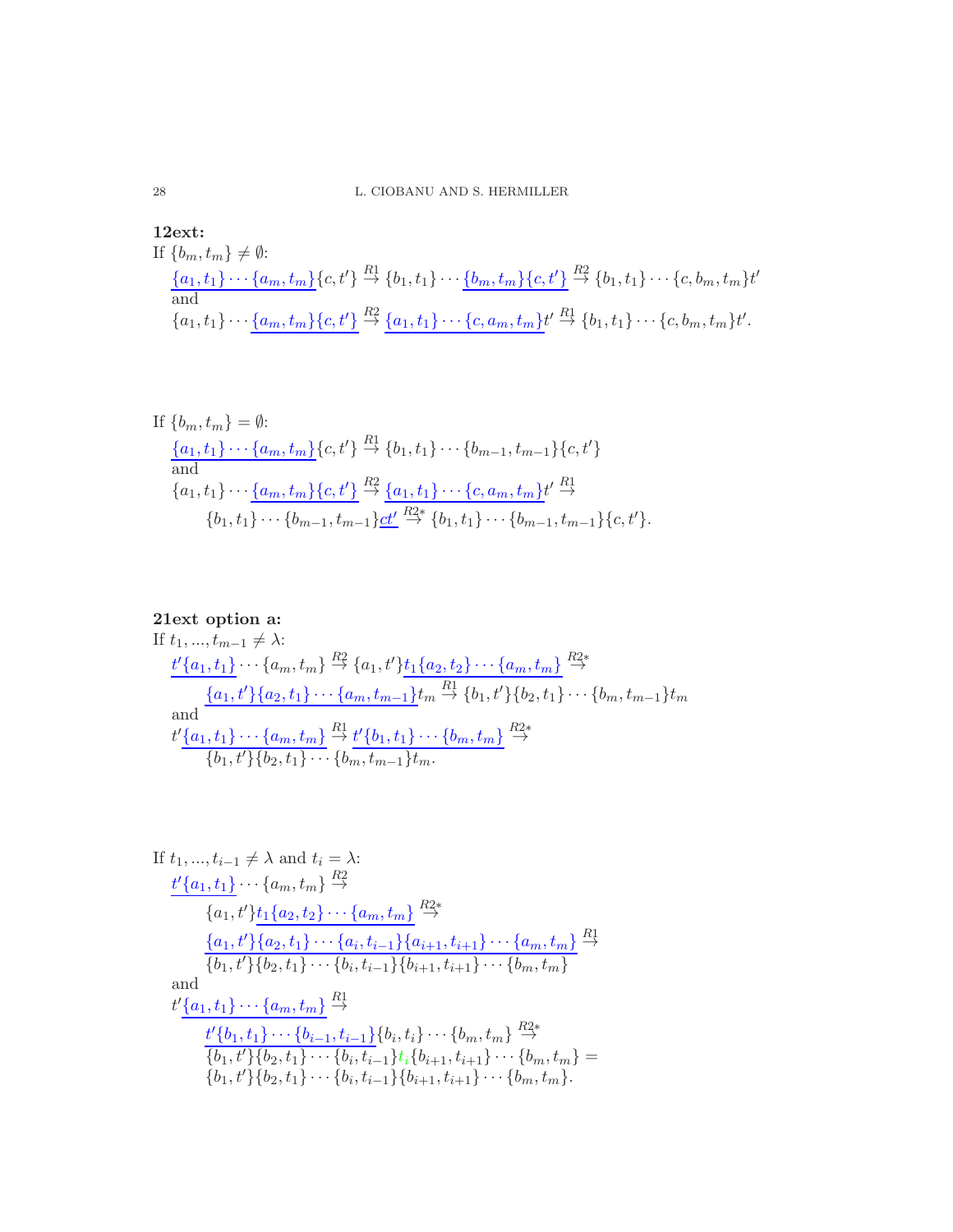21ext option b:

$$
\frac{t'\{c, a_1, t_1\}}{\text{and}} \cdots \{a_m, t_m\} \stackrel{R2}{\rightarrow} \{c, t'\} \{\underline{a_1, t_1\} \cdots \{\underline{a_m, t_m\}} \stackrel{R1}{\rightarrow} \{c, t'\} \{b_1, t_1\} \cdots \{b_m, t_m\}
$$
\n
$$
t'\{\underline{c, a_1, t_1\} \cdots \{\underline{a_m, t_m\}} \stackrel{R1}{\rightarrow} \underline{t'\{c, b_1, t_1\}} \cdots \{\underline{b_m, t_m\}} \stackrel{R2}{\rightarrow} \{c, t'\} \{\underline{b_1, t_1\} \cdots \{\underline{b_m, t_m\}}.
$$

**21int:**  
\nIf 
$$
\{b_{i-1}, t_{i-1}\} \neq \emptyset
$$
:  
\n
$$
\frac{\{a_1, t_1\} \cdots \{a_{i-1}, t_{i-1}\} \{c, a_i, t_i\} \cdots \{a_m, t_m\}}{\{b_1, t_1\} \cdots \{b_{i-1}, t_{i-1}\} \{c, b_i, t_i\} \cdots \{b_m, t_m\}} \xrightarrow{R^2}
$$
\n
$$
\{b_1, t_1\} \cdots \{c, b_{i-1}, t_{i-1}\} \{b_i, t_i\} \cdots \{b_m, t_m\}
$$
\nand\n
$$
\{a_1, t_1\} \cdots \{a_{i-1}, t_{i-1}\} \{c, a_i, t_i\} \cdots \{a_m, t_m\} \xrightarrow{R^2}
$$
\n
$$
\frac{\{a_1, t_1\} \cdots \{c, a_{i-1}, t_{i-1}\} \{a_i, t_i\} \cdots \{a_m, t_m\}}{\{b_1, t_1\} \cdots \{c, b_{i-1}, t_{i-1}\} \{b_i, t_i\} \cdots \{b_m, t_m\}}.
$$

If 
$$
\{b_{i-1}, t_{i-1}\} = \emptyset:
$$
  
\n
$$
\frac{\{a_1, t_1\} \cdots \{a_{i-1}, t_{i-1}\} \{c, a_i, t_i\} \cdots \{a_m, t_m\}}{\{b_1, t_1\} \cdots \{b_{i-2}, t_{i-2}\} \{c, t_i\} \cdots t_m}
$$
  
\nand  
\n
$$
\{a_1, t_1\} \cdots \{a_{i-1}, t_{i-1}\} \{c, a_i, t_i\} \cdots \{a_m, t_m\} \stackrel{R2}{\rightarrow}
$$
  
\n
$$
\frac{\{a_1, t_1\} \cdots \{c, a_{i-1}, t_{i-1}\} \{a_i, t_i\} \cdots \{a_m, t_m\}}{\{b_1, t_1\} \cdots \{b_{i-2}, t_{i-2}\} \underline{ct_i} t_{i+1} \cdots t_m \stackrel{R2*}{\rightarrow}}
$$
  
\n
$$
\{b_1, t_1\} \cdots \{b_{i-2}, t_{i-2}\} \overline{\{c, t_i\}} t_{i+1} \cdots t_m.
$$

# 11ext option a:

$$
\frac{\{a_1, t_1\} \cdots \{a_i, t_i\} \{a_{i+1}, c_1, t'_1\} \cdots \{a_m, c_{m-i}, t'_m\}}{\{b_1, t_1\} \cdots \{b_i, t_i\} \{b_{i+1}, c_1, t'_1\} \cdots \{b_m, c_{m-i}, t'_m\} \{c_{m-i+1}, t'_{m-i+1}\} \cdots \{c_l, t'_l\}} \stackrel{R1}{\rightarrow}
$$
\n
$$
\{b_1, t_1\} \cdots \{b_i, t_i\} \{b_{i+1}, d_1, t'_1\} \cdots \{b_m, d_{m-i}, t'_m\} \{d_{m-i+1}, t'_{m-i+1}\} \cdots \{c_l, t'_l\} \stackrel{R1}{\rightarrow}
$$
\nand\n
$$
\{a_1, t_1\} \cdots \{a_i, t_i\} \{a_{i+1}, c_1, t'_1\} \cdots \{a_m, c_{m-i}, t'_m\} \{c_{m-i+1}, t'_{m-i+1}\} \cdots \{c_l, t'_l\} \stackrel{R1}{\rightarrow}
$$
\n
$$
\frac{\{a_1, t_1\} \cdots \{a_i, t_i\} \{a_{i+1}, d_1, t'_1\} \cdots \{a_m, d_{m-i}, t'_m\} \{d_{m-i+1}, t'_{m-i+1}\} \cdots \{d_l, t'_l\} \stackrel{R1}{\rightarrow}}{\{b_1, t_1\} \cdots \{b_i, t_i\} \{b_{i+1}, d_1, t'_1\} \cdots \{b_m, d_{m-i}, t'_m\} \{d_{m-i+1}, t'_{m-i+1}\} \cdots \{d_l, t'_l\}.
$$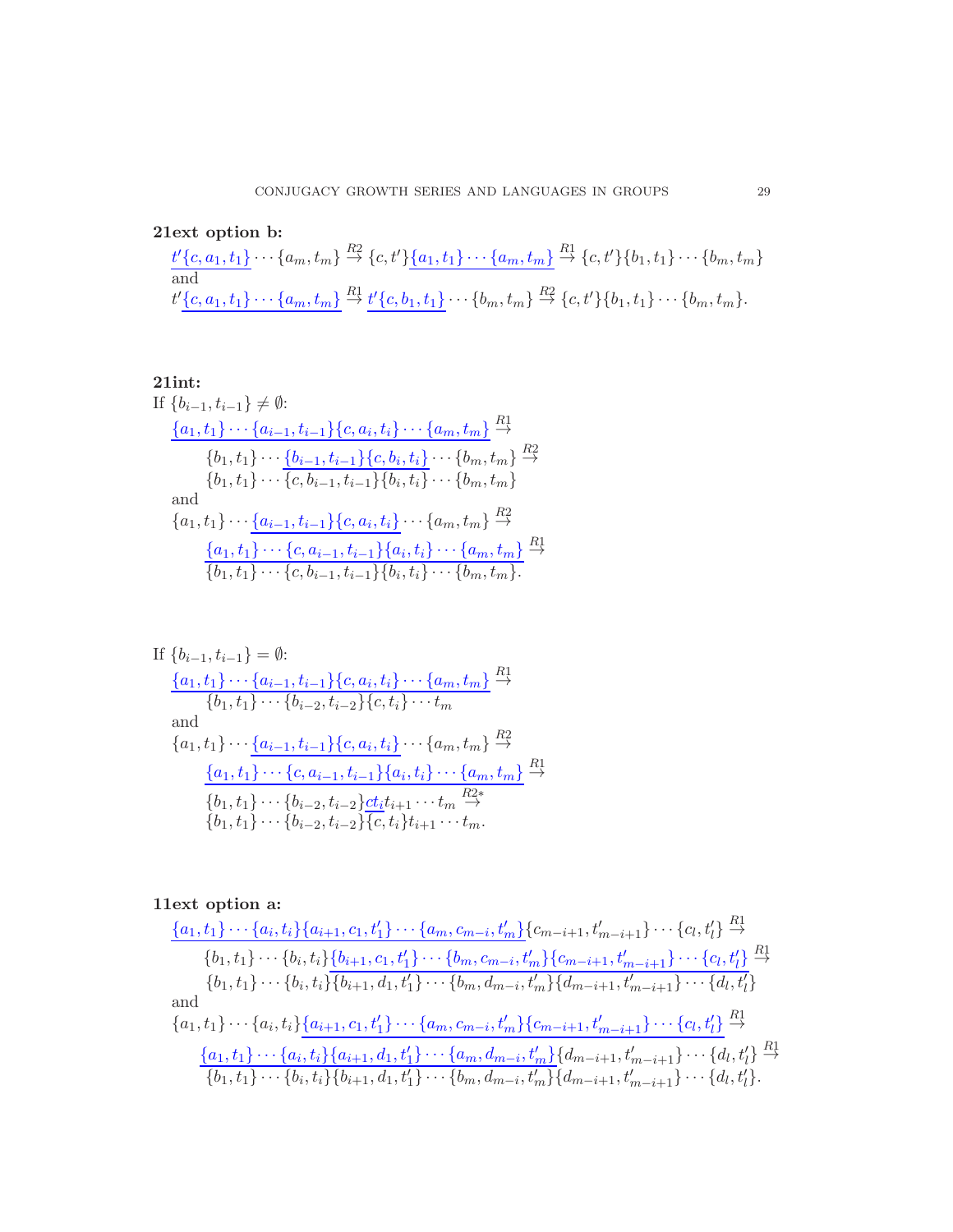# 11ext option b:

For critical pair  $a_1 \cdots a_m \rightarrow_i b_1 \cdots b_k$  and  $a_p \cdots a_q \rightarrow_i c_p \cdots c_r$  of  $S_i$  (where  $p \leq m \leq j$  $q, k \leq m$ , and  $p-1 \leq r \leq q$ : There are rewritings  $b_1 \cdots b_k a_{m+1} \cdots a_q \stackrel{*}{\rightarrow}_i d_1 \cdots d_s$ and  $a_1 \cdots a_{p-1}c_p \ldots c_r \stackrel{*}{\rightarrow}_i d_1 \cdots d_s$ . Then:

If 
$$
t_l \neq \emptyset
$$
 for all  $k + 1 \leq l \leq m$ :  
\n
$$
\frac{\{a_1, t_1\} \cdots \{a_m, t_m\} \{a_{m+1}, t_{m+1}\} \cdots \{a_q, t_q\}}{\{b_1, t_1\} \cdots \{b_k, t_k\} \{t_{k+1} \cdots t_m \{a_{m+1}, t_{m+1}\} \cdots \{a_q, t_q\}}}
$$
\n
$$
\frac{\{b_1, t_1\} \cdots \{b_k, t_k\} \{a_{m+1}, t_{k+1}\} \cdots \{a_q, t_{k+(q-m)}\} t_{k+q-m+1} \cdots t_q}{\{d_1, t_1\} \cdots \{d_s, t_s\} t_{s+1} \cdots t_q}
$$
\nand\n
$$
\{a_1, t_1\} \cdots \{a_{p-1}, t_{p-1}\} \{a_p, t_p\} \cdots \{a_q, t_q\} \xrightarrow{R_1^1}
$$
\n
$$
\frac{\{a_1, t_1\} \cdots \{a_{p-1}, t_{p-1}\} \{c_p, t_p\} \cdots \{c_r, t_r\} t_{r+1} \cdots t_q}{\{d_1, t_1\} \cdots \{d_s, t_s\} t_{s+1} \cdots t_q}.
$$

If  $t_{k+1} \cdots t_m = t'_{k+1} \cdots t'_u$  for some  $u \leq m-1$  with each  $t'_l \in T$ : Let  $t_l'':= t_l$  for  $1 \leq l \leq k$ ,  $t_l'':= t_l'$  for  $k+1 \leq l \leq u$ , and  $t_l'':= t_{l+m-u}$  for  $u + 1 \leq l \leq q - (m - u).$ 

$$
\frac{\{a_1, t_1\} \cdots \{a_m, t_m\}}{\{b_1, t_1\} \cdots \{b_k, t_k\} t_{k+1} \cdots t_m \{a_{m+1}, t_{m+1}\} \cdots \{a_q, t_q\}} =\n\{b_1, t_1'\} \cdots \{b_k, t_k'\} t_{k+1} \cdots t_m' \{a_{m+1}, t_{m+1}\} \cdots \{a_q, t_q'\} =\n\{b_1, t_1''\} \cdots \{b_k, t_k''\} t_{k+1}'' \cdots t_u'' \{a_{m+1}, t_{u+1}''\} \cdots \{a_q, t_{q-(m-u)}''\} \stackrel{R2*}{\rightarrow}\n\frac{\{b_1, t_1''\} \cdots \{b_k, t_k''\} \{a_{m+1}, t_{k+1}''\} \cdots \{a_q, t_{q-(m-k)}''\} t_q'' - (m-k+1} \cdots t_q'' - (m-u))}{\{d_1, t_1\} \cdots \{a_{p-1}, t_{p-1}\} \{a_p, t_p\} \cdots \{a_q, t_q\} \stackrel{R1}{\rightarrow}\n\frac{\{a_1, t_1\} \cdots \{a_{p-1}, t_{p-1}\} \{c_p, t_p\} \cdots \{c_r, t_r\} t_{r+1} \cdots t_q \stackrel{R1*}{\rightarrow}\n\frac{\{d_1, t_1\} \cdots \{a_p, t_s\} t_{s+1} \cdots t_q}{\{d_1, t_1\} \cdots \{d_s, t_s\} t_{s+1} \cdots t_q} \stackrel{R2*}{\rightarrow} \{d_1, t_1''\} \cdots \{d_s, t_s''\} t_{s+1}'' \cdots t_{q-(m-u)}''.
$$

11int option a:

$$
\frac{\{a_1, t_1\} \cdots \{a_i, t_i\} \{a_{i+1}, c_1, t_{i+1}\} \cdots \{a_k, c_{k-i}, t_k\} \{a_{k+1}, t_{k+1}\} \cdots \{a_m, t_m\}}{\{b_1, t_1\} \cdots \{b_i, t_i\} \{b_{i+1}, c_1, t_{i+1}\} \cdots \{b_k, c_{k-i}, t_k\} \{b_{k+1}, t_{k+1}\} \cdots \{b_m, t_m\}} \stackrel{R1}{\rightarrow}
$$
\n
$$
\{b_1, t_1\} \cdots \{b_i, t_i\} \overline{\{b_{i+1}, d_1, t_{i+1}\} \cdots \{b_k, d_{k-i}, t_k\}} \{b_{k+1}, t_{k+1}\} \cdots \{b_m, t_m\}
$$
\nand\n
$$
\{a_1, t_1\} \cdots \{a_i, t_i\} \underline{\{a_{i+1}, c_1, t_{i+1}\} \cdots \{a_k, c_{k-i}, t_k\}} \{a_{k+1}, t_{k+1}\} \cdots \{a_m, t_m\}} \stackrel{R1}{\rightarrow}
$$
\n
$$
\frac{\{a_1, t_1\} \cdots \{a_i, t_i\} \{a_{i+1}, d_1, t_{i+1}\} \cdots \{a_k, d_{k-i}, t_k\} \{a_{k+1}, t_{k+1}\} \cdots \{a_m, t_m\}}{\{b_1, t_1\} \cdots \{b_i, t_i\} \{b_{i+1}, d_1, t_{i+1}\} \cdots \{b_k, d_{k-i}, t_k\} \{b_{k+1}, t_{k+1}\} \cdots \{b_m, t_m\}}.
$$